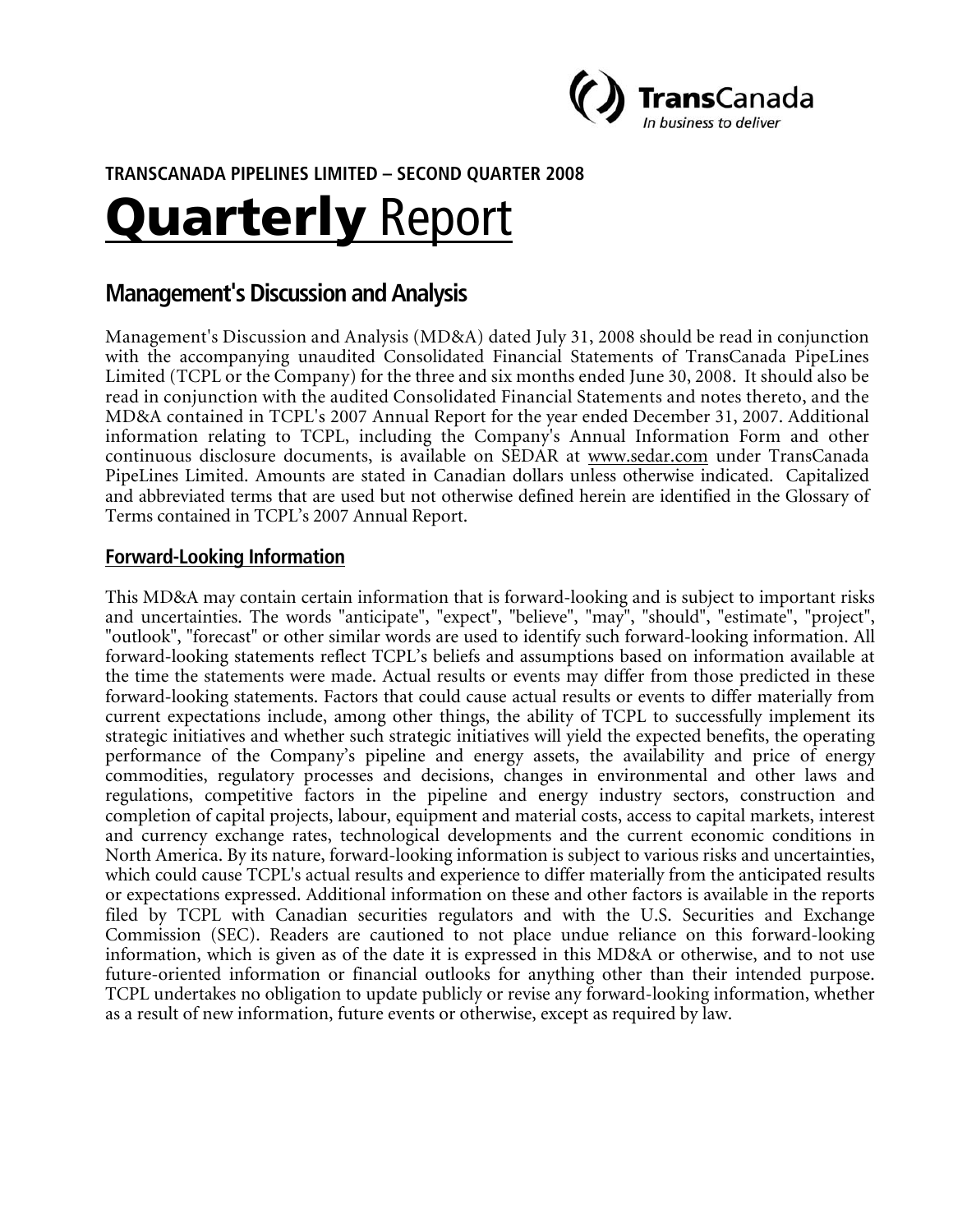#### **Non-GAAP Measures**

TCPL uses the measures "comparable earnings", "funds generated from operations" and "operating income" in this MD&A. These measures do not have any standardized meaning prescribed by Canadian generally accepted accounting principles (GAAP). They are, therefore, considered to be non-GAAP measures and are unlikely to be comparable to similar measures presented by other entities. Management of TCPL uses non-GAAP measures to improve its ability to compare financial results among reporting periods and to enhance its understanding of operating performance, liquidity and ability to generate funds to finance operations. Non-GAAP measures are also provided to readers as additional information on TCPL's operating performance, liquidity and ability to generate funds to finance operations.

Management uses the measure of comparable earnings to better evaluate trends in the Company's underlying operations. Comparable earnings comprise net income adjusted for specific items that are significant, but are not reflective of the Company's underlying operations. Specific items are subjective, however, management uses its judgement and informed decision-making when identifying items to be excluded in calculating comparable earnings, some of which may recur. Specific items may include but are not limited to certain income tax refunds and adjustments, gains or losses on sales of assets, legal and bankruptcy settlements, and fair value adjustments. The table in the Consolidated Results of Operations section of this MD&A presents a reconciliation of comparable earnings to net income applicable to common shares.

Funds generated from operations comprises net cash provided by operations before changes in operating working capital. A reconciliation of funds generated from operations to net cash provided by operations is presented in the "Liquidity and Capital Resources" section of this MD&A.

Operating income is reported in the Company's Energy business segment and comprises revenues less operating expenses as shown on the Consolidated Income Statement. A reconciliation of operating income to net income is presented in the Energy section of this MD&A.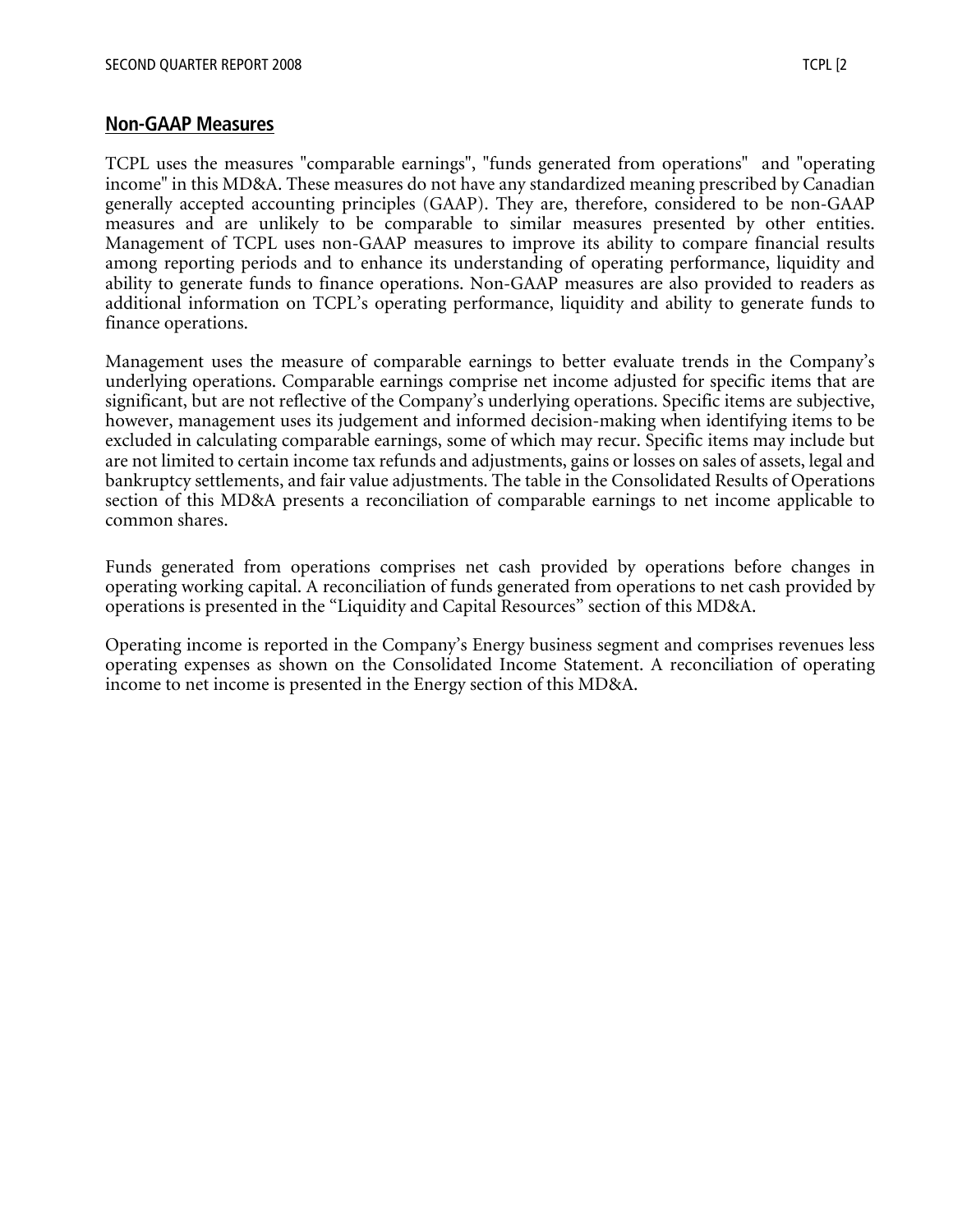# **Consolidated Results of Operations**

#### **Reconciliation of Comparable Earnings to Net Income**

#### **Applicable to Common Shares**

| (unaudited)                                             | Three months ended June 30 |      | Six months ended June 30 |                  |  |
|---------------------------------------------------------|----------------------------|------|--------------------------|------------------|--|
| (millions of dollars)                                   | 2008                       | 2007 | 2008                     | 2007             |  |
| <b>Pipelines</b>                                        |                            |      |                          |                  |  |
| Comparable earnings                                     | 158                        | 166  | 357                      | 321              |  |
| Specific items (net of tax):                            |                            |      |                          |                  |  |
| Calpine bankruptcy settlements                          |                            |      | 152                      |                  |  |
| <b>GTN lawsuit settlement</b>                           |                            |      | 10                       |                  |  |
| Net income                                              | 158                        | 166  | 519                      | 321              |  |
| <b>Energy</b>                                           |                            |      |                          |                  |  |
| Comparable earnings                                     | 143                        | 90   | 292                      | 196              |  |
| Specific items (net of tax, where applicable):          |                            |      |                          |                  |  |
| Writedown of Broadwater LNG project costs               |                            |      | (27)                     |                  |  |
| Fair value adjustments of natural gas storage inventory |                            |      |                          |                  |  |
| and forward contracts                                   | 8                          |      | (4)                      |                  |  |
| Income tax adjustments                                  |                            | 4    |                          | 4                |  |
| Net income                                              | 151                        | 94   | 261                      | 200              |  |
| Corporate                                               |                            |      |                          |                  |  |
| Comparable earnings/(expenses)                          | 9                          | (18) | (17)                     | (31)             |  |
| Specific item:                                          |                            |      |                          |                  |  |
| Income tax adjustments                                  |                            | 12   |                          | 27               |  |
| Net income/(expenses)                                   | 9                          | (6)  | (17)                     | $\overline{(4)}$ |  |
| Net Income Applicable to Common Shares <sup>(1)</sup>   | 318                        | 254  | 763                      | 517              |  |
|                                                         |                            |      |                          |                  |  |
| <b>Comparable Earnings</b>                              | 310                        | 238  | 632                      | 486              |  |
| Specific items (net of tax, where applicable):          |                            |      |                          |                  |  |
| Calpine bankruptcy settlements                          |                            |      | 152                      |                  |  |
| <b>GTN lawsuit settlement</b>                           |                            |      | 10                       |                  |  |
| Writedown of Broadwater LNG project costs               |                            |      | (27)                     |                  |  |
| Fair value adjustments of natural gas storage inventory |                            |      |                          |                  |  |
| and forward contracts                                   | 8                          |      | (4)                      |                  |  |
| Income tax adjustments                                  |                            | 16   |                          | 31               |  |
| Net Income Applicable To Common Shares                  | 318                        | 254  | 763                      | 517              |  |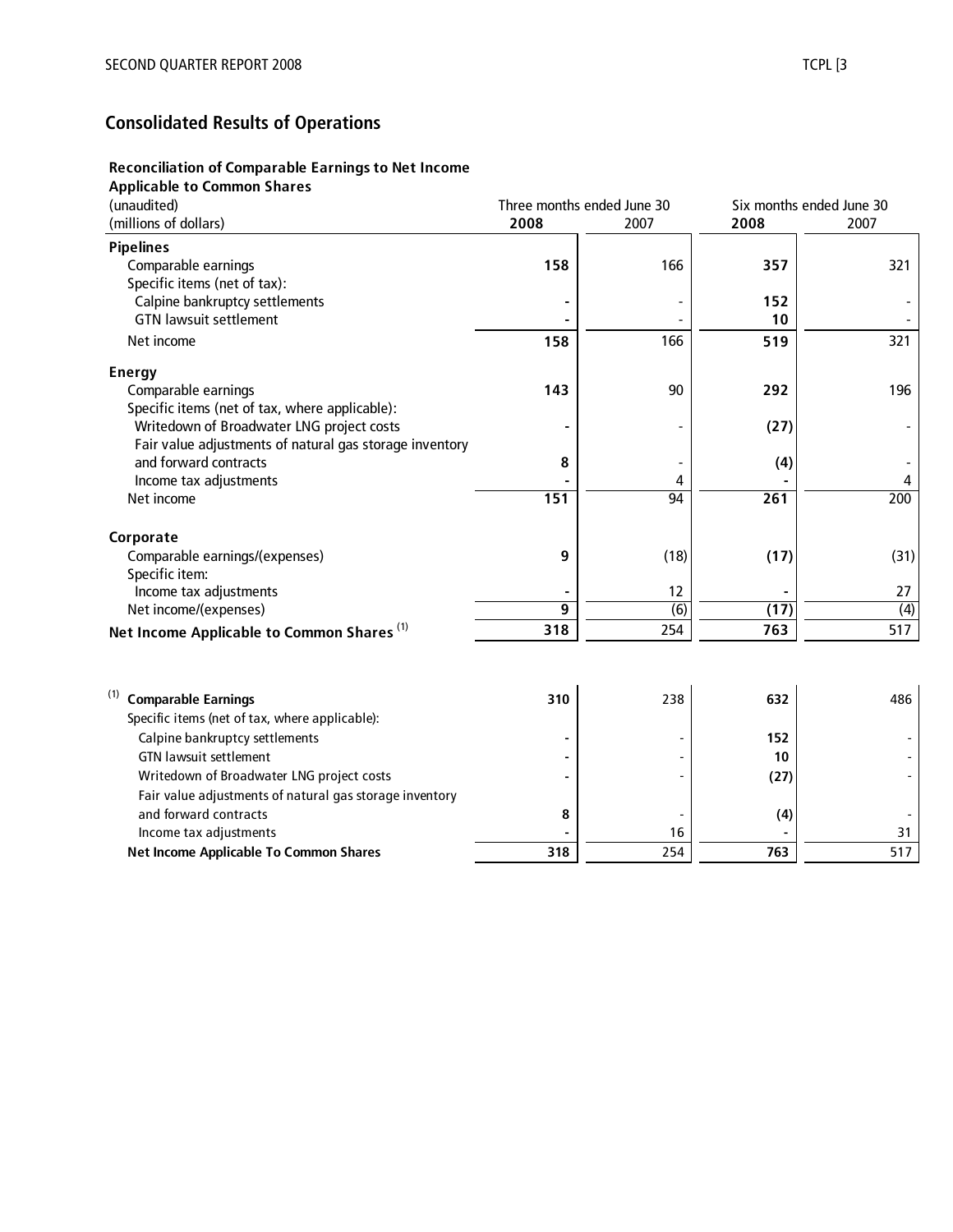TCPL's net income applicable to common shares in second-quarter 2008 was \$318 million compared to \$254 million in second-quarter 2007. The \$64-million increase in net income applicable to common shares was primarily due to increased second-quarter 2008 earnings in Energy and Corporate, partially offset by a decrease in earnings in Pipelines. Earnings from Energy were higher in second-quarter 2008 compared to second-quarter 2007 primarily due to increased Western Power and Eastern Power earnings. Energy's earnings in second-quarter 2008 also included net unrealized gains of \$8 million after tax (\$12 million pre-tax) resulting from changes in fair value of proprietary natural gas storage inventory and natural gas forward purchase and sale contracts. Corporate's earnings were higher in second-quarter 2008 compared to second-quarter 2007 primarily due to a reduction in financial charges. Pipelines' earnings were lower in second-quarter 2008 compared to second-quarter 2007 primarily due to reduced Canadian Mainline and ANR earnings, and increased general, administrative and support costs, partially offset by increased GTN earnings. Net income applicable to common shares in second-quarter 2007 included favourable income tax adjustments of \$16 million (\$12 million in Corporate and \$4 million in Energy) resulting from changes in Canadian federal income tax legislation.

Comparable earnings for second-quarter 2008 were \$310 million compared to \$238 million for the same period in 2007. Comparable earnings in second-quarter 2008 excluded the \$8 million of net unrealized gains resulting from changes in fair value of proprietary natural gas storage inventory and natural gas forward purchase and sale contracts. Comparable earnings in second-quarter 2007 excluded the \$16 million of favourable income tax adjustments.

Net income applicable to common shares was \$763 million for the first six months in 2008 compared to \$517 million for the same period in 2007. The \$246-million increase in net income applicable to common shares for the first six months of 2008 compared to the same period in 2007 was primarily due to increased earnings in Pipelines and Energy, partially offset by a decrease in earnings in Corporate. Earnings in Pipelines were higher for the first six months of 2008 compared to the first six months of 2007 primarily due to increased earnings from ANR and GTN, a \$152 million after-tax (\$240 million pre-tax) gain on shares received by GTN and Portland for bankruptcy settlements from certain subsidiaries of Calpine Corporation (Calpine) and proceeds from a GTN lawsuit settlement of \$10 million after tax (\$17 million pre-tax). Earnings in Energy were higher for the first six months of 2008 compared to the same period last year primarily due to increased Western Power, Eastern Power and Natural Gas Storage earnings. Partially offsetting these increases to earnings in the first six months of 2008 was a \$27 million after-tax (\$41 million pre-tax) writedown of costs previously capitalized for the Broadwater liquefied natural gas (LNG) project and a reduction in earnings due to favourable income tax adjustments of \$31 million (\$27 million in Corporate and \$4 million in Energy) recorded in the first six months of 2007 relating to the reduction in Canadian federal and provincial corporate income tax rates, the resolution of certain income tax matters with taxation authorities and a corporate restructuring.

Comparable earnings for the first six months of 2008 were \$632 million compared to \$486 million for the same period in 2007. Comparable earnings for the first six months of 2008 excluded the Calpine bankruptcy settlements, the GTN lawsuit settlement, the writedown of the Broadwater LNG project costs and the net unrealized losses from the natural gas storage fair value adjustments. Comparable earnings for the first six months of 2007 excluded the favourable income tax adjustments of \$31 million.

Results from each of the businesses for the three and six months ended June 30, 2008 are discussed further in the Pipelines, Energy and Corporate sections of this MD&A.

Funds generated from operations of \$668 million and \$1,585 million for the three and six months ended June 30, 2008, respectively, increased \$77 million (or 13 per cent) and \$415 million (or 35 per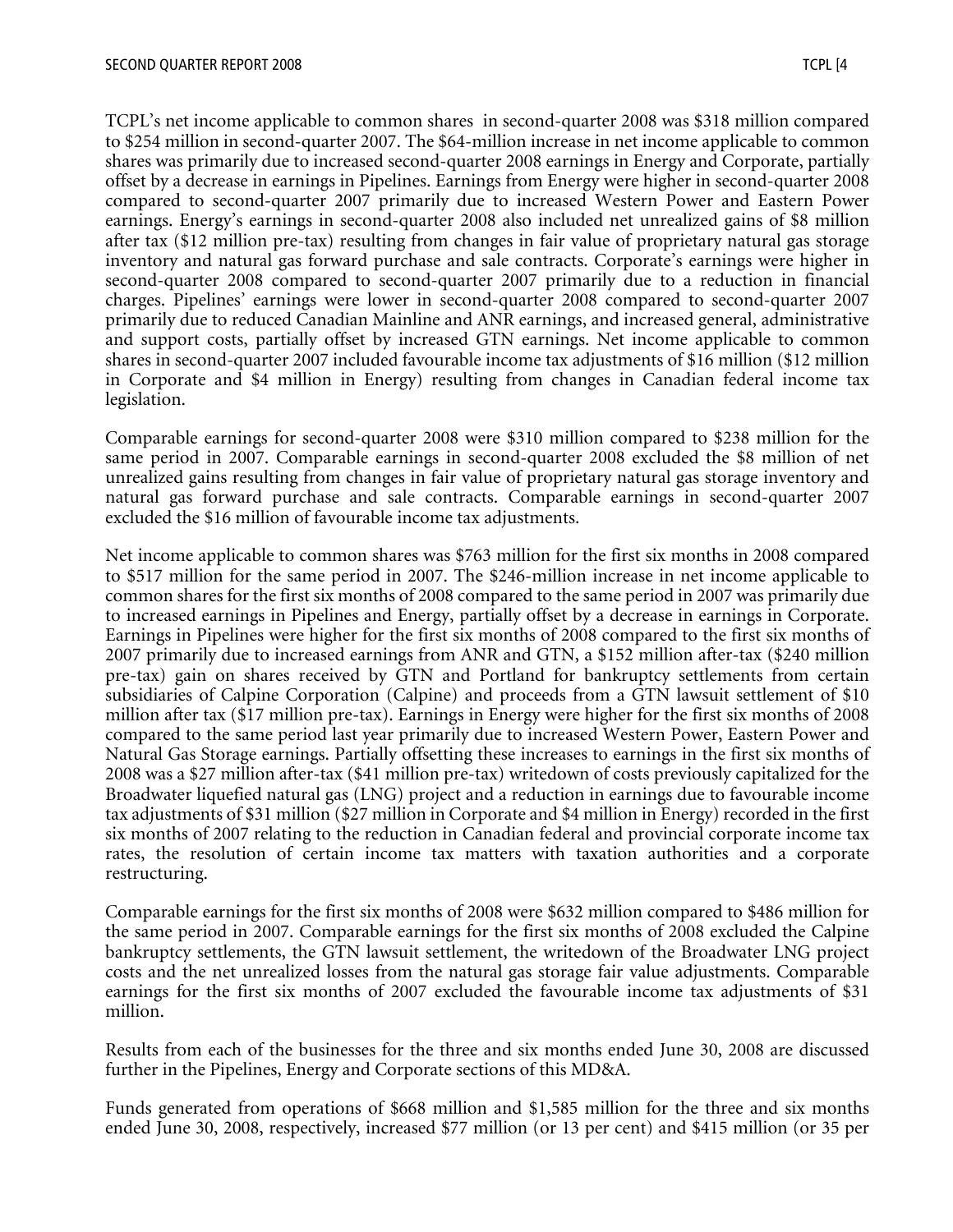cent), respectively, compared to the same periods in 2007. For a further discussion on funds generated from operations, refer to the Liquidity and Capital Resources section in this MD&A.

# **Pipelines**

The Pipelines business generated net income and comparable earnings of \$158 million in second-quarter 2008, a decrease of \$8 million compared to net income and comparable earnings of \$166 million in second-quarter 2007.

Net income and comparable earnings for the six months ended June 30, 2008 were \$519 million and \$357 million, respectively, compared to \$321 million for the same six months in 2007. Comparable earnings for the first six months of 2008 excluded the after-tax gains of \$152 million on the Calpine shares received by GTN and Portland for the Calpine bankruptcy settlements, and proceeds received by GTN as a result of a \$10 million after-tax lawsuit settlement with a software supplier.

| <b>Pipelines Results</b>                         |                            |      |                  |                          |
|--------------------------------------------------|----------------------------|------|------------------|--------------------------|
| (unaudited)                                      | Three months ended June 30 |      |                  | Six months ended June 30 |
| (millions of dollars)                            | 2008                       | 2007 | 2008             | 2007                     |
| <b>Wholly Owned Pipelines</b>                    |                            |      |                  |                          |
| <b>Canadian Mainline</b>                         | 70                         | 75   | 138              | 132                      |
| Alberta System                                   | 33                         | 34   | 65               | 65                       |
| ANR $(1)$                                        | 25                         | 29   | 70               | 50                       |
| <b>GTN</b>                                       | 15                         | 5    | 34               | 16                       |
| Foothills                                        | 6                          | 8    | 13               | 14                       |
|                                                  | 149                        | 151  | 320              | 277                      |
| <b>Other Pipelines</b>                           |                            |      |                  |                          |
| Great Lakes <sup>(2)</sup>                       | 11                         | 11   | 23               | 25                       |
| PipeLines LP <sup>(3)</sup>                      | 5                          | 4    | 12               | 6                        |
| <b>Iroquois</b>                                  | 3                          | 3    | 8                | 8                        |
| Tamazunchale                                     | 2                          | 2    | 4                | 5                        |
| Other <sup>(4)</sup>                             | 8                          | 10   | 21               | 25                       |
| Northern Development                             | (1)                        | (1)  | (1)              | (2)                      |
| General, administrative, support costs and other | (19)                       | (14) | (30)             | (23)                     |
|                                                  | 9                          | 15   | 37               | 44                       |
| Comparable Earnings                              | 158                        | 166  | 357              | 321                      |
| Specific items (net of tax):                     |                            |      |                  |                          |
| Calpine bankruptcy settlements <sup>(5)</sup>    |                            |      | 152              |                          |
| <b>GTN lawsuit settlement</b>                    |                            |      | 10               |                          |
| Net Income                                       | 158                        | 166  | $\overline{519}$ | 321                      |

(1) ANR's results include earnings from the date of acquisition of February 22, 2007.

 $^{(2)}$  Great Lakes' results reflect TCPL's 53.6 per cent ownership in Great Lakes since February 22, 2007 and 50 per cent ownership prior to that date.

<sup>(3)</sup> PipeLines LP's results include TCPL's effective ownership of an additional 14.9 per cent interest in Great Lakes since February 22, 2007 as a result of PipeLines LP's acquisition of a 46.4 per cent interest in Great Lakes and TCPL's 32.1 per cent interest in PipeLines LP.

<sup>(4)</sup> Other includes results of Portland, Ventures LP, TQM, TransGas and Gas Pacifico/INNERGY.

<sup>(5)</sup> GTN and Portland received shares of Calpine with an initial after-tax value of \$95 million and \$38 million (TCPL's share), respectively, from the bankruptcy settlements with Calpine. These shares were subsequently sold for an additional after-tax gain of \$19 million.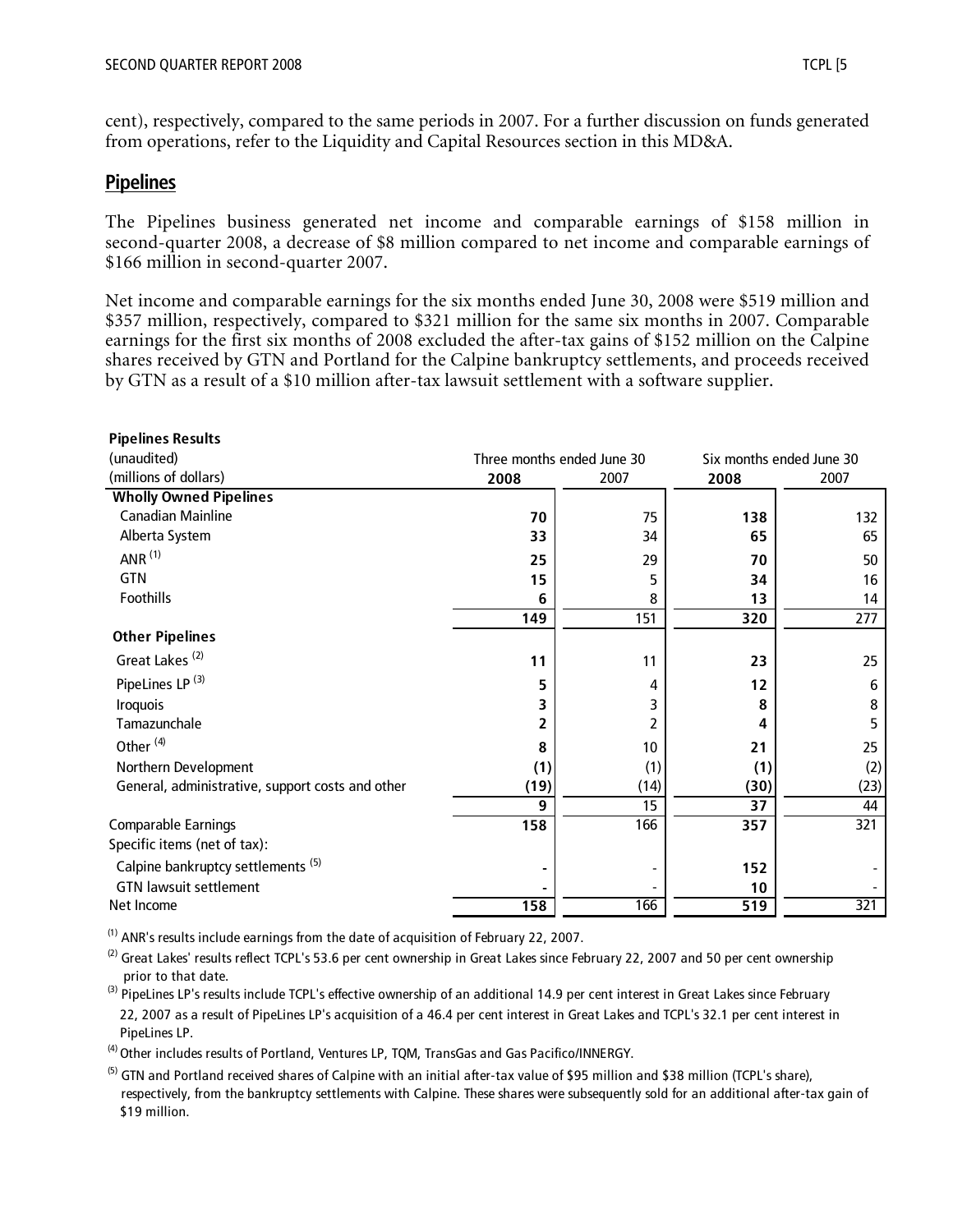#### Wholly Owned Pipelines

Canadian Mainline's second-quarter 2008 net income of \$70 million decreased \$5 million compared to \$75 million in second-quarter 2007. In May 2007, a settlement effective January 1, 2007 to December 31, 2011 was approved by the National Energy Board (NEB), which included an increase in the deemed common equity ratio from 36 per cent to 40 per cent and certain performance-based incentive arrangements. A favourable \$6-million adjustment was recorded in second-quarter 2007 that related to the first three months of 2007 as a result of the settlement. In addition, earnings in second-quarter 2008 reflected the negative impact of a lower average investment base. These decreases were partially offset by the positive impact of a higher rate of return on common equity (ROE), as determined by the NEB, of 8.71 per cent in 2008 compared to 8.46 per cent in 2007.

Canadian Mainline's net income for the six months ended June 30, 2008 increased \$6 million to \$138 million primarily as a result of the higher ROE and performance-based incentive arrangements, partially offset by a lower average investment base.

The Alberta System's net income was \$33 million in second-quarter 2008 and \$65 million for the first six months of 2008 compared to \$34 million and \$65 million for the same periods in 2007. Earnings in 2008 reflect an ROE of 8.75 per cent compared to 8.51 per cent in 2007, both on a deemed common equity of 35 per cent.

ANR's net income in second-quarter 2008 was \$25 million compared to \$29 million in second-quarter 2007. Net income for the first six months of 2008 was \$70 million compared to \$50 million for the period commencing on the acquisition date of February 22, 2007 to June 30, 2007. The decrease in second-quarter 2008 was primarily due to higher operations, maintenance and administrative (OM&A) costs, partially offset by increased revenues from new growth projects. The increase for the first six months of 2008 was primarily due to a full six months of earnings in 2008, higher revenues from new growth projects and increased firm transport revenues, partially offset by higher OM&A costs and the negative impact on earnings of a stronger Canadian dollar.

GTN's comparable earnings for the three and six months ended June 30, 2008 increased \$10 million and \$18 million, respectively, compared to the same periods in 2007. The increases were primarily due to the positive impact of a rate case settlement approved by the Federal Energy Regulatory Commission (FERC) in January 2008 and lower OM&A expenses. For the six months ended June 30, 2008, these increases were partially offset by the negative impact on earnings of a stronger Canadian dollar.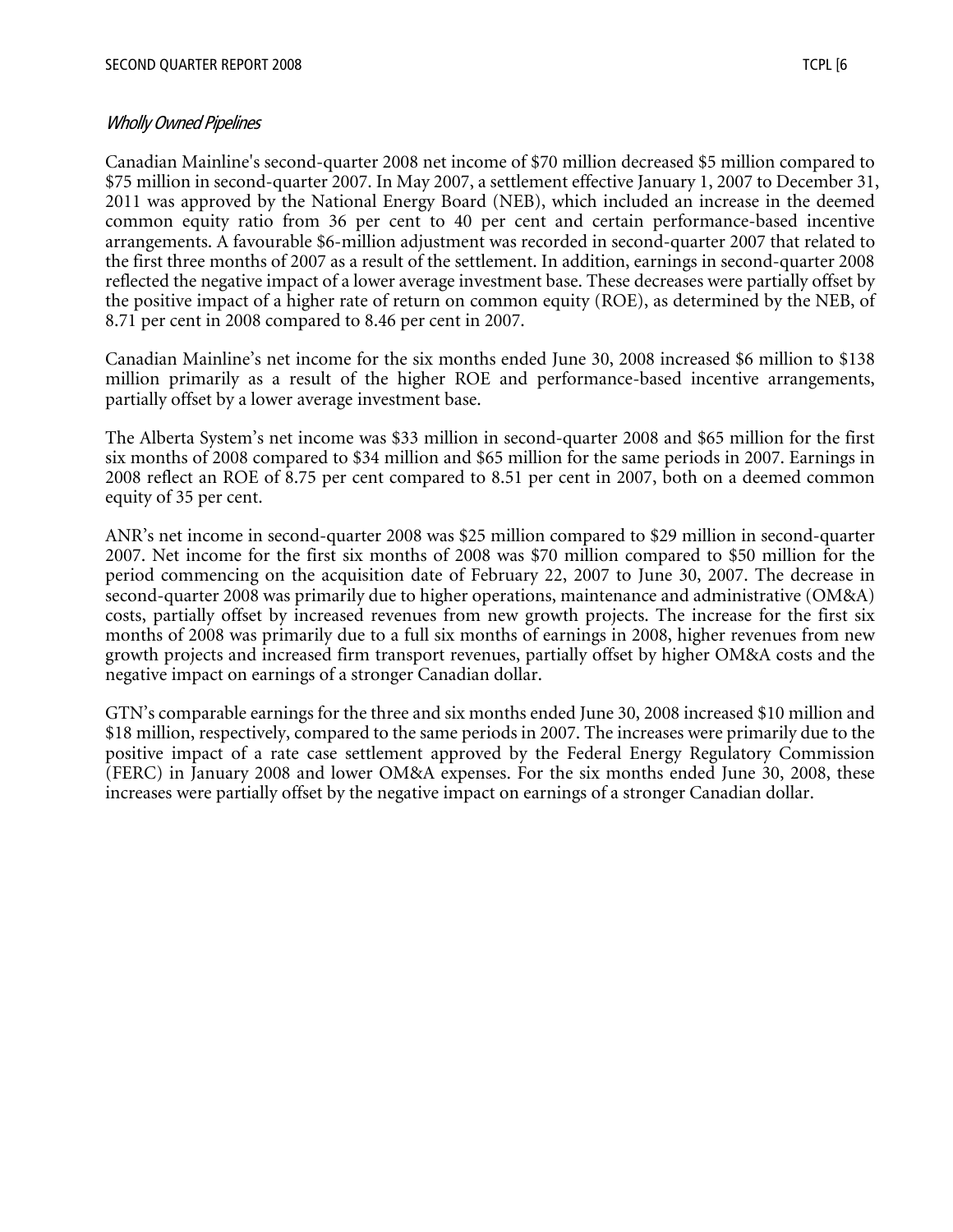|                          | Canadian                |       | Alberta               |       |                 |      | GTN             |      |                  |      |
|--------------------------|-------------------------|-------|-----------------------|-------|-----------------|------|-----------------|------|------------------|------|
| Six months ended June 30 | Mainline <sup>(1)</sup> |       | System <sup>(2)</sup> |       | ANR $^{(3)(4)}$ |      | System $^{(3)}$ |      | <b>Foothills</b> |      |
| (unaudited)              | 2008                    | 2007  | 2008                  | 2007  | 2008            | 2007 | 2008            | 2007 | 2008             | 2007 |
| Average investment base  |                         |       |                       |       |                 |      |                 |      |                  |      |
| (\$ millions)            | 7.123                   | 7.359 | 4.286                 | 4.254 | n/a             | n/a  | n/a             | n/a  | 760              | 816  |
| Delivery volumes (Bcf)   |                         |       |                       |       |                 |      |                 |      |                  |      |
| Total                    | 1.762                   | 1.614 | 1.930                 | 2.004 | 881             | 498  | 394             | 371  | 660              | 676  |
| Average per day          | 9.7                     | 8.9   | 10.6                  | 11.1  | 4.8             | 3.9  | 2.2             | 2.0  | 3.6              | 3.7  |

#### **Operating Statistics**

(1) Canadian Mainline's physical receipts originating at the Alberta border and in Saskatchewan for the six months ended June 30, 2008 were 800 billion cubic feet (Bcf) (2007 - 1,086 Bcf); average per day was 4.4 Bcf (2007 - 6.0 Bcf).

 $^{(2)}$  Field receipt volumes for the Alberta System for the six months ended June 30, 2008 were 1,919 Bcf (2007 - 2,039 Bcf); average per day was 10.5 Bcf (2007 - 11.3 Bcf).

 $<sup>(3)</sup>$  ANR's and the GTN System's results are not impacted by current average investment base as these systems operate under a fixed</sup> rate model approved by the FERC.

<sup>(4)</sup> TCPL acquired ANR on February 22, 2007.

#### Other Pipelines

TCPL's proportionate share of net income from Other Pipelines was \$9 million for the three months ended June 30, 2008 compared to \$15 million for the same period in 2007. The decrease was primarily due to increased project development costs and the negative impact on earnings of a stronger Canadian dollar.

TCPL's proportionate share of net income from Other Pipelines was \$37 million for the six months ended June 30, 2008 compared to \$44 million for the same period in 2007. The decrease was primarily due to increased project development costs and the negative impact on earnings of a stronger Canadian dollar, partially offset by increased earnings from PipeLines LP, reflecting PipeLines LP's increased ownership in Great Lakes and TCPL's increased ownership in PipeLines LP.

As at June 30, 2008, TCPL had advanced \$140 million to the Aboriginal Pipeline Group with respect to the Mackenzie Gas Pipeline (MGP) project. TCPL and the other co-venture companies involved in the MGP continue to pursue approval of the proposed project, focusing on the regulatory process and discussions with the Canadian government on fiscal framework. Project timing is uncertain and is conditional upon resolution of regulatory and fiscal matters.

#### **Energy**

Energy's net income of \$151 million in second-quarter 2008 increased \$57 million compared to \$94 million in second-quarter 2007. Comparable earnings in second-quarter 2008 of \$143 million increased \$53 million compared to the same period in 2007 and excluded net unrealized gains of \$8 million after tax (\$12 million pre-tax) resulting from changes in fair value of proprietary natural gas storage inventory and natural gas forward purchase and sale contracts. Comparable earnings of \$90 million in second-quarter 2007 excluded \$4 million of favourable income tax adjustments.

Energy's net income for the six months ended June 30, 2008 of \$261 million increased \$61 million compared to \$200 million for the same period in 2007. For the first six months of 2008, comparable earnings of \$292 million increased \$96 million compared to the same period in 2007 and excluded a \$27 million after-tax (\$41 million pre-tax) writedown of costs previously capitalized for the Broadwater LNG project and net unrealized losses of \$4 million after tax (\$5 million pre-tax) resulting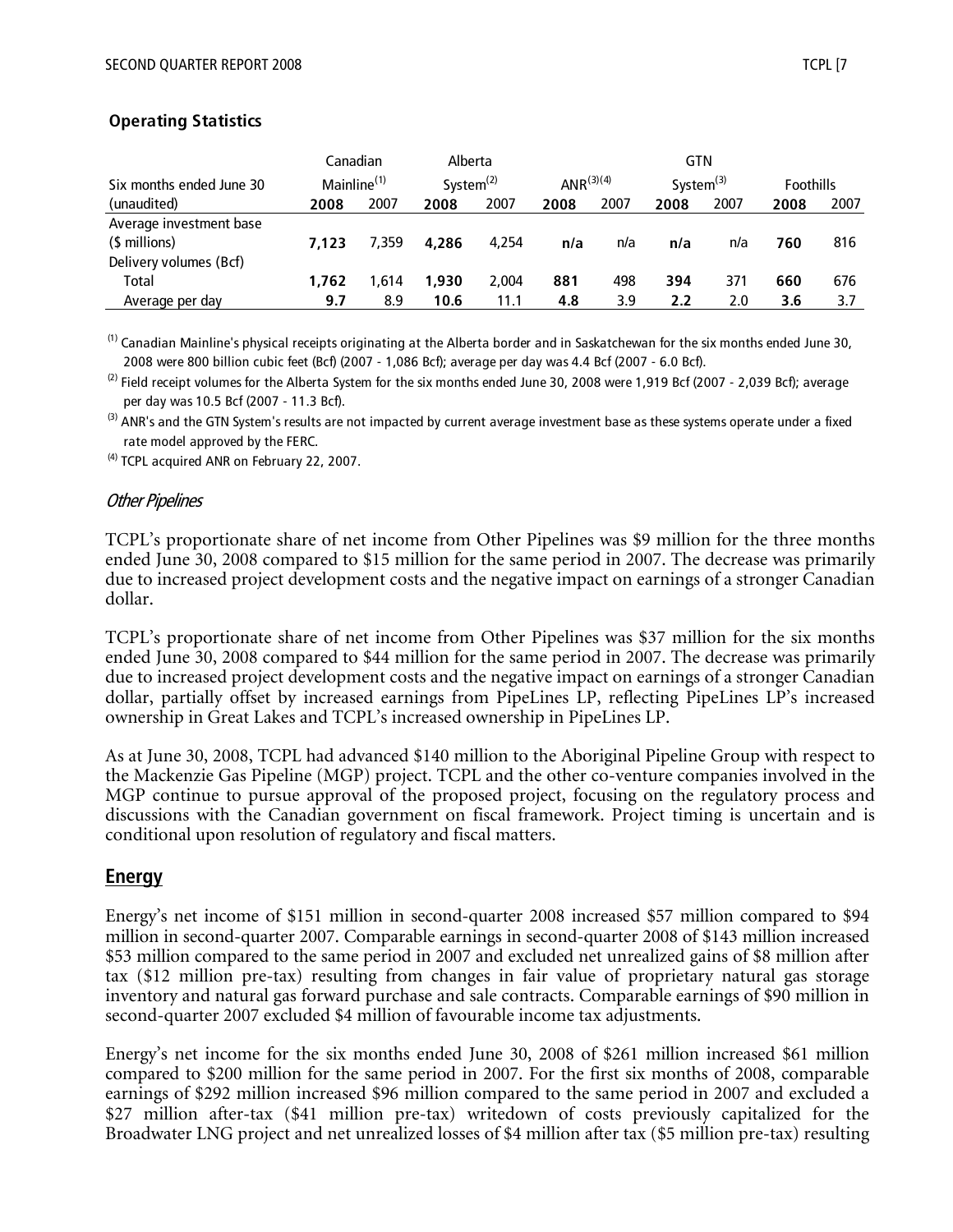from natural gas storage fair value changes. Comparable earnings of \$196 million for the first six months of 2007 excluded the \$4 million of favourable income tax adjustments.

| <b>Energy Results</b>                            |                            |      |                          |      |
|--------------------------------------------------|----------------------------|------|--------------------------|------|
| (unaudited)                                      | Three months ended June 30 |      | Six months ended June 30 |      |
| (millions of dollars)                            | 2008                       | 2007 | 2008                     | 2007 |
| <b>Western Power</b>                             | 116                        | 57   | 194                      | 130  |
| <b>Eastern Power</b>                             | 80                         | 70   | 165                      | 137  |
| <b>Bruce Power</b>                               | 31                         | 31   | 68                       | 60   |
| Natural Gas Storage                              | 18                         | 20   | 66                       | 50   |
| General, administrative, support costs and other | (35)                       | (39) | (76)                     | (75) |
| Operating income                                 | 210                        | 139  | 417                      | 302  |
| <b>Financial charges</b>                         | (6)                        | (6)  | (11)                     | (10) |
| Interest income and other                        | 3                          | 3    | 4                        | 6    |
| Writedown of Broadwater LNG project costs        |                            |      | (41)                     |      |
| Income taxes                                     | (56)                       | (42) | (108)                    | (98) |
| Net Income                                       | 151                        | 94   | 261                      | 200  |
| <b>Comparable Earnings</b>                       | 143                        | 90   | 292                      | 196  |
| Specific items (net of tax, where applicable):   |                            |      |                          |      |
| Fair value adjustments of natural gas storage    |                            |      |                          |      |
| inventory and forward contracts                  | 8                          |      | (4)                      |      |
| Writedown of Broadwater LNG project costs        |                            |      | (27)                     |      |
| Income tax adjustments                           |                            | 4    |                          | 4    |
| Net Income                                       | 151                        | 94   | 261                      | 200  |

#### Western Power

#### **Western Power Results**

| (unaudited)                     | Three months ended June 30 |       |       | Six months ended June 30 |
|---------------------------------|----------------------------|-------|-------|--------------------------|
| (millions of dollars)           | 2008                       | 2007  | 2008  | 2007                     |
| Revenues                        |                            |       |       |                          |
| Power                           | 283                        | 217   | 578   | 498                      |
| Other <sup>(1)</sup>            | 35                         | 21    | 52    | 49                       |
|                                 | 318                        | 238   | 630   | 547                      |
| Commodity purchases resold      |                            |       |       |                          |
| Power                           | (124)                      | (131) | (294) | (305)                    |
| Other <sup>(2)</sup>            | (21)                       | (12)  | (34)  | (35)                     |
|                                 | (145)                      | (143) | (328) | (340)                    |
| Plant operating costs and other | (50)                       | (34)  | (94)  | (68)                     |
| Depreciation                    | (7)                        | (4)   | (14)  | (9)                      |
| Operating Income                | 116                        | 57    | 194   | 130                      |

 $(1)$  Other revenue includes sales of natural gas and thermal carbon black.

 $(2)$  Other commodity purchases resold includes the cost of natural gas sold.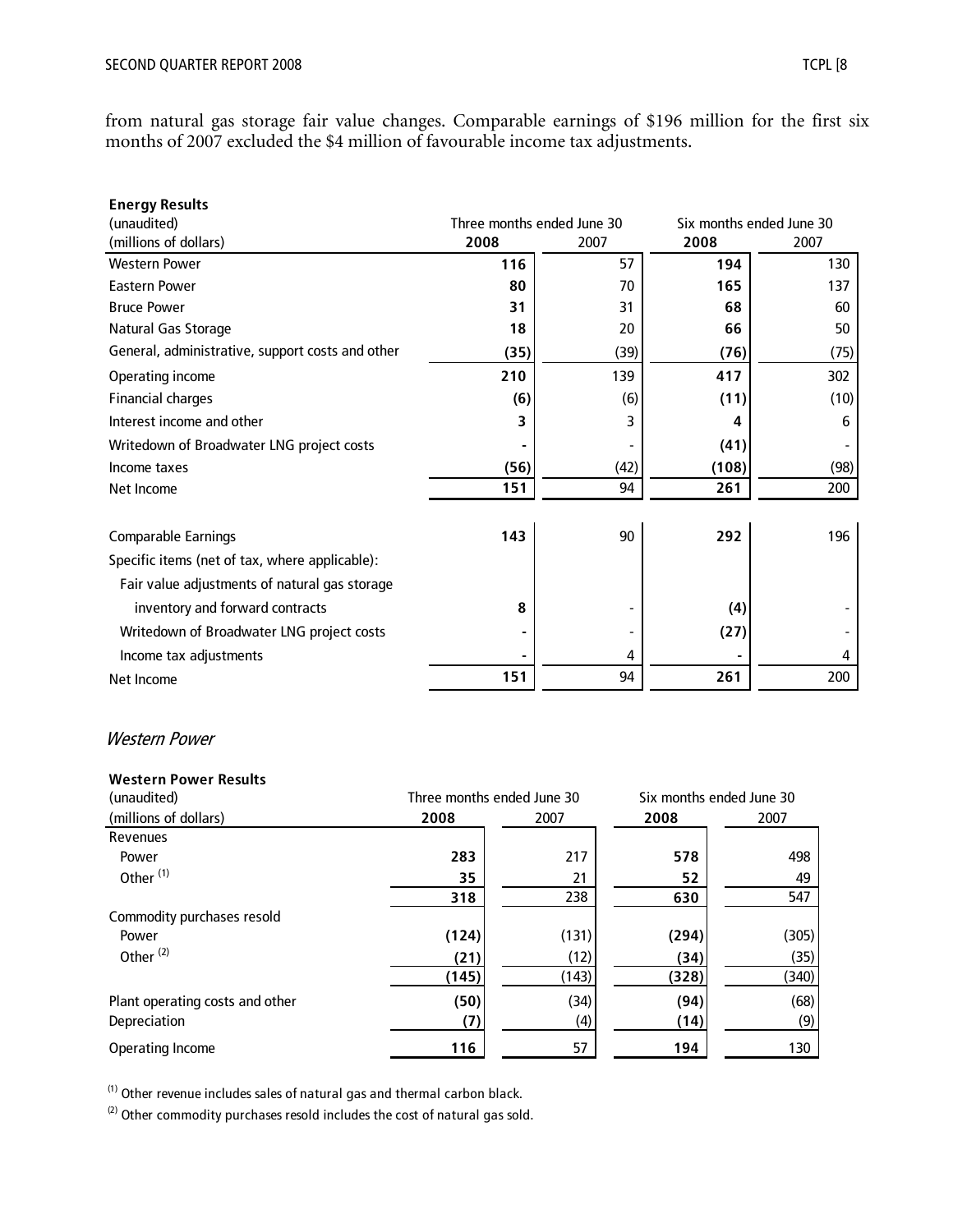| (unaudited)                                      | Three months ended June 30 |       |       | Six months ended June 30 |
|--------------------------------------------------|----------------------------|-------|-------|--------------------------|
| (GWh)                                            | 2008                       | 2007  | 2008  | 2007                     |
| <b>Supply</b>                                    |                            |       |       |                          |
| Generation                                       | 506                        | 531   | 1,135 | 1,123                    |
| Purchased                                        |                            |       |       |                          |
| Sundance A & B and Sheerness PPAs <sup>(1)</sup> | 2,835                      | 2,877 | 6,194 | 6,130                    |
| Other purchases                                  | 178                        | 416   | 447   | 865                      |
|                                                  | 3,519                      | 3,824 | 7,776 | 8,118                    |
| <b>Sales</b>                                     |                            |       |       |                          |
| Contracted                                       | 2,819                      | 3,017 | 5,893 | 6,509                    |
| Spot                                             | 700                        | 807   | 1,883 | 1,609                    |
|                                                  | 3,519                      | 3,824 | 7,776 | 8,118                    |

#### **Western Power Sales Volumes**

 $(1)$  Power purchase arrangements.

Western Power's operating income of \$116 million in second-quarter 2008 increased \$59 million compared to \$57 million in second-quarter 2007. This increase was primarily due to increased margins from the Alberta power portfolio resulting from higher overall realized power prices and market heat rates on both contracted and uncontracted volumes of power sold in Alberta. The market heat rate is determined by dividing the average price of power per megawatt hour (MWh) by the average price of natural gas per gigajoule (GJ) for a given period.

Western Power's revenues increased in second-quarter 2008 compared to second-quarter 2007 as a result of higher overall realized prices, partially offset by slightly lower sales volumes.

Western Power manages the sale of its supply volumes on a portfolio basis. A portion of its supply is held for sale in the spot market for operational reasons and the amount of supply volumes eventually sold into the spot market is dependent upon the ability to transact in forward sales markets at acceptable contract terms. This approach to portfolio management assists in minimizing costs in situations where Western Power would otherwise have to purchase electricity in the open market to fulfill its contractual sales obligations. Approximately 20 per cent of power sales volumes were sold into the spot market in second-quarter 2008 compared to 21 per cent in second-quarter 2007. To reduce its exposure to spot market prices on uncontracted volumes, as at June 30, 2008, Western Power had fixed-price power sales contracts to sell approximately 5,400 gigawatt hours (GWh) for the remainder of 2008 and 7,800 GWh for 2009.

Western Power's operating income for the six months ended June 30, 2008 increased \$64 million to \$194 million compared to the same period in 2007, primarily due to higher overall realized power prices.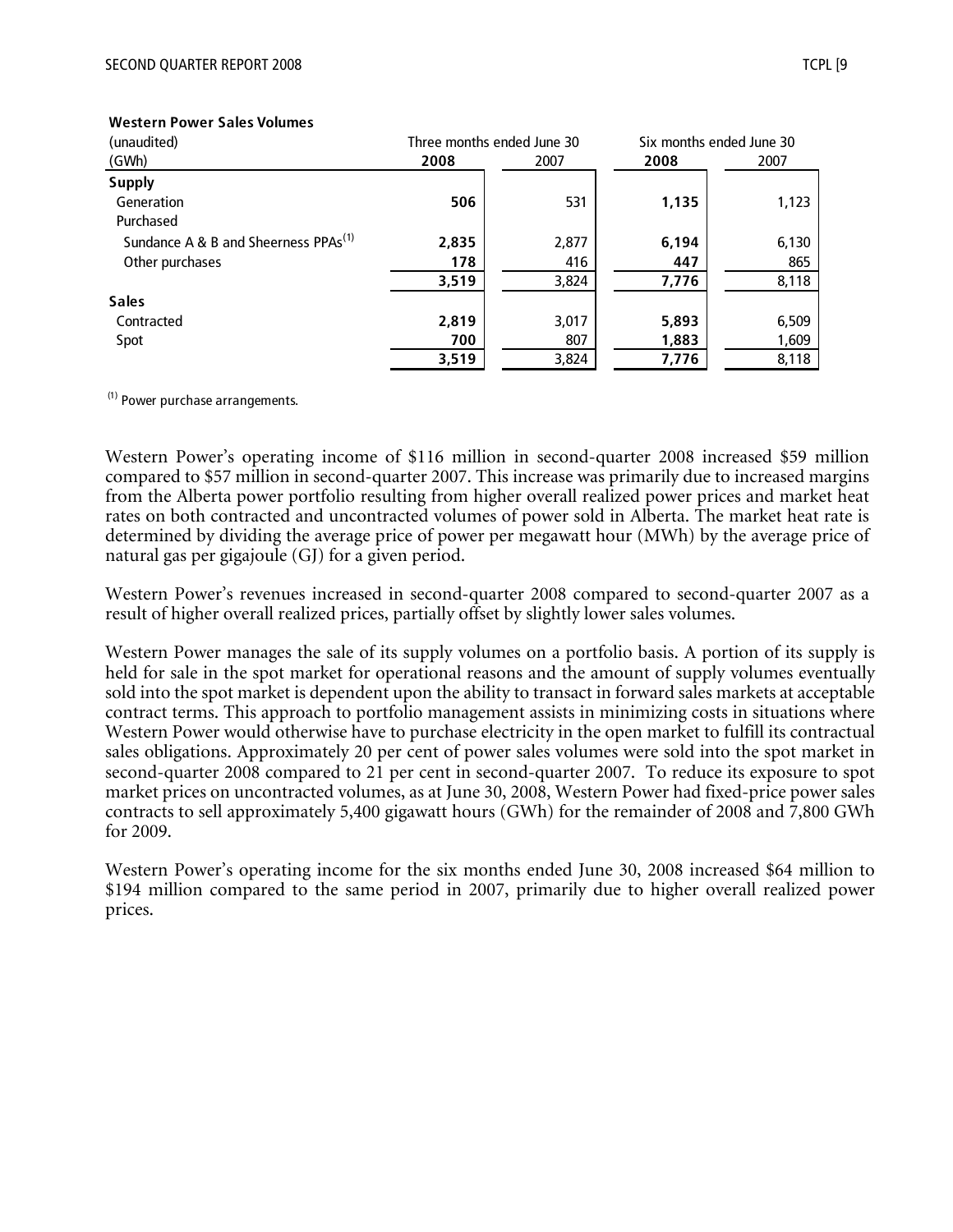#### Eastern Power

#### **Eastern Power Results** (1)

| (unaudited)                     | Three months ended June 30 |       |       | Six months ended June 30 |
|---------------------------------|----------------------------|-------|-------|--------------------------|
| (millions of dollars)           | 2008                       | 2007  | 2008  | 2007                     |
| Revenue                         |                            |       |       |                          |
| Power                           | 263                        | 389   | 541   | 743                      |
| Other <sup>(2)</sup>            | 95                         | 64    | 177   | 147                      |
|                                 | 358                        | 453   | 718   | 890                      |
| Commodity purchases resold      |                            |       |       |                          |
| Power                           | (105)                      | (183) | (241) | (360)                    |
| Other <sup>(2)</sup>            | (96)                       | (67)  | (162) | (125)                    |
|                                 | (201)                      | (250) | (403) | (485)                    |
| Plant operating costs and other | (63)                       | (120) | (122) | (244)                    |
| Depreciation                    | (14)                       | (13)  | (28)  | (24)                     |
| Operating Income                | 80                         | 70    | 165   | 137                      |

(1) Includes Bécancour for the six months ended June 30, 2007 and Anse-à-Valleau effective November 10, 2007.

 $(2)$  Other revenue includes sales of natural gas and other commodity purchases resold includes the cost of natural gas sold.

#### **Eastern Power Sales Volumes** (1)

| (unaudited)   |       | Three months ended June 30 | Six months ended June 30 |       |
|---------------|-------|----------------------------|--------------------------|-------|
| (GWh)         | 2008  | 2007                       | 2008                     | 2007  |
| <b>Supply</b> |       |                            |                          |       |
| Generation    | 1,056 | 2,028                      | 2,142                    | 4,051 |
| Purchased     | 1,383 | 1,562                      | 2,907                    | 3,088 |
|               | 2,439 | 3,590                      | 5,049                    | 7,139 |
| <b>Sales</b>  |       |                            |                          |       |
| Contracted    | 2,371 | 3,437                      | 4,883                    | 6,794 |
| Spot          | 68    | 153                        | 166                      | 345   |
|               | 2,439 | 3,590                      | 5,049                    | 7,139 |

(1) Includes Bécancour for the six months ended June 30, 2007 and Anse-à-Valleau effective November 10, 2007.

Eastern Power's operating income of \$80 million and \$165 million for the three and six months ended June 30, 2008, respectively, increased \$10 million and \$28 million, respectively, compared to the same periods in 2007. The increases were primarily due to the impact of higher realized power prices in New England and increased sales volumes to wholesale, commercial and industrial New England customers. The agreement to temporarily suspend generation at the Bécancour facility beginning January 1, 2008 resulted in decreases to power revenues, plant operating costs and other, generation volumes and contracted sales in 2008. The agreement, however, has not materially affected Eastern Power's operating income due to capacity payments received pursuant to the agreement with Hydro-Québec.

Eastern Power's power revenues of \$263 million decreased \$126 million in second-quarter 2008 compared to second-quarter 2007 due to the temporary suspension of generation at the Bécancour facility. Power commodity purchases resold of \$105 million and purchased power volumes of 1,383 GWh were lower in second-quarter 2008, compared to the same period in 2007. The reduced expense was due to a lower overall cost per GWh on purchased power volumes as well as the lower purchased power volumes. Plant operating costs and other of \$63 million, which includes fuel gas consumed in generation, decreased in second-quarter 2008 from the prior year due to the temporary suspension of generation at the Bécancour facility.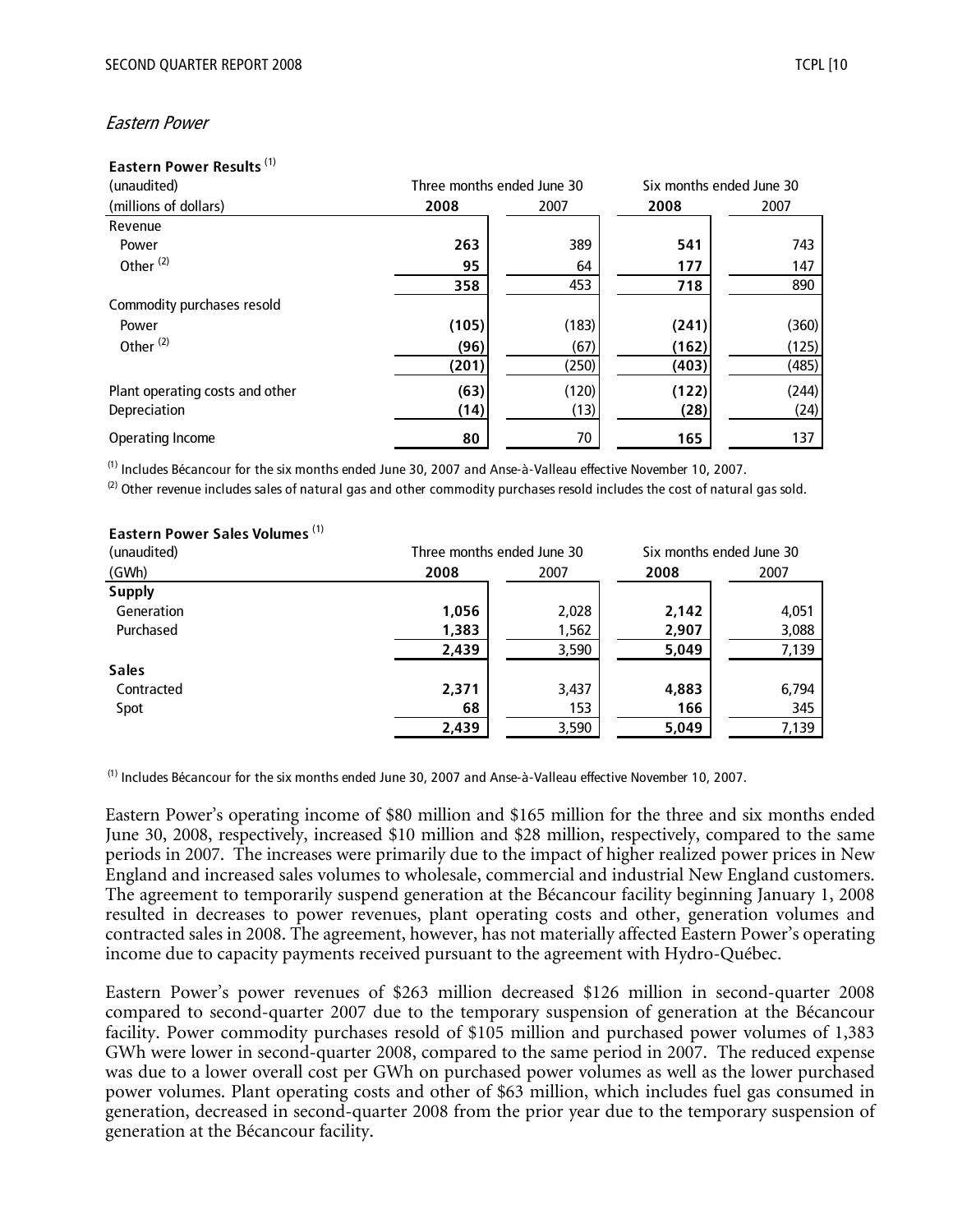In second-quarter 2008, approximately three per cent of power sales volumes were sold into the spot market compared to approximately four per cent in second-quarter 2007. Eastern Power is focused on selling the majority of its power under contract to wholesale, commercial and industrial customers, while managing a portfolio of power supplies sourced from its own generation and wholesale power purchases. To reduce its exposure to spot market prices, as at June 30, 2008, Eastern Power had entered into fixed price power sales contracts to sell approximately 4,400 GWh for the remainder of 2008 and 5,700 GWh for 2009, although certain contracted volumes are dependent on customer usage levels.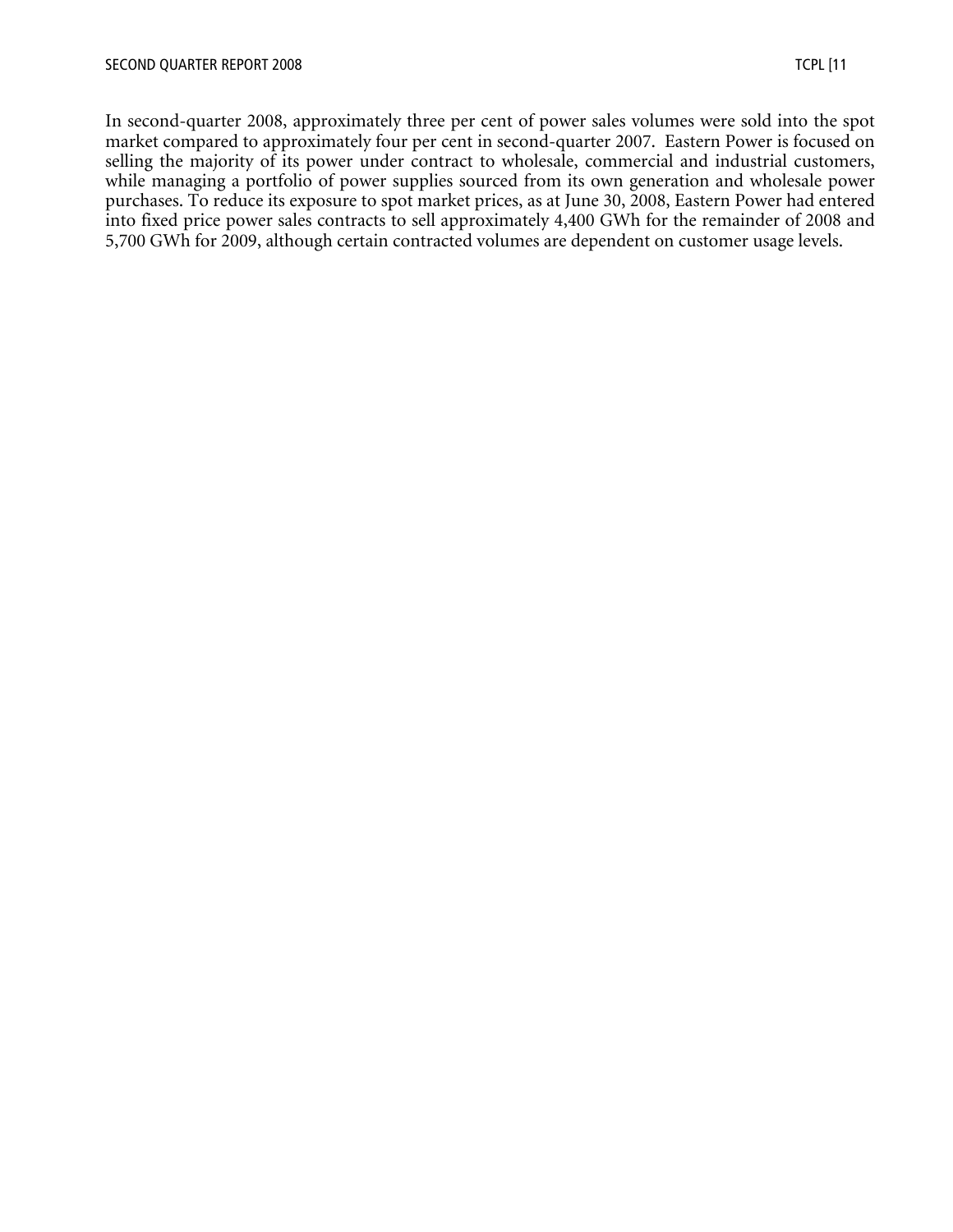#### Bruce Power

| <b>Bruce Power Results</b>                                                   | Three months ended June 30 |                 | Six months ended June 30 |                 |
|------------------------------------------------------------------------------|----------------------------|-----------------|--------------------------|-----------------|
| (unaudited)                                                                  | 2008                       | 2007            | 2008                     | 2007            |
| <b>Bruce Power (100 per cent basis)</b>                                      |                            |                 |                          |                 |
| (millions of dollars)                                                        |                            |                 |                          |                 |
| Revenues                                                                     |                            |                 |                          |                 |
| Power                                                                        | 492                        | 450             | 960                      | 910             |
| Other <sup>(1)</sup>                                                         | 20                         | 30              | 37                       | 50              |
|                                                                              | $\overline{512}$           | 480             | 997                      | 960             |
| <b>Operating expenses</b>                                                    |                            |                 |                          |                 |
| Operations and maintenance <sup>(2)</sup>                                    | (304)                      | (259)           | (582)                    | (554)           |
| Fuel                                                                         | (35)                       | (28)            | (63)                     | (53)            |
| Supplemental rent <sup>(2)</sup>                                             | (44)                       | (42)            | (87)                     | (85)            |
| Depreciation and amortization                                                | (37)                       | (36)            | (73)                     | (72)            |
|                                                                              | (420)                      | (365)           | (805)                    | (764)           |
| Operating Income                                                             | 92                         | 115             | 192                      | 196             |
|                                                                              | 18                         | $\overline{2}$  | 50                       | 17              |
| TCPL's proportionate share - Bruce A<br>TCPL's proportionate share - Bruce B | 18                         | 35              | 28                       | 51              |
| TCPL's proportionate share                                                   | $\overline{36}$            | $\overline{37}$ | 78                       | 68              |
| Adjustments                                                                  | (5)                        | (6)             | (10)                     | (8)             |
| TCPL's combined operating income from Bruce Power                            | 31                         | 31              | 68                       | 60              |
|                                                                              |                            |                 |                          |                 |
| <b>Bruce Power - Other Information</b>                                       |                            |                 |                          |                 |
| Plant availability                                                           |                            |                 |                          |                 |
| <b>Bruce A</b>                                                               | 85%                        | 74%             | 91%                      | 82%             |
| <b>Bruce B</b>                                                               | 81%                        | 91%             | 77%                      | 84%             |
| <b>Combined Bruce Power</b>                                                  | 82%                        | 85%             | 81%                      | 83%             |
| Planned outage days                                                          |                            |                 |                          |                 |
| <b>Bruce A</b>                                                               | 26<br>50                   | 35<br>9         | 33<br>100                | 50<br>80        |
| <b>Bruce B</b>                                                               |                            |                 |                          |                 |
| Unplanned outage days<br><b>Bruce A</b>                                      | 1                          | 7               | 2                        | 7               |
| <b>Bruce B</b>                                                               | 15                         | 17              | 48                       | 21              |
|                                                                              |                            |                 |                          |                 |
| Sales volumes (GWh)                                                          |                            |                 |                          |                 |
| Bruce A - 100 per cent                                                       | 2,730                      | 2,410           | 5,790                    | 5,320           |
| TCPL's proportionate share<br>Bruce B - 100 per cent                         | 1,330<br>5,710             | 1,175<br>6,370  | 2,826<br>10,850          | 2,591<br>11,800 |
| TCPL's proportionate share                                                   | 1,804                      | 2,016           | 3,428                    | 3,729           |
| Combined Bruce Power - 100 per cent                                          | 8,440                      | 8,780           | 16,640                   | 17,120          |
| TCPL's proportionate share                                                   | 3,134                      | 3,191           | 6,254                    | 6,320           |
| Results per MWh                                                              |                            |                 |                          |                 |
| <b>Bruce A power revenues</b>                                                | \$63                       | \$60            | \$61                     | \$59            |
| Bruce B power revenues                                                       | \$56                       | \$48            | \$56                     | \$51            |
| <b>Combined Bruce Power revenues</b>                                         | \$58                       | \$51            | \$58                     | \$53            |
| <b>Combined Bruce Power fuel</b>                                             | \$4                        | \$3             | \$4                      | \$3             |
|                                                                              | \$48                       |                 |                          | \$44            |
| Combined Bruce Power operating expenses <sup>(3)</sup>                       |                            | \$41            | \$47                     |                 |
| Percentage of output sold to spot market                                     | 22%                        | 47%             | 25%                      | 41%             |

(1) Other revenue includes Bruce A fuel cost recoveries of \$15 million and \$28 million for the three and six months ended June 30, 2008, respectively (\$8 million and \$16 million for the three and six months ended June 30, 2007, respectively). Other revenue also includes losses of \$9 million and \$18 million as a result of changes in fair value of held-for-trading derivatives for the three and six months ended June 30, 2008, respectively (gains of \$18 million for the three and six months ended June 30, 2007).

<sup>(2)</sup> Includes adjustments to eliminate the effects of inter-partnership transactions between Bruce A and Bruce B.

(3) Net of fuel cost recoveries.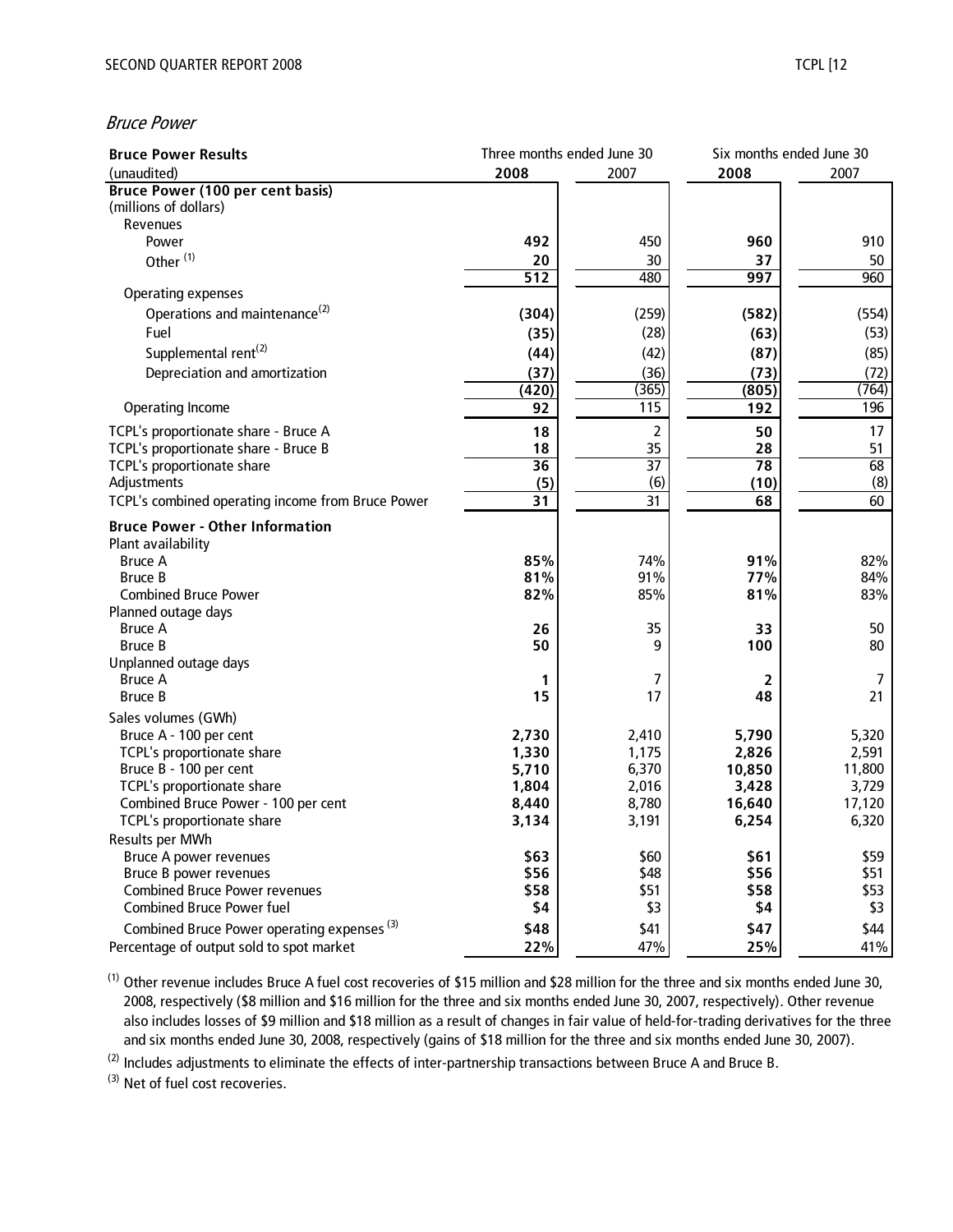TCPL's combined operating income from its investment in Bruce Power was \$31 million in second-quarter 2008, which was consistent with the same period in 2007.

TCPL's proportionate share of operating income in Bruce A increased \$16 million to \$18 million in second-quarter 2008 compared to second-quarter 2007 as a result of higher output and higher realized prices. Bruce A power prices achieved during second-quarter 2008 were \$63 per MWh compared to \$60 per MWh in second-quarter 2007.

TCPL's proportionate share of operating income in Bruce B decreased \$17 million to \$18 million in second-quarter 2008 compared to second-quarter 2007. Higher realized prices at Bruce B in second-quarter 2008 were more than offset by higher operating costs and lower output due to an increase in planned outage days, as well as an increase in unrealized losses from changes in fair value of electricity swaps and forwards in second-quarter 2008. Bruce B power prices achieved during second-quarter 2008 were \$56 per MWh compared to \$48 per MWh in second-quarter 2007. The increase was due to higher contract prices on a higher proportion of volumes sold under contract in the three and six months ended June 30, 2008 compared to the same periods in 2007. Also contributing to the increase were higher spot market prices in Ontario, partially offset by lower output for second-quarter 2008.

Bruce Power's combined operating expenses (net of fuel cost recoveries) increased to \$48 per MWh in second-quarter 2008 from \$41 per MWh in second-quarter 2007 primarily due to higher planned outage costs and lower output.

TCPL's combined operating income from its investment in Bruce Power for the six months ended June 30, 2008 was \$68 million compared to \$60 million for the same period in 2007. The increase of \$8 million was primarily due to higher realized prices, partially offset by higher operating costs associated with an increase in outage days in 2008 compared to 2007. Increases in TCPL's combined interest in Bruce Power's operating income were partially offset by lower positive purchase price amortizations related to the expiry of power sales agreements in 2007.

TCPL's share of Bruce Power's generation for second-quarter 2008 decreased slightly to 3,134 GWh compared to 3,191 GWh in second-quarter 2007. The Bruce units ran at a combined average availability of 82 per cent in second-quarter 2008, compared to an 85 per cent average availability in second-quarter 2007. The lower availability in second-quarter 2008 was the result of more planned maintenance outage days at Bruce B, partially offset by fewer unplanned outage days at both Bruce A and Bruce B. As a result of actual plant outages to date, the overall plant availability percentage in 2008 is currently expected to be in the high 80s for the four Bruce B units and the mid 80s for the two operating Bruce A units.

Pursuant to the terms of a contract with the Ontario Power Authority (OPA), all of the output from Bruce A in second-quarter 2008 was sold at a fixed price of \$63.00 per MWh (before recovery of fuel costs from the OPA) compared to \$59.69 per MWh in second-quarter 2007. In addition, sales from the Bruce B Units 5 to 8 were subject to a floor price of \$47.66 per MWh in second-quarter 2008 and \$46.82 per MWh in second-quarter 2007. Both the Bruce A and Bruce B reference prices are adjusted annually for inflation on April 1. Payments received pursuant to the Bruce B floor price mechanism are subject to a recapture payment dependent on annual spot prices over the term of the contract. Bruce B net income has not included any amounts received under this floor price mechanism to date. To further reduce its exposure to spot market prices, as at June 30, 2008, Bruce B had entered into fixed price sales contracts to sell forward approximately 8,630 GWh for the remainder of 2008 and 9,680 GWh for 2009.

The capital cost of Bruce A's refurbishment and restart of Units 1 and 2 is currently estimated by Bruce Power to total approximately \$3.1 billion to \$3.4 billion, with TCPL's share being approximately \$1.55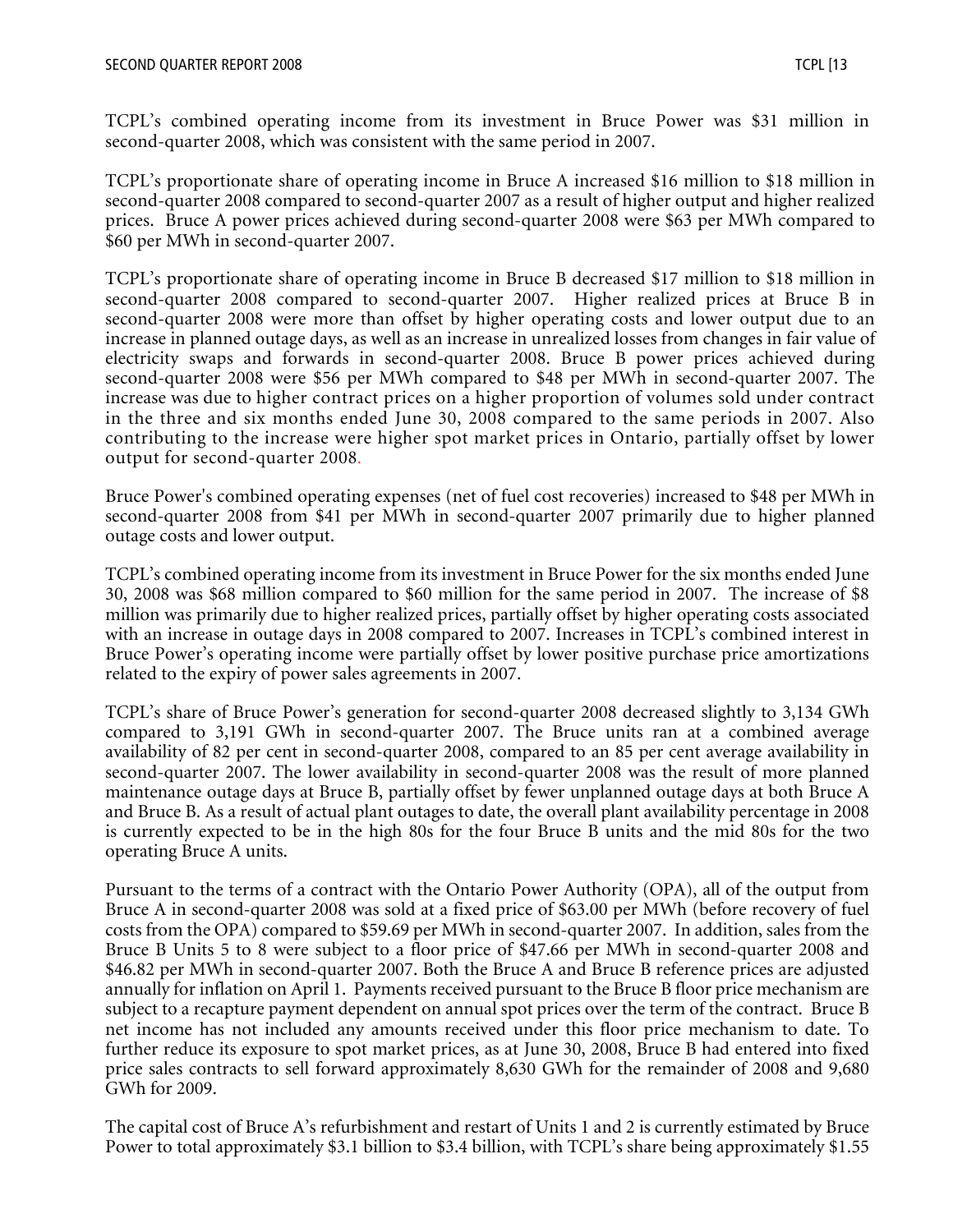billion to \$1.7 billion. As at June 30, 2008, Bruce A had incurred \$2.2 billion in costs with respect to the refurbishment and restart of Units 1 and 2, and approximately \$0.2 billion for the refurbishment of Units 3 and 4.

#### Power Plant Availability

#### **Weighted Average Power Plant Availability** (1)

|                                              | Three months ended June 30 |      |      | Six months ended June 30 |
|----------------------------------------------|----------------------------|------|------|--------------------------|
| (unaudited)                                  | 2008                       | 2007 | 2008 | 2007                     |
| Western Power <sup>(2)</sup>                 | 78%                        | 89%  | 85%  | 94%                      |
| Eastern Power <sup>(3)</sup>                 | 96%                        | 93%  | 95%  | 96%                      |
| <b>Bruce Power</b>                           | 82%                        | 85%  | 81%  | 83%                      |
| All plants, excluding Bruce Power investment | 92%                        | 91%  | 93%  | 95%                      |
| All plants                                   | 88%                        | 89%  | 88%  | 90%                      |

 $<sup>(1)</sup>$  Plant availability represents the percentage of time in the period that the plant is available to generate power, whether actually</sup> running or not, reduced by planned and unplanned outages.

 $^{(2)}$  Western Power plant availability decreased in the three and six months ended June 30, 2008 due to an outage at the Cancarb power facility.

<sup>(3)</sup> Eastern Power includes Bécancour for the six months ended June 30, 2007 and Anse-à-Valleau effective November 10, 2007.

#### Natural Gas Storage

Natural Gas Storage operating income of \$18 million in second-quarter 2008 decreased \$2 million compared to \$20 million in second-quarter 2007. Operating income in second-quarter 2008 included \$8 million after tax (\$12 million pre-tax) of net unrealized gains resulting from the changes in fair value of proprietary natural gas inventory in storage and natural gas forward purchase and sale contracts. These unrealized gains were more than offset by the effects of lower realized seasonal natural gas price spreads at the Edson and CrossAlta facilities compared to the same period in 2007. Natural Gas Storage operating income of \$66 million for the six months ended June 30, 2008, which included \$4 million after tax (\$5 million pre-tax) of net unrealized losses arising from fair value changes, was \$16 million higher than the same period in 2007. The increase was primarily due to the Edson facility, which was fully operational in first-quarter 2008, but only in a commissioning phase in first-quarter 2007.

For the first six months of 2008, TCPL excluded from Natural Gas Storage's comparable earnings changes in fair value of proprietary natural gas inventory and forward purchase and sale contracts. TCPL simultaneously enters into a forward purchase of natural gas for injection into storage and an offsetting forward sale of natural gas for withdrawal at a later period, thereby locking in future positive margins and effectively eliminating exposure to price movements of natural gas. As a result, changes in fair value of proprietary natural gas inventory and these forward contracts do not reflect the amounts that will be realized upon settlement of the forward contracts. The natural gas storage business earns the majority of its revenues on proprietary inventories when the inventory is sold, which typically occurs during the winter withdrawal season.

#### **Corporate**

Corporate's net income for the three months ended June 30, 2008 was \$9 million compared to net expenses of \$6 million for the same period in 2007. The \$15-million increase in second-quarter 2008 net income was primarily due to a reduction in financial charges as a result of lower average short-term debt balances, increased capitalization of interest to finance a larger capital spending program, higher interest income on short-term intersegment financings and higher gains on derivatives used to manage the Company's exposure to interest rate fluctuations. These increases were partially offset by lower gains on derivatives used to manage the Company's exposure to foreign exchange rate fluctuations and \$12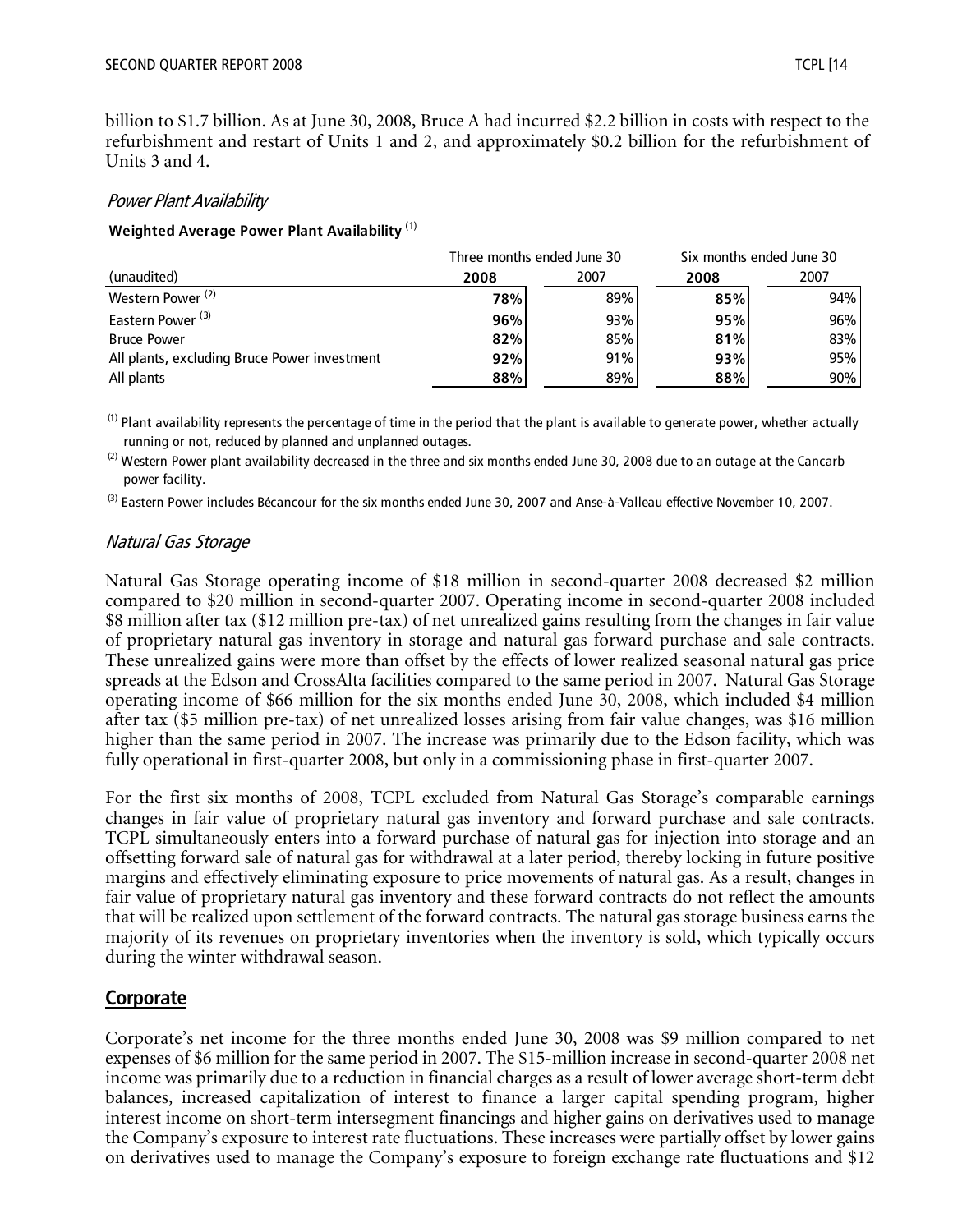million of favourable income tax adjustments in second-quarter 2007. Corporate's comparable expenses of \$18 million in second-quarter 2007 excluded the \$12 million of favourable income tax adjustments.

Corporate's net expenses for the six months ended June 30, 2008 were \$17 million compared to \$4 million for the same period in 2007. Excluding \$27 million of favourable income tax adjustments recorded in 2007, Corporate's comparable expenses were \$17 million and \$31 million for the six months ended June 30, 2008 and 2007, respectively. Corporate's comparable expenses for the six months ended June 30, 2008 decreased due to the factors discussed above.

# **Liquidity and Capital Resources**

At June 30, 2008, the Company held cash and cash equivalents of \$719 million compared to \$504 million at December 31, 2007.

#### **Funds Generated from Operations**

| (unaudited)                                      |              | Three months ended June 30 | Six months ended June 30 |         |  |
|--------------------------------------------------|--------------|----------------------------|--------------------------|---------|--|
| (millions of dollars)                            | 2008<br>2007 |                            | 2008                     | 2007    |  |
| <b>Cash Flows</b>                                |              |                            |                          |         |  |
| Funds generated from operations <sup>(1)</sup>   | 668          | 591                        | 1,585                    | $1.170$ |  |
| (Increase)/decrease in operating working capital | (126)        | 85                         | (104)                    | 126     |  |
| Net cash provided by operations                  | 542          | 676                        | 1,481                    | 1,296   |  |

 $<sup>(1)</sup>$  For further discussion on funds generated from operations, refer to the Non-GAAP Measures section in this MD&A.</sup>

Net cash provided by operations decreased \$134 million in second-quarter 2008 and increased \$185 million for the first six months of 2008 compared to the same periods in 2007. Funds generated from operations were \$668 million and \$1.6 billion for the three and six months ended June 30, 2008, respectively, compared to \$591 million and \$1.2 billion for the same periods in 2007. The increases were primarily due to gains from the Calpine bankruptcy settlements and higher earnings.

The Ravenswood Generating Facility (Ravenswood) acquisition, discussed further in the Other Recent Developments section in this MD&A, is expected to be financed in a manner consistent with TCPL's current capital structure. TCPL expects that both its ability to generate adequate amounts of cash in the short and long term, when needed, and to maintain financial capacity and flexibility to provide for planned growth remain substantially unchanged since December 31, 2007.

## **Investing Activities**

Acquisitions, net of cash acquired, for the six months ended June 30, 2008 were \$4 million compared to \$4.2 billion for the same period in 2007. Acquisitions for the first six months of 2007 included TCPL's acquisition of ANR and an additional 3.6 per cent interest in Great Lakes for approximately US\$3.4 billion, including US\$491 million of assumed long-term debt, as well as PipeLines LP's acquisition of a 46.4 per cent interest in Great Lakes for approximately US\$942 million, including US\$209 million of assumed long-term debt.

For the three and six months ended June 30, 2008, capital expenditures totalled \$633 million (2007 - \$386 million) and \$1.1 billion (2007 - \$692 million), respectively, and primarily related to the expansion of the Alberta System, refurbishment and restart of Bruce A Units 1 and 2, construction of new power plants in Energy and construction of the Keystone oil pipeline.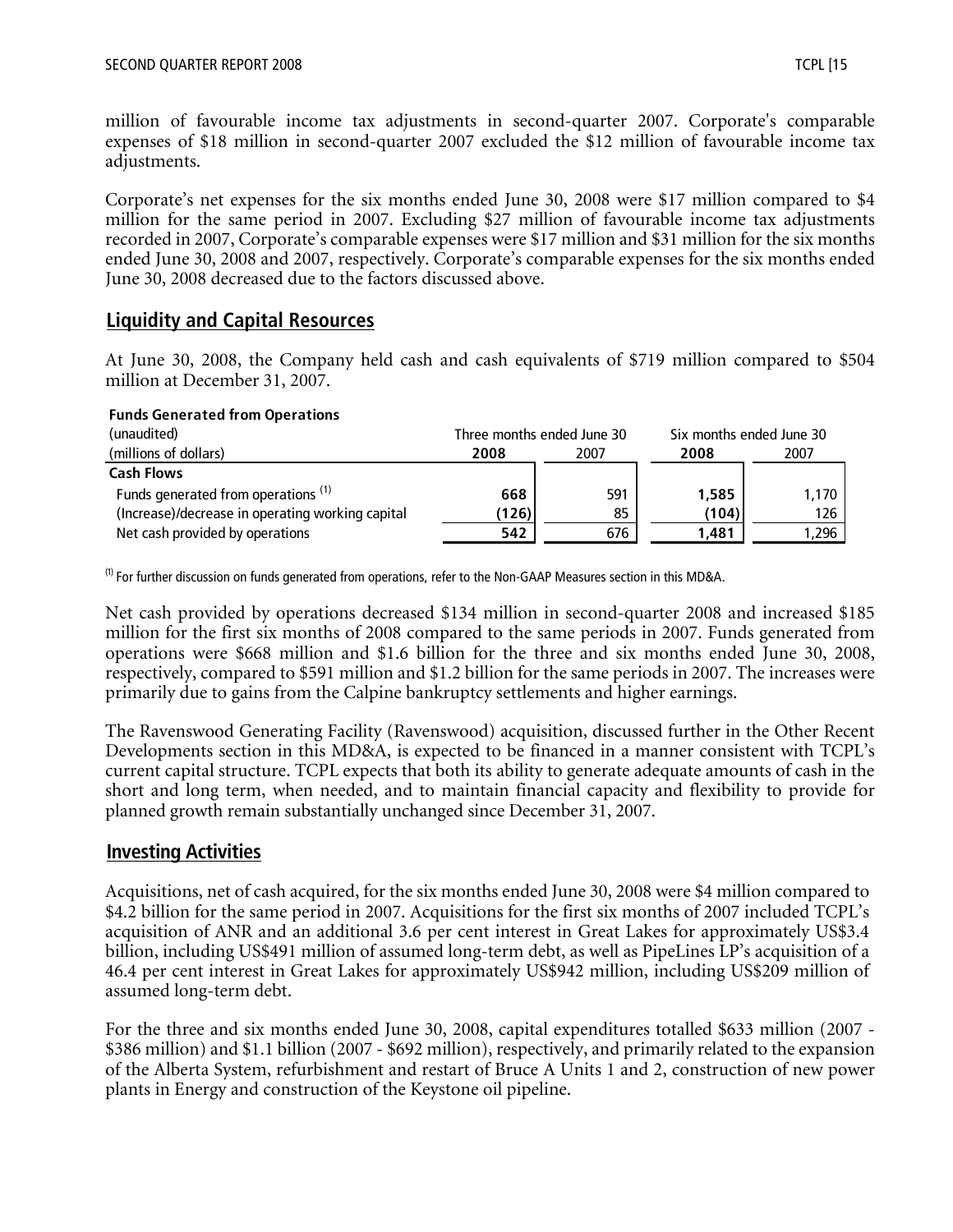# **Financing Activities**

In the three and six months ended June 30, 2008, TCPL retired \$379 million and \$773 million of long-term debt, respectively (\$470 million and \$795 million in the three and six months ended June 30, 2007, respectively), and issued nil and \$112 million of long-term debt, respectively (\$1.2 billion and \$2.6 billion of long-term debt and junior subordinated notes, respectively). TCPL's notes payable increased \$754 million and \$1.1 billion in the three and six months ended June 30, 2008, respectively, primarily due to an increase in commercial paper issued by the Company to finance general operations, compared to a decrease of \$759 million and \$257 million in the three and six months ended June 30, 2007, respectively.

On June 27, 2008, TCPL executed an agreement with a syndicate of banks for a US\$1.5 billion, committed, unsecured, one-year bridge loan facility, which will be at a floating interest rate based on the London Interbank Offered Rate. The facility is extendible at the option of the Company for an additional six-month term and is available to fund a portion of the pending Ravenswood acquisition. No funds have been drawn on this facility at this time.

#### Dividends

On July 31, 2008, TCPL's Board of Directors declared a quarterly dividend for the quarter ending September 30, 2008 in an aggregate amount equal to the quarterly dividend to be paid on October 31, 2008 by TransCanada Corporation (TransCanada) on its issued and outstanding common shares at the close of business on September 30, 2008. The Board also declared regular dividends on TCPL's preferred shares.

TransCanada's Board of Directors also authorized the issuance of common shares from treasury at a discount of two per cent to participants in TransCanada's Dividend Reinvestment and Share Purchase Plan for the dividends payable on October 31, 2008. Under this plan, eligible TCPL preferred shareholders may reinvest their dividends and make optional cash payments to obtain additional TransCanada common shares. TransCanada reserves the right to alter the discount or return to purchasing shares on the open market at any time.

## **Changes in Accounting Policies**

The Company's Accounting Policies have not changed materially from those described in TCPL's 2007 Annual Report.

## Future Accounting Changes

#### **International Financial Reporting Standards**

The Canadian Institute of Chartered Accountants' Accounting Standards Board (AcSB) announced that Canadian publicly accountable enterprises are required to adopt International Financial Reporting Standards (IFRS), as issued by the International Accounting Standards Board (IASB), effective January 1, 2011. In June 2008, the Canadian Securities Administrators (CSA) proposed that Canadian public companies which are also SEC registrants, such as TCPL, could retain the option to prepare their financial statements under U.S. GAAP instead of IFRS. TCPL is currently assessing its option to adopt IFRS as of January 1, 2011 and the impact that such a conversion would have on its accounting systems and financial statements. TCPL's conversion planning includes an analysis of project structure and governance, resourcing and training, analysis of key GAAP differences and a phased approach to assess accounting policies under IFRS.

Under existing Canadian GAAP, TCPL follows specific accounting policies unique to a rate-regulated business. TCPL is actively monitoring ongoing discussions and developments of the IASB and its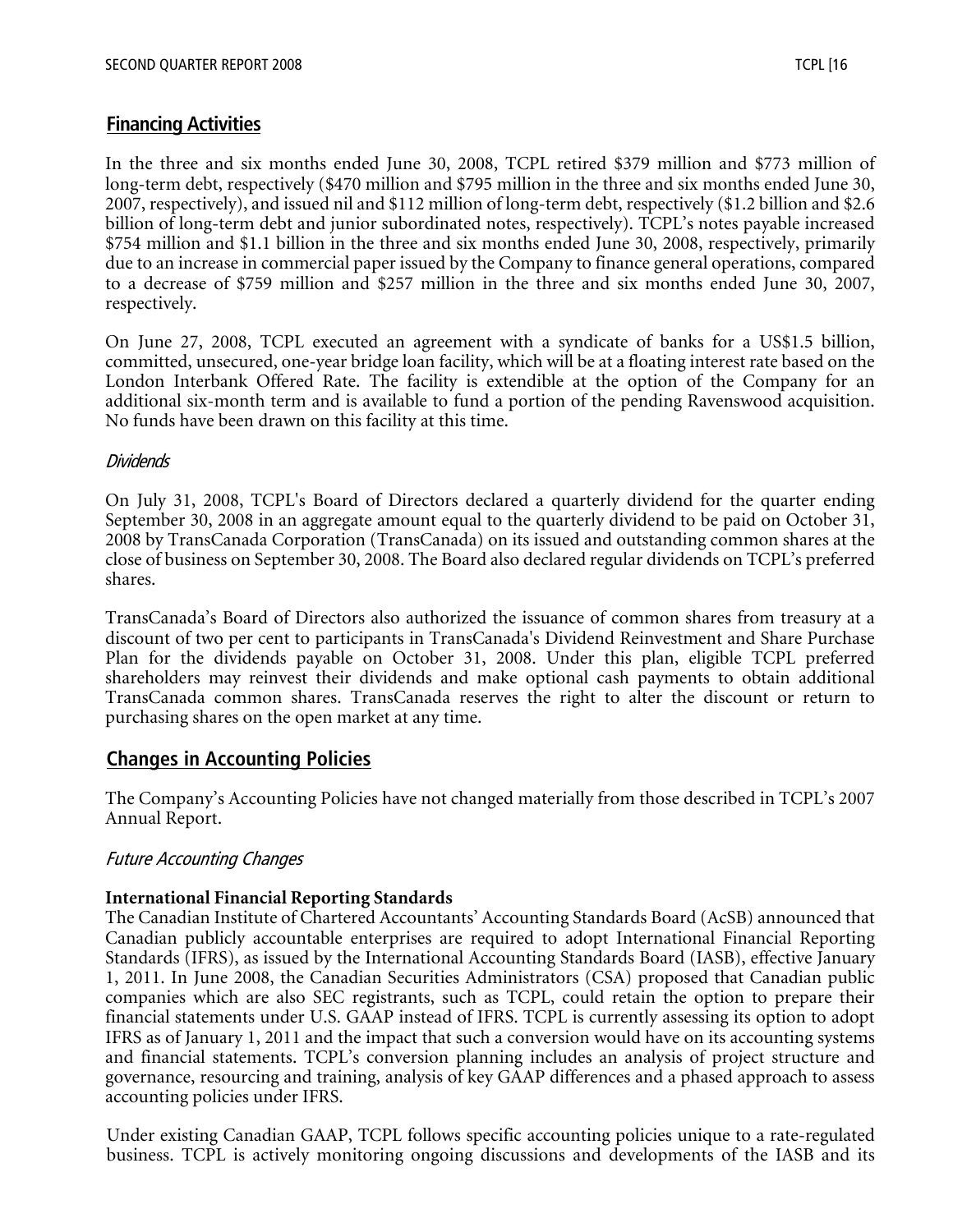International Financial Reporting Interpretations Committee regarding potential future guidance to clarify the applicability of certain aspects of rate-regulated accounting under IFRS.

## **Contractual Obligations**

The Company is committed to acquiring the Ravenswood power facility in New York City from National Grid plc (National Grid) for approximately US\$2.8 billion plus closing adjustments, as discussed in the Other Recent Developments section of this MD&A. In addition, as at June 30, 2008, TCPL had entered into agreements to purchase construction materials and services for the Kibby Wind and Coolidge power projects, totalling approximately \$625 million. Other than these commitments, there have been no other material changes to TCPL's contractual obligations from December 31, 2007 to June 30, 2008, including payments due for the next five years and thereafter. For further information on these contractual obligations, refer to the MD&A in TCPL's 2007 Annual Report.

## **Contingencies**

On April 3, 2008, the Ontario Court of Appeal dismissed an appeal filed by the Canadian Alliance of Pipeline Landowners' Associations (CAPLA). CAPLA filed the appeal as a result of a decision by the Ontario Superior Court in November 2006 to dismiss CAPLA's class action lawsuit against TCPL and Enbridge Inc. for damages alleged to have arisen from the creation of a control zone within 30 metres of a pipeline pursuant to Section 112 of the *National Energy Board Act*. The Ontario Court of Appeal's decision is final and binding as CAPLA did not seek any further appeal within the time frame allowed.

## **Financial Instruments and Risk Management**

#### Natural Gas Inventory

At June 30, 2008, \$240 million of proprietary natural gas inventory held in storage was included in Inventories (December 31, 2007 - \$190 million). Effective April 1, 2007, TCPL began valuing its proprietary natural gas inventory at fair value, as measured by the one-month forward price for natural gas less selling costs. The Company did not have any proprietary natural gas inventory prior to April 1, 2007. The change in fair value of proprietary natural gas inventory in the three and six months ended June 30, 2008 resulted in net unrealized gains of \$42 million and \$102 million, respectively, which were recorded as an increase to Revenues and Inventory (three and six months ended June 30, 2007 – net unrealized losses of \$23 million). The net change in fair value of natural gas forward purchase and sales contracts in the three and six months ended June 30, 2008 resulted in net unrealized losses of \$30 million and \$107 million, respectively (three and six months ended June 30, 2007 - net unrealized gains of \$19 million and \$16 million, respectively), which were included in Revenues.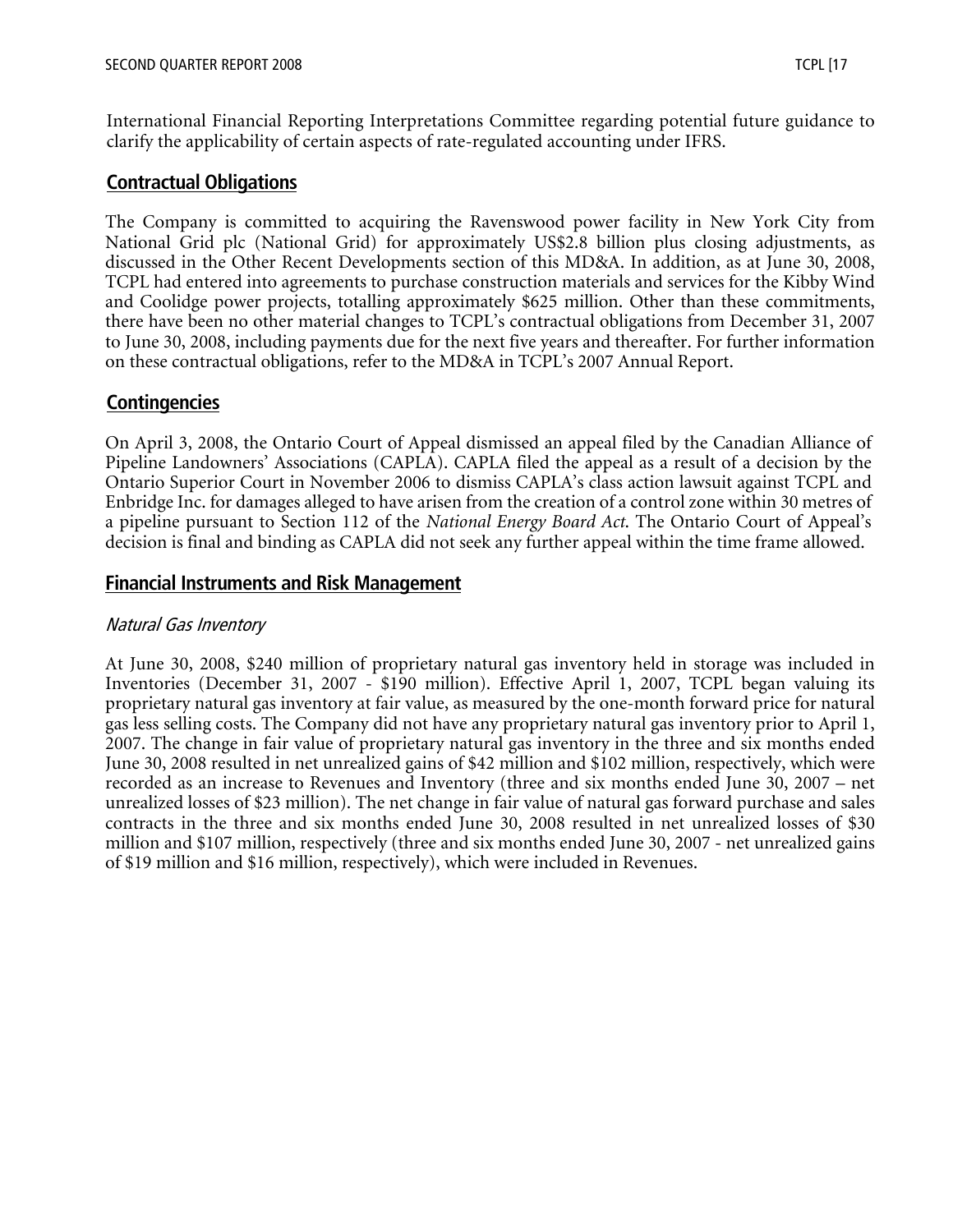# Net Investment in Self-Sustaining Foreign Operations

Information for the derivatives used to hedge the Company's net investment in its foreign operations is as follows:

#### **Derivatives Hedging Net Investment in Foreign Operations**

Asset/(Liability) (unaudited)

| (millions of dollars)                                     | June 30, 2008 |                    |                      | December 31, 2007 |
|-----------------------------------------------------------|---------------|--------------------|----------------------|-------------------|
|                                                           |               | <b>Notional or</b> |                      | Notional or       |
|                                                           | Fair          | Principal          | Fair                 | Principal         |
|                                                           | Value $(1)$   | <b>Amount</b>      | Value <sup>(1)</sup> | Amount            |
| Derivative financial instruments in hedging relationships |               |                    |                      |                   |
| U.S. dollar cross-currency swaps                          |               |                    |                      |                   |
| (maturing 2009 to 2014)                                   | 75            | U.S. 1,050         | 77                   | U.S. 350          |
| U.S. dollar forward foreign exchange contracts            |               |                    |                      |                   |
| (maturing 2008)                                           | (5)           | <b>U.S. 730</b>    | (4)                  | <b>U.S. 150</b>   |
| U.S. dollar options                                       |               |                    |                      |                   |
| (maturing 2008)                                           |               | U.S. 100           | 3                    | U.S. 600          |
|                                                           |               |                    |                      |                   |
|                                                           | 70            | <b>U.S. 1,880</b>  | 76                   | U.S. 1,100        |

(1) Fair values are equal to carrying values.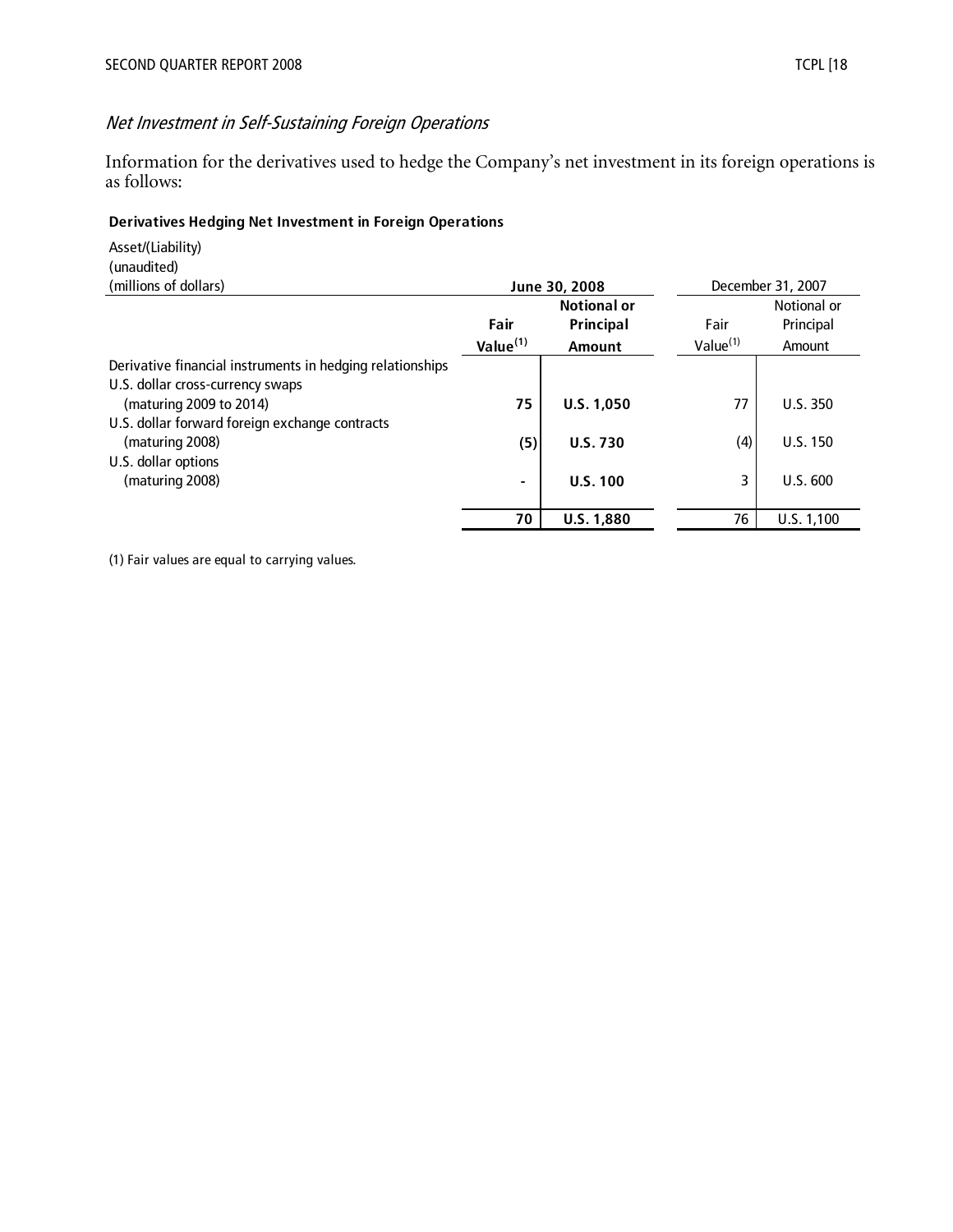#### Derivative Financial Instruments Summary

Information for the Company's derivative financial instruments is as follows:

| June 30, 2008                                                               |                |                         |           |       |           |                          |  |
|-----------------------------------------------------------------------------|----------------|-------------------------|-----------|-------|-----------|--------------------------|--|
| (all amounts in millions unless otherwise                                   | <b>Natural</b> |                         |           |       |           |                          |  |
| indicated)                                                                  |                | Power                   |           | Gas   |           | <b>Interest</b>          |  |
|                                                                             |                |                         |           |       |           |                          |  |
| <b>Derivative Financial Instruments Held for Trading</b>                    |                |                         |           |       |           |                          |  |
| Fair Values <sup>(1)</sup>                                                  |                |                         |           |       |           |                          |  |
| Assets                                                                      | \$             | 104                     | \$        | 169   | \$        | 26                       |  |
| Liabilities                                                                 | \$             | (103)                   | \$        | (258) | \$        | (26)                     |  |
| <b>Notional Values</b>                                                      |                |                         |           |       |           |                          |  |
| Volumes <sup>(2)</sup>                                                      |                |                         |           |       |           |                          |  |
| Purchases                                                                   |                | 2,955                   |           | 48    |           |                          |  |
| <b>Sales</b>                                                                |                | 3,301                   |           | 65    |           |                          |  |
| <b>Canadian dollars</b>                                                     |                |                         |           |       |           | 857                      |  |
| U.S. dollars                                                                |                |                         |           |       |           | U.S. 1,150               |  |
| Unrealized (losses)/gains in the period <sup>(3)</sup>                      |                |                         |           |       |           |                          |  |
| Three months ended June 30, 2008                                            | \$             | (3)                     | \$        | 7     | \$        | 2                        |  |
| Six months ended June 30, 2008                                              | \$             | (5)                     | \$        | (11)  | \$        | (2)                      |  |
| Realized gains/(losses) in the period <sup>(3)</sup>                        |                |                         |           |       |           |                          |  |
| Three months ended June 30, 2008                                            | \$             | $\overline{\mathbf{z}}$ | \$        | (20)  | \$        | $\overline{\phantom{a}}$ |  |
| Six months ended June 30, 2008                                              | \$             | 9                       | \$        | 5.    | \$        | 10                       |  |
| <b>Maturity dates</b>                                                       |                | 2008-2014               | 2008-2010 |       | 2008-2018 |                          |  |
|                                                                             |                |                         |           |       |           |                          |  |
| Derivative Financial Instruments in Hedging Relationships <sup>(4)(5)</sup> |                |                         |           |       |           |                          |  |
| Fair Values <sup>(1)</sup>                                                  |                |                         |           |       |           |                          |  |
| Assets                                                                      | \$             | 250                     | \$        | 80    | \$        | 3                        |  |
| <b>Liabilities</b>                                                          | \$             | (236)                   | \$        |       | \$        | (17)                     |  |
| <b>Notional Values</b>                                                      |                |                         |           |       |           |                          |  |
| Volumes $(2)$                                                               |                |                         |           |       |           |                          |  |
| Purchases                                                                   |                | 6,126                   |           | 23    |           |                          |  |
| <b>Sales</b>                                                                |                | 17,727                  |           |       |           |                          |  |
| Canadian dollars                                                            |                |                         |           |       |           | 50                       |  |
| U.S. dollars                                                                |                |                         |           |       |           | <b>U.S. 925</b>          |  |
| Realized (losses)/gains in the period <sup>(3)</sup>                        |                |                         |           |       |           |                          |  |
| Three months ended June 30, 2008                                            | \$             | (37)                    | \$        | 11    | \$        | (3)                      |  |
| Six months ended June 30, 2008                                              | \$             | (38)                    | \$        | 19    | \$        | (2)                      |  |
| <b>Maturity dates</b>                                                       |                | 2008-2014               | 2008-2011 |       | 2009-2013 |                          |  |

 $(1)$  Fair value is equal to the carrying value of these derivatives.

 $(2)$  Volumes for power and natural gas derivatives are in Gwh and Bcf, respectively.

 the financial instrument has been settled. <sup>(3)</sup> All realized and unrealized gains and losses are included in Net Income. Realized gains and losses are included in Net Income after

 derivative financial instruments designated as fair value hedges. <sup>(4)</sup> All hedging relationships are designated as cash flow hedges except for \$2 million (December 31, 2007 - \$2 million) of interest-rate

 months ended June 30, 2007 - nil and \$3 million gain, respectively) for the changes in fair value of power and natural gas cash flow hedges that were ineffective in offsetting the change in fair value of their related underlying positions. Net Income for the three and six months ended June 30, 2007 included nil and a \$4 million loss, respectively, for the changes in fair value of an interest-rate cash flow hedge that was reclassified as a result of discontinuance of cash flow hedge accounting. Cash flow hedge accounting was discontinued when the anticipated transaction was not probable of occurring by the end of the originally specified time period. There were no gains or losses included in Net Income for the three and six months ended June 30, 2008 for discontinued cash flow hedges.  $^{(5)}$  Net Income for the three and six months ended June 30, 2008 included losses of \$3 million and \$4 million, respectively (three and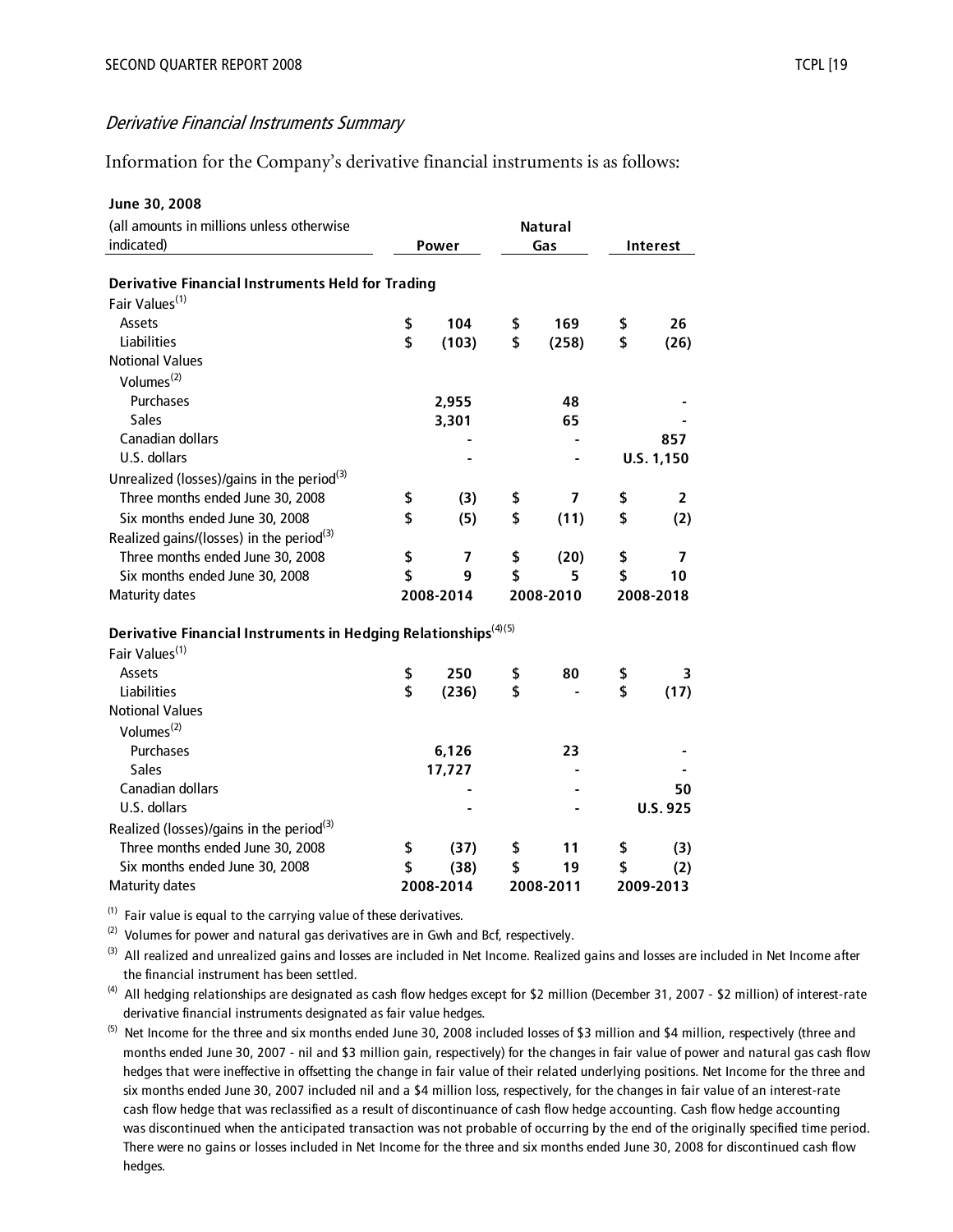#### **2007**

(all amounts in millions unless otherwise

| indicated)                                                                  | Power |             | Natural Gas |    | Interest    |  |
|-----------------------------------------------------------------------------|-------|-------------|-------------|----|-------------|--|
| <b>Derivative Financial Instruments Held for Trading</b>                    |       |             |             |    |             |  |
| Fair Values <sup>(1)(4)</sup>                                               |       |             |             |    |             |  |
| Assets                                                                      | \$    | 55          | \$<br>43    | \$ | 23          |  |
| Liabilities                                                                 | \$    | (44)        | \$<br>(19)  | \$ | (18)        |  |
| Notional Values <sup>(4)</sup>                                              |       |             |             |    |             |  |
| Volumes <sup>(2)</sup>                                                      |       |             |             |    |             |  |
| Purchases                                                                   |       | 3,774       | 47          |    |             |  |
| <b>Sales</b>                                                                |       | 4,469       | 64          |    |             |  |
| Canadian dollars                                                            |       |             |             |    | 615         |  |
| U.S. dollars                                                                |       |             |             |    | U.S. 550    |  |
| Unrealized gains/(losses) in the period <sup>(3)</sup>                      |       |             |             |    |             |  |
| Three months ended June 30, 2007                                            | \$    | 5           | \$<br>1     | \$ | (2)         |  |
| Six months ended June 30, 2007                                              | \$    | 9           | \$<br>(16)  | \$ | 1           |  |
| Realized (losses)/gains in the period <sup>(3)</sup>                        |       |             |             |    |             |  |
| Three months ended June 30, 2007                                            | \$    | (3)         | \$<br>6     | \$ | 1           |  |
| Six months ended June 30, 2007                                              | \$    | (8)         | \$<br>18    | \$ | 1           |  |
| Maturity dates <sup>(4)</sup>                                               |       | 2008 - 2012 | 2008 - 2010 |    | 2008 - 2016 |  |
|                                                                             |       |             |             |    |             |  |
| Derivative Financial Instruments in Hedging Relationships <sup>(5)(6)</sup> |       |             |             |    |             |  |
| Fair Values <sup>(1)(4)</sup>                                               |       |             |             |    |             |  |
| Assets                                                                      | \$    | 135         | \$<br>19    | \$ | 2           |  |
| Liabilities                                                                 | \$    | (104)       | \$<br>(7)   | \$ | (16)        |  |
| Notional Values <sup>(4)</sup>                                              |       |             |             |    |             |  |
| Volumes <sup>(2)</sup>                                                      |       |             |             |    |             |  |
|                                                                             |       |             |             |    |             |  |
| Purchases<br><b>Sales</b>                                                   |       | 7,362       | 28<br>4     |    |             |  |
| Canadian dollars                                                            |       | 16,367      |             |    | 150         |  |
| U.S. dollars                                                                |       |             |             |    | U.S. 875    |  |
|                                                                             |       |             |             |    |             |  |
| Realized gains/(losses) in the period <sup>(3)</sup>                        |       |             |             |    |             |  |
| Three months ended June 30, 2007                                            | \$    | 16          | \$<br>(1)   | \$ | 1           |  |
| Six months ended June 30, 2007                                              | \$    | 13          | \$<br>(3)   | \$ | 1           |  |
| Maturity dates <sup>(4)</sup>                                               |       | 2008 - 2013 | 2008 - 2010 |    | 2008 - 2013 |  |

 $(1)$  Fair value is equal to the carrying value of these derivatives.

 $(2)$  Volumes for power and natural gas derivatives are in Gwh and Bcf, respectively.

 the financial instrument has been settled. <sup>(3)</sup> All realized and unrealized gains and losses are included in Net Income. Realized gains and losses are included in Net Income after

 $^{(4)}$  As at December 31, 2007.

 derivative financial instruments designated as fair value hedges. <sup>(5)</sup> All hedging relationships are designated as cash flow hedges except for \$2 million (December 31, 2007 - \$2 million) of interest-rate

 months ended June 30, 2007 - nil and \$3 million gain, respectively) for the changes in fair value of power and natural gas cash flow hedges that were ineffective in offsetting the change in fair value of their related underlying positions. Net Income for the three and six months ended June 30, 2007 included nil and a \$4 million loss, respectively, for the changes in fair value of an interest-rate cash flow hedge that was reclassified as a result of discontinuance of cash flow hedge accounting. Cash flow hedge accounting was discontinued when the anticipated transaction was not probable of occurring by the end of the originally specified time period. There were no gains or losses included in Net Income for the three and six months ended June 30, 2008 for discontinued cash flow hedges. <sup>(6)</sup> Net Income for the three and six months ended June 30, 2008 included losses of \$3 million and \$4 million, respectively (three and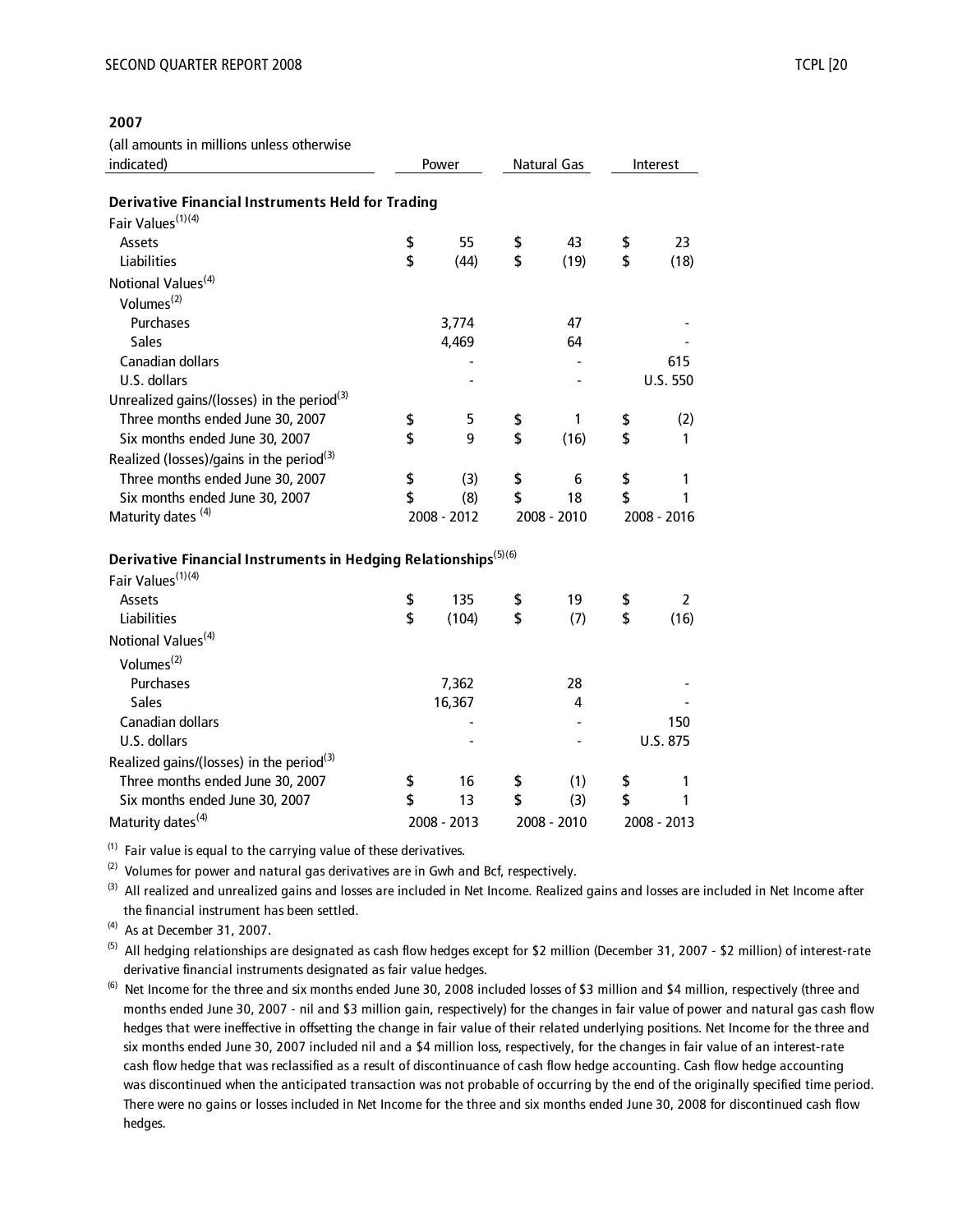#### Other Risks

Additional risks faced by the Company are discussed in the MD&A in TCPL's 2007 Annual Report. These risks remain substantially unchanged since December 31, 2007.

## **Controls and Procedures**

As of June 30, 2008, an evaluation was carried out under the supervision of, and with the participation of management, including the President and Chief Executive Officer, and the Executive Vice-President and Chief Financial Officer, of the effectiveness of TCPL's disclosure controls and procedures as defined under the rules adopted by the Canadian securities regulatory authorities and by the SEC. Based on this evaluation, the President and Chief Executive Officer, and the Executive Vice-President and Chief Financial Officer concluded that the design and operation of TCPL's disclosure controls and procedures were effective as at June 30, 2008.

During the recent fiscal quarter, there have been no changes in TCPL's internal control over financial reporting that have materially affected, or are reasonably likely to materially affect, TCPL's internal control over financial reporting.

# **Significant Accounting Policies and Critical Accounting Estimates**

To prepare financial statements that conform with Canadian GAAP, TCPL is required to make estimates and assumptions that affect both the amount and timing of recording assets, liabilities, revenues and expenses since the determination of these items may be dependent on future events. The Company uses the most current information available and exercises careful judgement in making these estimates and assumptions.

TCPL's significant accounting policies and critical accounting estimates have remained unchanged since December 31, 2007 and are the use of regulatory accounting for the Company's rate-regulated operations and the policies the Company adopts to account for financial instruments and depreciation and amortization expense. For further information on the Company's accounting policies and estimates refer to the MD&A in TCPL's 2007 Annual Report.

## **Outlook**

Since the disclosure in TCPL's 2007 Annual Report, the Company's earnings outlook is relatively unchanged except for the Calpine bankruptcy settlements, the writedown of the Broadwater LNG project costs and the anticipated effect on earnings for the recently-announced acquisition of Ravenswood, which the Company expects to close in third-quarter 2008. The Company expects Ravenswood to be modestly dilutive to TCPL's earnings in the first two full years of ownership based on the near-term effects of a FERC order pertaining to the New York Independent System Operator (New York City) capacity market. TCPL expects Ravenswood's contribution to TCPL's earnings to be accretive in subsequent years. The Ravenswood acquisition is discussed further in the Other Recent Developments section of this MD&A. For further information on outlook, refer to the MD&A in TCPL's 2007 Annual Report.

Following the announcement of the Ravenswood acquisition, Standard & Poor's (S&P), DBRS and Moody's Investors Service (Moody's) conducted and completed reviews of their various TCPL group company credit ratings. The senior unsecured debt of TCPL and its rated subsidiaries was affirmed at 'A-' and 'A' by S&P and DBRS, respectively, but lowered by Moody's from 'A2' to 'A3'. Moody's also reduced their short-term debt rating of TCPL to 'Prime-2 (A)' and issuer rating of TCPL to 'Baa1'. All three agencies have assigned a stable outlook to their TCPL group ratings.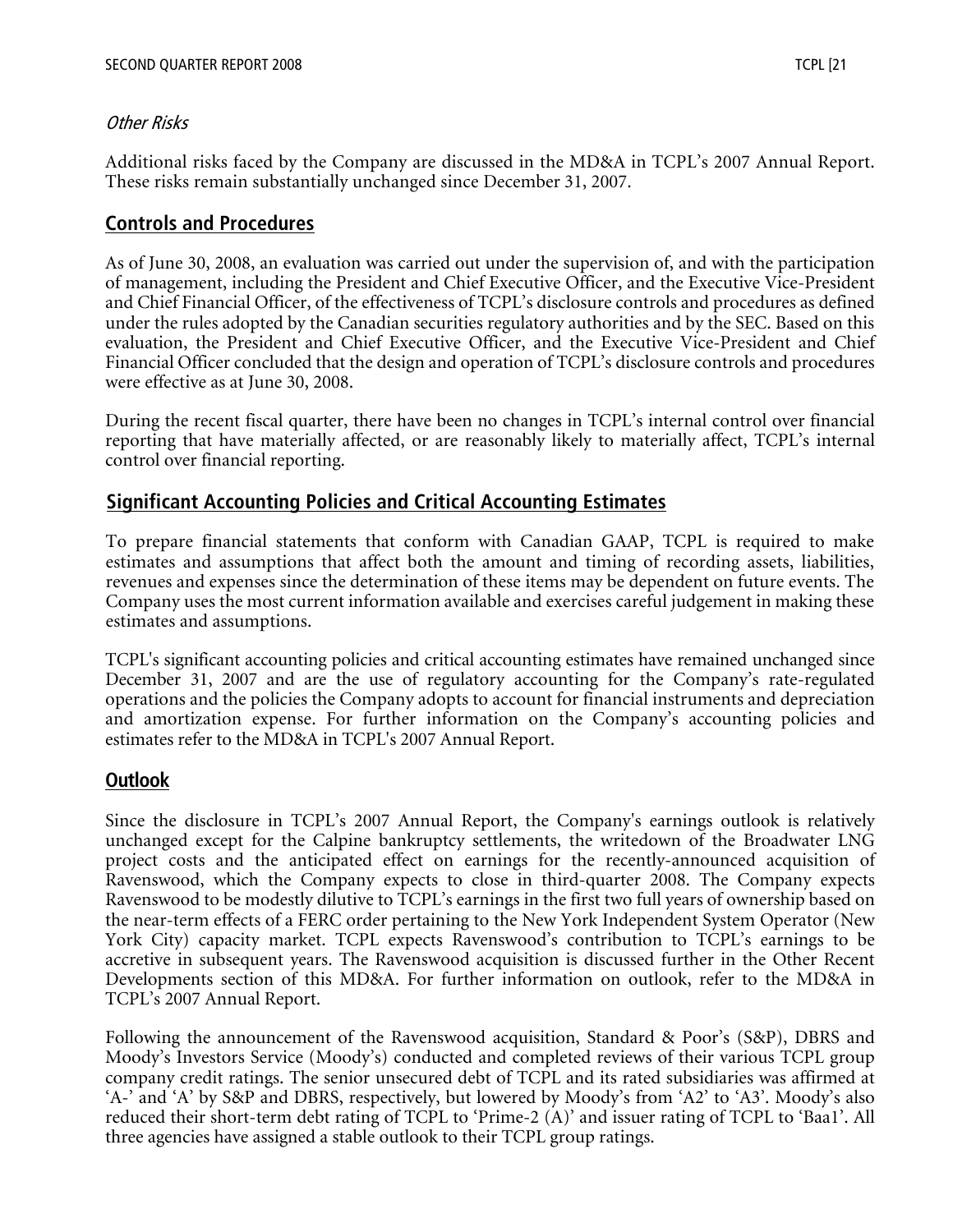## **Other Recent Developments**

#### **Pipelines**

#### Canadian Mainline

On June 27, 2008, the NEB approved TCPL's application for 2008 final tolls on the Canadian Mainline, effective July 1, 2008.

#### Alberta System

In March 2008, TCPL reached a settlement agreement with stakeholders on the Alberta System and filed a 2008-2009 Revenue Requirement Settlement Application with the AUC. TCPL is currently responding to information requests from the AUC in regard to the settlement. TCPL expects approval of the settlement in third-quarter 2008.

On July 25, 2008, the Alberta Utilities Commission (AUC) issued a Notice of Application and Hearing Order, which details the preliminary scope and minimum filing requirements for a Generic Cost of Capital proceeding to review the level of the generic ROE for 2009, the generic ROE adjustment mechanism and capital structure of utilities on a utility-specific basis. The hearing commencement date was set for February 23, 2009.

On June 17, 2008, TCPL filed an application with the NEB to establish federal jurisdiction over the Alberta System. On July 18, 2008, the NEB announced it would hold an oral hearing to discuss this matter commencing November 18, 2008. A decision on the application is expected to be issued in first-quarter 2009. Currently, the provincial regulation of the Alberta System precludes TCPL from acquiring, constructing or operating facilities that transport natural gas across Alberta provincial borders. Federal regulation would enable the Alberta System to extend across provincial borders, thereby providing integrated service to Alberta and British Columbia customers, and Northern natural gas producers.

In November 2007, TCPL submitted an application to the Alberta Energy and Utilities Board for a permit to construct an approximately \$1 billion North Central Corridor expansion, which comprises a 300-kilometre (km) natural gas pipeline and associated facilities on the northern section of the Alberta System. On April 14, 2008, the AUC held a pre-hearing meeting with all interested parties to discuss procedural matters including scope, purpose, timing and location of the hearing. On April 24, 2008, the AUC issued a decision on the pre-hearing meeting, which established a hearing date for this application that commenced on July 28, 2008.

#### Keystone Oil Pipeline

In May 2008, construction began on the initial phase of the Keystone oil pipeline project in both Canada and the U.S., which will transport crude oil from Hardisty, Alberta to U.S. Midwest markets at Wood River and Patoka, Illinois. Deliveries to Wood River and Patoka are expected to commence in late 2009. Deliveries for phase two of the project, which will provide service to Cushing, Oklahoma, are expected to commence in late 2010.

On June 23, 2008, the NEB issued a decision to approve TCPL's application for additional pumping facilities required to expand the Canadian portion of the Keystone oil pipeline project from a nominal capacity of approximately 435,000 Bbl/d to 590,000 Bbl/d.

On July 16, 2008, TCPL announced plans to expand and extend the Keystone crude oil pipeline system and provide additional capacity in 2012 of 500,000 barrels per day (Bbl/d) from Western Canada to the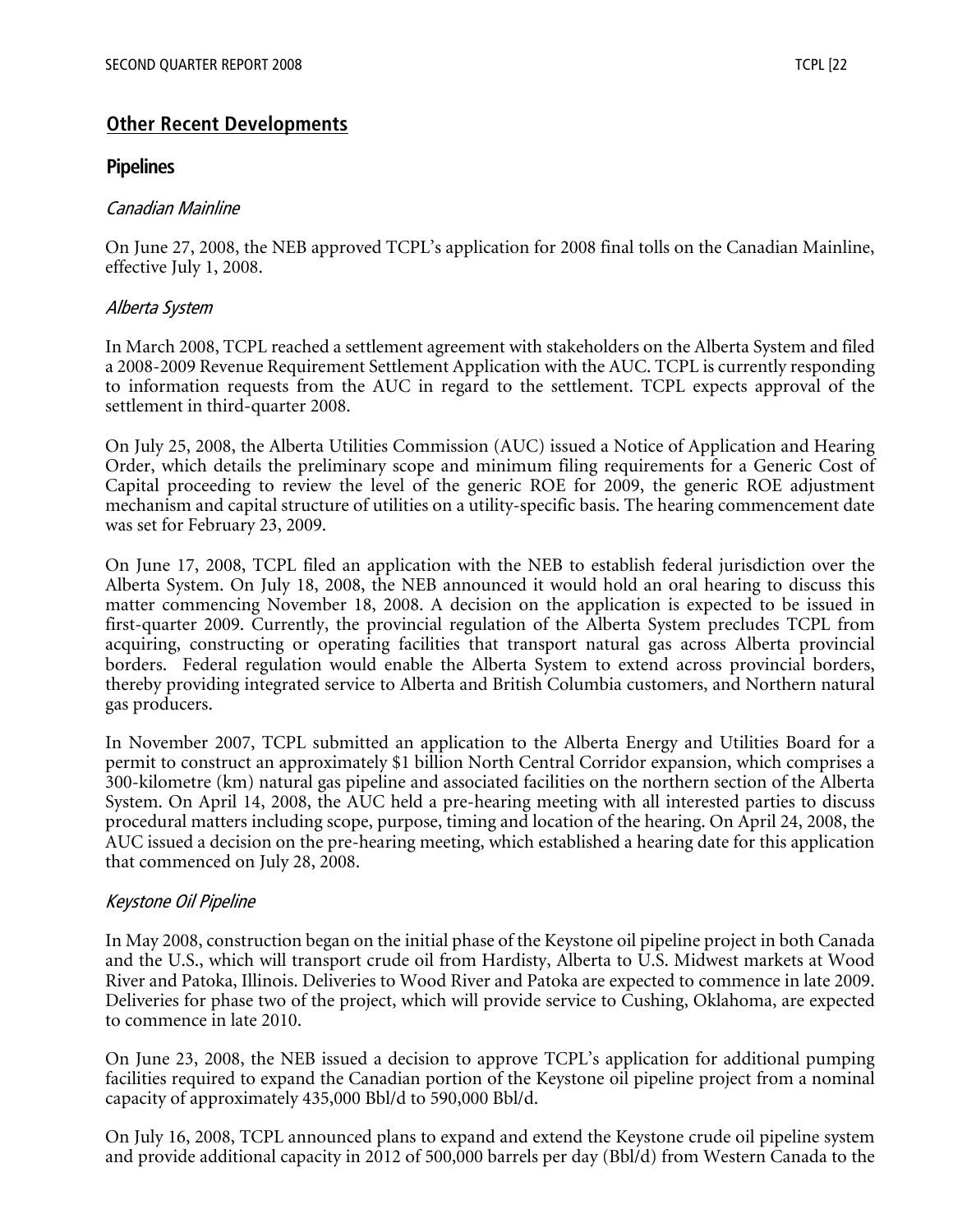U.S. Gulf coast, near existing terminals in Port Arthur, Texas. The expansion is expected to cost approximately US\$7.0 billion and, when completed, is expected to increase the Keystone oil pipeline system from 590,000 Bbl/d to approximately 1.1 million Bbl/d and is expected to result in a total capital investment of approximately US\$12.2 billion. Construction of the expansion facilities is anticipated to commence in 2010 following the receipt of the necessary regulatory approvals. Keystone has secured long-term commitments for approximately 830,000 Bbl/d for an average term of 18 years.

The Keystone project is a 50/50 partnership between TCPL and ConocoPhillips, however, certain parties who have agreed to make volume commitments to the Keystone expansion have an option to acquire up to a combined 15 per cent equity ownership in the Keystone partnerships.

#### Sunstone Pipeline Project

TCPL and Williams Companies, Inc. (Williams) continue to evaluate the development of the Sunstone pipeline project, a proposed 943-km pipeline from Wyoming to Stanfield, Oregon, with capacity of up to 1.2 billion cubic feet per day (Bcf/d). In June 2008, the joint venture concluded an open season and executed a Memorandum of Understanding with Sempra Pipelines and Storage (Sempra) whereby Sempra may acquire 25 per cent of the equity of the Sunstone pipeline and a Sempra affiliate would become a shipper on the Sunstone pipeline. Assuming Sempra's participation, TCPL and Williams would each hold 37.5 percent of the joint venture. The project is targeted to be placed in service in November 2011.

#### Pathfinder Pipeline Project

TCPL is evaluating the development of the Pathfinder pipeline project, a proposed 1,030-km pipeline from Meeker, Colorado to the Northern Border system, with an initial capacity of 1.2 Bcf/d and an ultimate capacity of 2.0 Bcf/d. Enterprise Products Partners L.P. and Quicksilver Gas Services LP have agreed to ship a total of 500 million cubic feet per day (mmcf/d) for a 10-year term and to acquire up to an aggregate 50 percent ownership in the proposed Pathfinder pipeline project. TCPL is currently reviewing bids received during a binding open season, for capacity on the Pathfinder pipeline, that concluded on June 27, 2008. The Pathfinder project is targeting to provide capacity exiting the U.S. Rocky Mountain Basin by the end of 2010.

## Bison Pipeline Project

Northern Border is evaluating the development of the Bison pipeline project, a proposed 465-km pipeline from Dead Horse, Wyoming to the Northern Border system, with an initial capacity of 400 mmcf/d and an ultimate capacity of 660 mmcf/d. A binding open season for capacity on the Bison pipeline project concluded on May 23, 2008. Bison Pipeline Company LLC, a wholly owned subsidiary of Northern Border, is currently working to address bid contingencies. Northern Border will assess the project again once all bids have been finalized.

## Portland Rate Case

On April 1, 2008, Portland filed a general rate case with the FERC proposing a rate increase of approximately six per cent, as well as other changes to its tariffs. The proposed tariffs are expected to go into effect on September 1, 2008, subject to refund, per the FERC's Suspension Order dated May 1, 2008. The hearing is scheduled to begin on March 10, 2009.

#### Alaska Pipeline Project

On July 23, 2008, TCPL's application for a license to construct the Alaska pipeline project under the *Alaska Gasline Inducement Act* (AGIA) was approved by the Alaska House of Representatives. A positive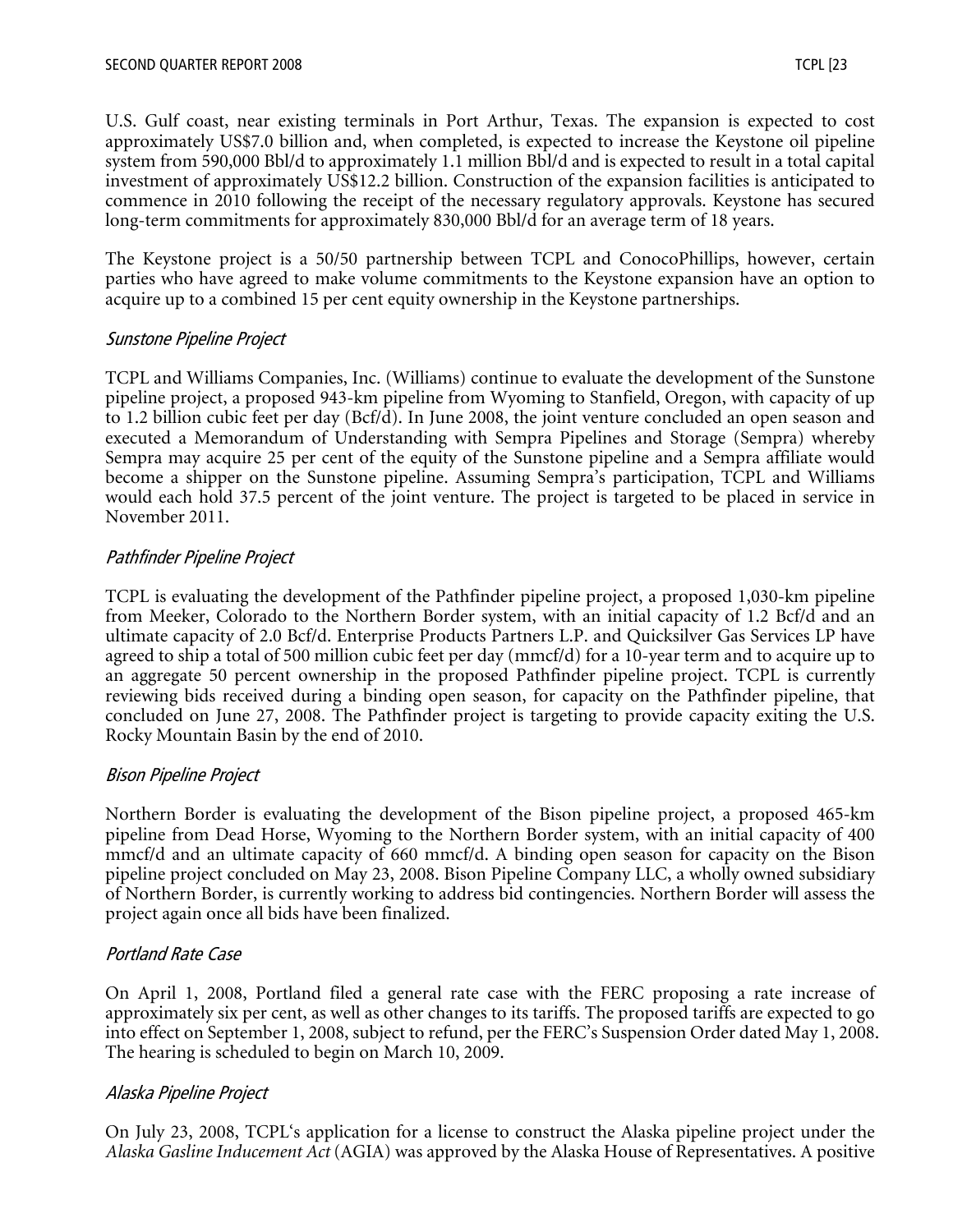Alaska Senate vote is a necessary condition for the issuance of the license. A vote by the Senate is anticipated by August 2, 2008. Although no other applicant met all the AGIA requirements, in April 2008, BP p.l.c. and ConocoPhillips proposed an alternative Alaska pipeline project. TCPL continues to work with the State of Alaska and the Alaska producers to advance its Alaska pipeline project.

# **Energy**

#### Ravenswood Acquisition

On March 31, 2008, TCPL announced that a subsidiary of the Company entered into an agreement to acquire all of the outstanding membership interests of KeySpan-Ravenswood, LLC and all of the outstanding shares of KeySpan Ravenswood Services Corp. from National Grid. KeySpan-Ravenswood, LLC directly or indirectly owns or controls the 2,480-megawatt (MW) Ravenswood facility located in Queens, New York. The purchase price is approximately US\$2.8 billion plus closing adjustments.

On June 18, 2008, the FERC issued an order authorizing the Company's acquisition of Ravenswood. On May 21, 2008, the U.S. Department of Justice and the U.S. Federal Trade Commission granted the Company's Request for Early Termination of the waiting period under the pre-merger notification rules. This acquisition remains subject to New York Public Service Commission approval and is expected to close in third-quarter 2008.

#### Coolidge Power Project

On May 12, 2008, TCPL announced that the Phoenix, Arizona-based utility Salt River Project signed a 20-year PPA to secure 100 per cent of the output from TCPL's planned Coolidge Generating Station.

The simple-cycle natural gas-fired peaking power facility is expected to be located in Coolidge, Arizona. This project is expected to have a capital cost of approximately US\$500 million and a nominal capacity of 575 MW. TCPL has filed a Notice of Application with the Arizona Corporation Commission and is expected to file a full application for a Certificate of Environmental Compatibility in third-quarter 2008. Subject to receipt of required permits, construction is scheduled to begin in late 2009, with an expected in-service date of May 2011, in time to meet peak power demand.

#### Kibby

On July 9, 2008, TCPL announced that the Kibby Wind power project received unanimous final development plan approval from the State of Maine's Land Use Regulation Commission. Construction plans are now underway for the 132-MW wind project located in the Kibby and Skinner Townships in northwestern Franklin County, Maine. The project is expected to have a capital cost of approximately US\$320 million. Pending all remaining regulatory approvals, construction is expected to begin in third-quarter 2008 and the project is expected to be fully commissioned in 2010.

#### Portlands Energy Centre

On May 30, 2008, the Portlands Energy Centre natural gas-fired combined-cycle power plant near downtown Toronto, Ontario went into service in simple-cycle mode on time and on budget. The power plant, which is 50 per cent owned by TCPL, is currently able to provide 340 MW of electricity under long-term contract. In September 2008, the power plant is expected to return to the construction phase and is expected to be fully commissioned in combined-cycle mode in second-quarter 2009 with delivery capabilities of 550 MW of power.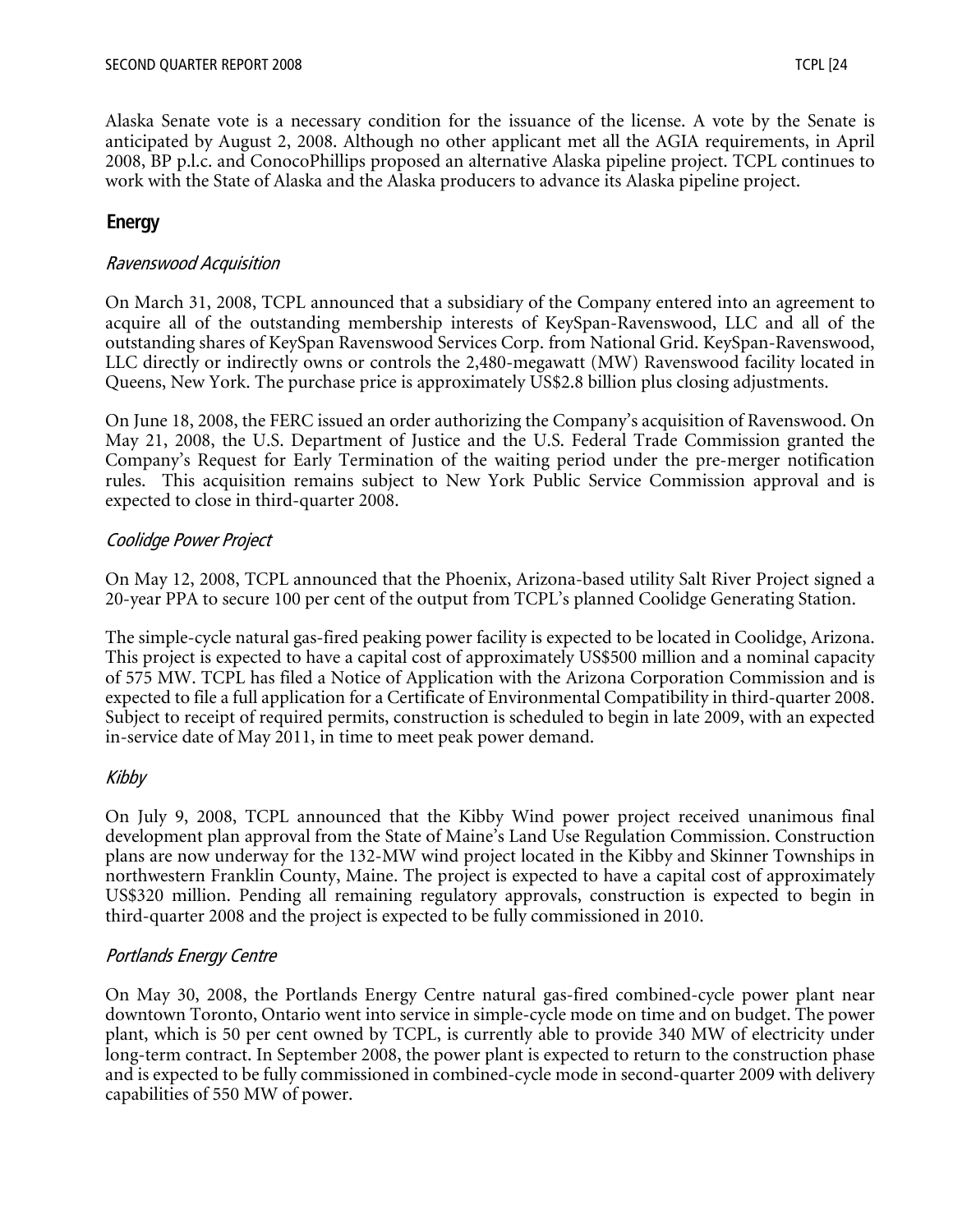#### Bécancour Power Plant Temporary Suspension

On July 4, 2008, Hydro-Québec notified the Régie de l'énergie that it will exercise its option to extend the temporary suspension of all electricity generation from TCPL's Bécancour power plant through 2009. The extension of the temporary suspension, which is subject to the approval of the Régie de l'énergie, will result in TCPL receiving payments under the agreement in 2009 similar to those that would have been received under the normal course of operations.

#### Broadwater

On June 6, 2008, Broadwater Energy, LLC (Broadwater) filed an appeal with the U.S. Secretary of Commerce related to New York State's Department of State's (NYSDOS) April 10, 2008 rejection of a proposal to construct the Broadwater LNG facility. Broadwater's appeal was filed based on the view that the NYSDOS relied on improper considerations in making its determination. The appeal asks the Secretary of Commerce to override the NYSDOS determination on the grounds that the project meets the criteria for approval under the *Coastal Zone Management Act* and applicable regulations.

#### **Share Information**

As at June 30, 2008, TCPL had 535 million issued and outstanding common shares.

# **Selected Quarterly Consolidated Financial Data**(1)

| (unaudited)                                    | 2008    |         |        |              | 2007   |        |        | 2006  |
|------------------------------------------------|---------|---------|--------|--------------|--------|--------|--------|-------|
| (millions of dollars except per share amounts) | Second  | First   | Fourth | <b>Third</b> | Second | First  | Fourth | Third |
|                                                |         |         |        |              |        |        |        |       |
| Revenues                                       | 2.017   | 2.133   | 2.189  | 2.187        | 2.208  | 2.244  | 2.091  | 1.850 |
| Net Income Applicable to Common Shares         | 318     | 445     | 373    | 320          | 254    | 263    | 268    | 293   |
| <b>Share Statistics</b>                        |         |         |        |              |        |        |        |       |
| Net income per share - Basic and Diluted       | \$ 0.60 | \$ 0.83 | 0.69   | 0.60         | \$0.49 | \$0.50 |        | 0.60  |

<sup>(1)</sup> The selected quarterly consolidated financial data has been prepared in accordance with Canadian GAAP. Certain comparative figures have been reclassified to conform with the current year's presentation.

#### Factors Impacting Quarterly Financial Information

In Pipelines, which consists primarily of the Company's investments in regulated pipelines and regulated natural gas storage facilities, annual revenues and net income fluctuate over the long term based on regulators' decisions and negotiated settlements with shippers. Generally, quarter-over-quarter revenues and net income during any particular fiscal year remain relatively stable with fluctuations resulting from adjustments being recorded due to regulatory decisions and negotiated settlements with shippers, seasonal fluctuations in short-term throughput on U.S. pipelines, acquisitions and divestitures, and developments outside of the normal course of operations.

In Energy, which consists primarily of the Company's investments in electrical power generation plants and non-regulated natural gas storage facilities, quarter-over-quarter revenues and net income are affected by seasonal weather conditions, customer demand, market prices, planned and unplanned plant outages, acquisitions and divestitures, and developments outside of the normal course of operations.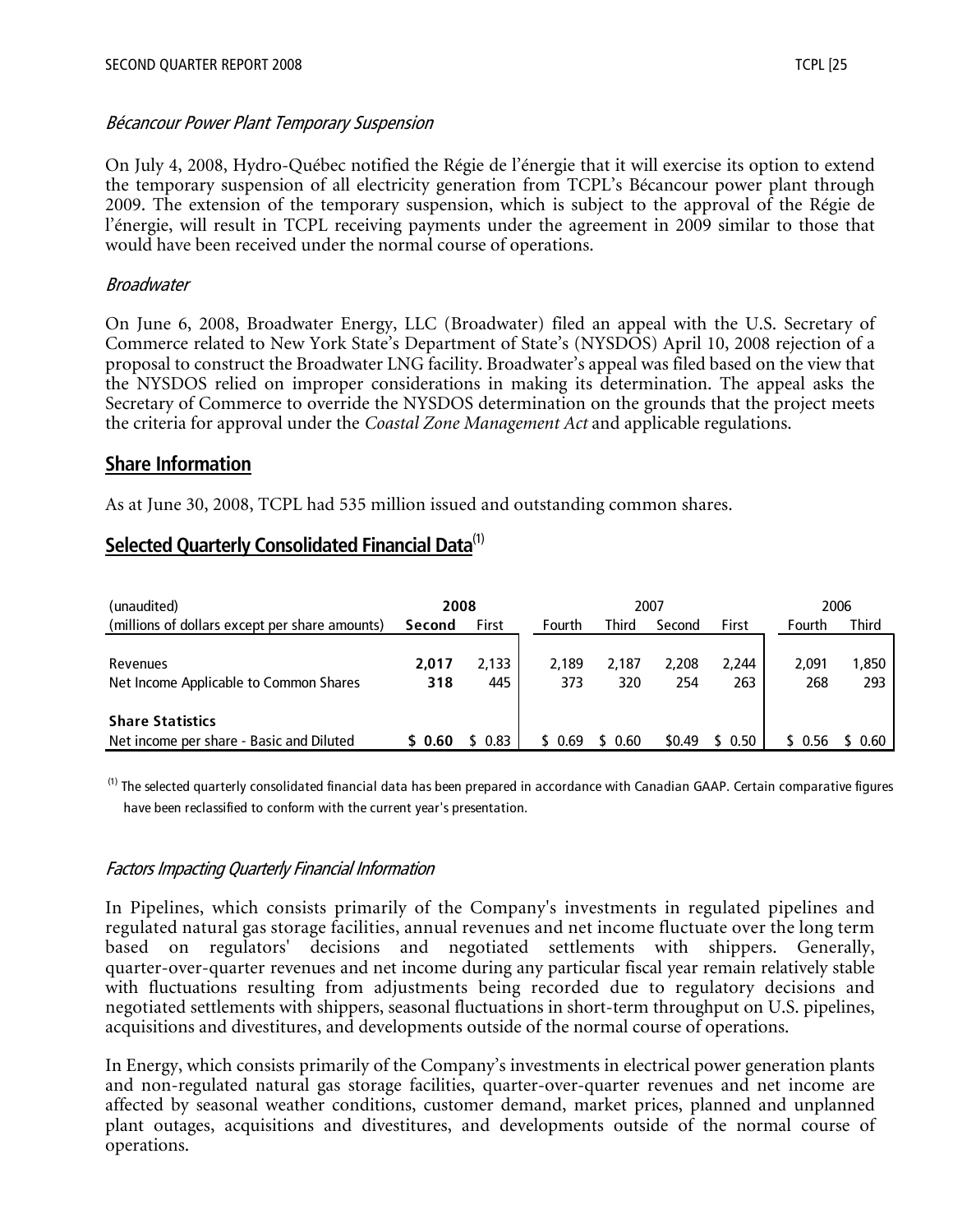Significant developments that impacted the last eight quarters' net income are as follows:

- Third-quarter 2006 net income included an income tax benefit of approximately \$50 million as a result of the resolution of certain income tax matters with taxation authorities and changes in estimates. Energy's net income included earnings from Bécancour, which came into service September 17, 2006.
- Fourth-quarter 2006, net income included approximately \$12 million related to income tax refunds and related interest.
- First-quarter 2007 net income included \$15 million related to favourable income tax adjustments. In addition, Pipelines' net income included contributions from the February 22, 2007 acquisitions of ANR and additional ownership interests in Great Lakes. Energy's net income included earnings from the Edson natural gas facility, which was placed in service on December 31, 2006.
- Second-quarter 2007 net income included \$16 million (\$12 million in Corporate and \$4 million in Energy) related to favourable income tax adjustments resulting from reductions in Canadian federal income tax rates. Pipelines' net income increased as a result of a settlement reached on the Canadian Mainline, which was approved by the NEB in May 2007.
- Third-quarter 2007 net income included \$15 million of favourable income tax reassessments and associated interest income relating to prior years.
- Fourth-quarter 2007 net income included \$56 million (\$30 million in Energy and \$26 million in Corporate) of favourable income tax adjustments resulting from reductions in Canadian federal income tax rates and other legislative changes, and a \$14 million after-tax (\$16 million pre-tax) gain on sale of land previously held for development. Pipelines' net income increased as a result of recording incremental earnings related to the rate case settlement reached for the GTN System, effective January 1, 2007.
- First-quarter 2008, Pipelines' net income included \$152 million after tax (\$240 million pre-tax) from the Calpine bankruptcy settlements received by GTN and Portland, and proceeds from a lawsuit settlement of \$10 million after tax (\$17 million pre-tax). Energy's net income included a writedown of costs related to the Broadwater LNG project of \$27 million after tax (\$41 million pre-tax) and net unrealized losses of \$12 million after tax (\$17 million pre-tax) due to changes in fair value of proprietary natural gas storage inventory and natural gas forward purchase and sale contracts. Beginning in first-quarter 2008, the temporary suspension of generation at the Bécancour facility reduced Eastern Power's revenues, however, net income was not materially impacted due to capacity payments received pursuant to an agreement with Hydro-Québec.
- Second-quarter 2008, Energy's net income included net unrealized gains of \$8 million after tax (\$12 million pre-tax) due to changes in fair value of proprietary natural gas storage inventory and natural gas forward purchase and sale contracts. In addition, Western Power's revenues and operating income increased due to higher overall realized prices and market heat rates in Alberta.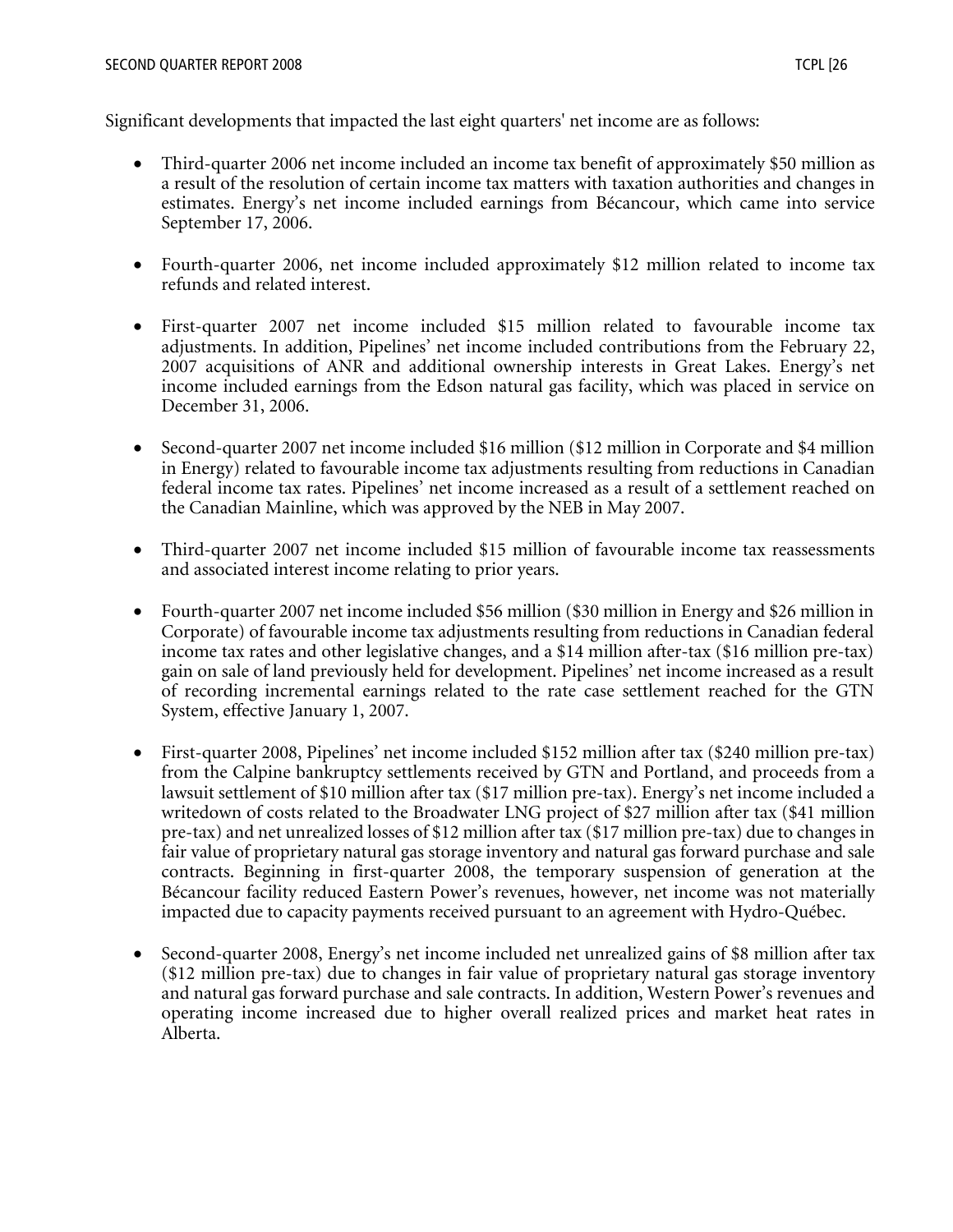# **Consolidated Income**

| (unaudited)                                   | Three months ended June 30 |                  | Six months ended June 30 |                  |  |
|-----------------------------------------------|----------------------------|------------------|--------------------------|------------------|--|
| (millions of dollars)                         | 2008                       | 2007             | 2008                     | 2007             |  |
| <b>Revenues</b>                               | 2,017                      | 2,208            | 4,150                    | 4,452            |  |
| <b>Operating Expenses</b>                     |                            |                  |                          |                  |  |
| Plant operating costs and other               | 733                        | 761              | 1,431                    | 1,493            |  |
| Commodity purchases resold                    | 347                        | 523              | 757                      | 1,094            |  |
| Depreciation                                  | 301                        | 300              | 597                      | 590              |  |
|                                               | 1,381                      | 1,584            | 2,785                    | 3,177            |  |
|                                               | 636                        | 624              | 1,365                    | 1,275            |  |
| <b>Other Expenses/(Income)</b>                |                            |                  |                          |                  |  |
| <b>Financial charges</b>                      | 191                        | 269              | 415                      | 508              |  |
| Financial charges of joint ventures           | 17                         | 19               | 33                       | 40               |  |
| Interest income and other                     | (29)                       | (48)             | (68)                     | (78)             |  |
| Calpine bankruptcy settlements                |                            |                  | (279)                    |                  |  |
| Writedown of Broadwater LNG project costs     |                            |                  | 41                       |                  |  |
|                                               | 179                        | 240              | 142                      | 470              |  |
| <b>Income before Income Taxes and</b>         |                            |                  |                          |                  |  |
| <b>Non-Controlling Interests</b>              | 457                        | 384              | 1,223                    | 805              |  |
| <b>Income Taxes</b>                           |                            |                  |                          |                  |  |
| Current                                       | 103                        | 96               | 349                      | 263              |  |
| Future                                        | 19                         | 14               | 23                       | (23)             |  |
|                                               | 122                        | 110              | 372                      | 240              |  |
| <b>Non-Controlling Interests</b>              |                            |                  |                          |                  |  |
| Non-controlling interest in PipeLines LP      | 13                         | 14               | 34                       | 31               |  |
| Other                                         | (1)                        | 1                | 43                       | 6                |  |
|                                               | 12                         | 15               | 77                       | 37               |  |
| <b>Net Income</b>                             | 323                        | 259              | 774                      | 528              |  |
| <b>Preferred Share Dividends</b>              | 5                          | 5                | 11                       | 11               |  |
| <b>Net Income Applicable to Common Shares</b> | 318                        | $\overline{254}$ | 763                      | $\overline{517}$ |  |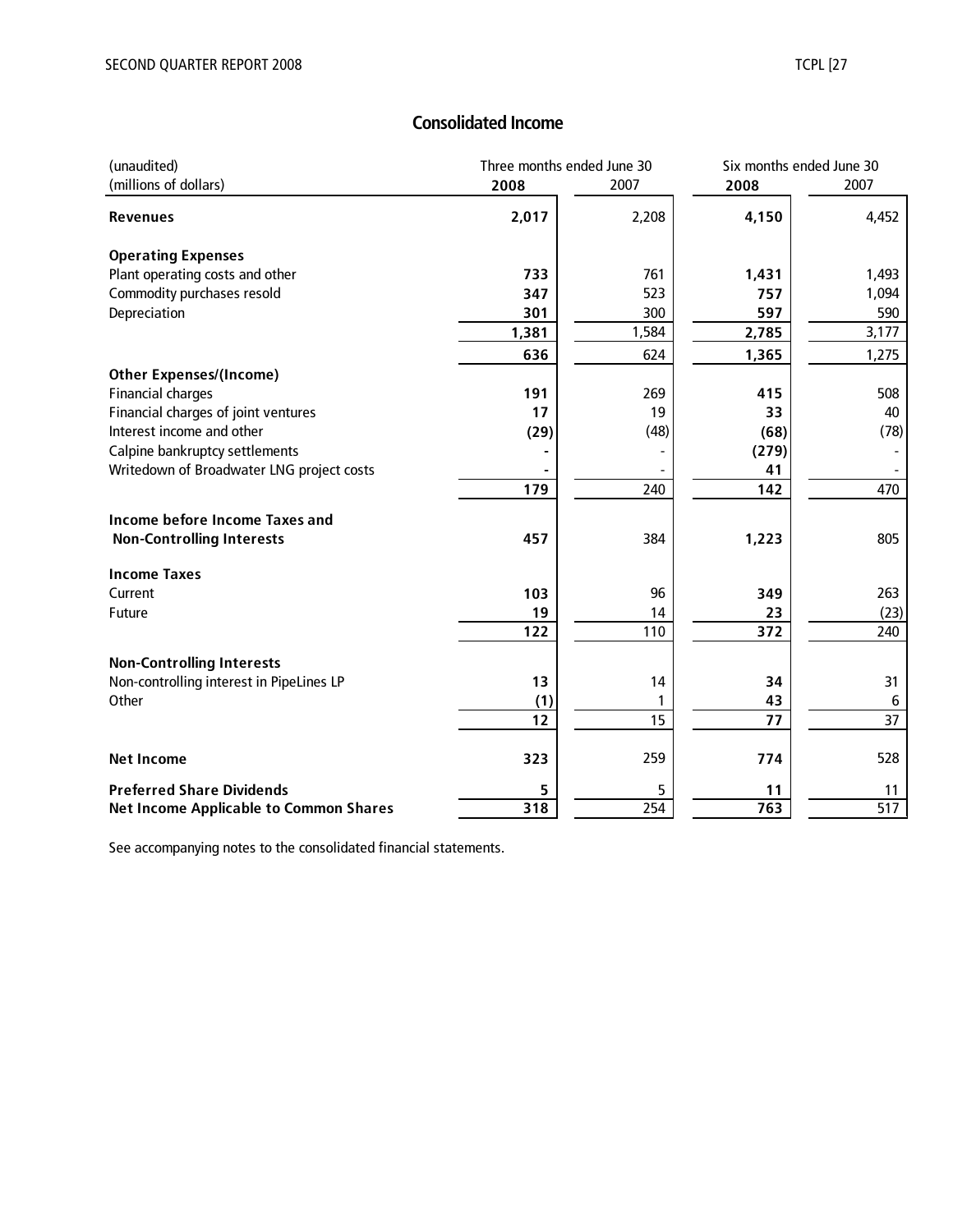# **Consolidated Cash Flows**

| (unaudited)                                                             |       | Three months ended June 30 |                | Six months ended June 30 |  |
|-------------------------------------------------------------------------|-------|----------------------------|----------------|--------------------------|--|
| (millions of dollars)                                                   | 2008  | 2007                       | 2008           | 2007                     |  |
| <b>Cash Generated From Operations</b>                                   |       |                            |                |                          |  |
| Net income                                                              | 323   | 259                        | 774            | 528                      |  |
| Depreciation                                                            | 301   | 300                        | 597            | 590                      |  |
| Future income taxes                                                     | 19    | 14                         | 23             | (23)                     |  |
| Non-controlling interests                                               | 12    | 15                         | 77             | 37                       |  |
| Employee future benefits funding (in excess of)/lower than expense      | (7)   | 3                          | 13             | 15                       |  |
| Writedown of Broadwater LNG project costs                               |       |                            | 41             |                          |  |
| Other                                                                   | 20    |                            | 60             | 23                       |  |
|                                                                         | 668   | 591                        | 1,585          | 1,170                    |  |
| (Increase)/decrease in operating working capital                        | (126) | 85                         | (104)          | 126                      |  |
| Net cash provided by operations                                         | 542   | 676                        | 1,481          | 1,296                    |  |
| <b>Investing Activities</b>                                             |       |                            |                |                          |  |
| Capital expenditures                                                    | (633) | (386)                      | (1,093)        | (692)                    |  |
| Acquisitions, net of cash acquired                                      | (2)   | (4)                        | (4)            | (4,224)                  |  |
| Deferred amounts and other                                              | (1)   | (41)                       | 111            | (129)                    |  |
| Net cash used in investing activities                                   | (636) | (431)                      | (986)          | (5,045)                  |  |
|                                                                         |       |                            |                |                          |  |
| <b>Financing Activities</b><br>Dividends on common and preferred shares | (200) | (187)                      | (390)          | (349)                    |  |
| Advances from/(repaid to) parent                                        | 14    | (38)                       | (366)          | 718                      |  |
| Distributions paid to non-controlling interests                         | (60)  | (24)                       | (75)           | (34)                     |  |
| Notes payable issued/(repaid), net                                      | 754   | (759)                      | 1,090          | (257)                    |  |
| Long-term debt issued                                                   |       | 89                         | 112            | 1,451                    |  |
| Reduction of long-term debt                                             | (379) | (470)                      | (773)          | (795)                    |  |
| Long-term debt of joint ventures issued                                 | 17    | 98                         | 34             | 110                      |  |
| Reduction of long-term debt of joint ventures                           | (28)  | (107)                      | (57)           | (119)                    |  |
| Common shares issued, net of issue costs                                | 69    | 51                         | 125            | 1,523                    |  |
| Junior subordinated notes issued                                        |       | 1,107                      | $\blacksquare$ | 1,107                    |  |
| Partnership units of subsidiary issued                                  |       |                            |                | 348                      |  |
| Net cash provided by/(used in) financing activities                     | 187   | (240)                      | (300)          | 3,703                    |  |
| <b>Effect of Foreign Exchange Rate Changes on Cash</b>                  |       |                            |                |                          |  |
| and Cash Equivalents                                                    | (3)   | (27)                       | 20             | (30)                     |  |
| <b>Increase/(Decrease) in Cash and Cash Equivalents</b>                 | 90    | (22)                       | 215            | (76)                     |  |
| <b>Cash and Cash Equivalents</b>                                        |       |                            |                |                          |  |
| Beginning of period                                                     | 629   | 347                        | 504            | 401                      |  |
| <b>Cash and Cash Equivalents</b>                                        |       |                            |                |                          |  |
| End of period                                                           | 719   | 325                        | 719            | 325                      |  |
| <b>Supplementary Cash Flow Information</b>                              |       |                            |                |                          |  |
| Income taxes paid                                                       | 145   | 124                        | 309            | 211                      |  |
| Interest paid                                                           | 277   | 255                        | 479            | 528                      |  |
|                                                                         |       |                            |                |                          |  |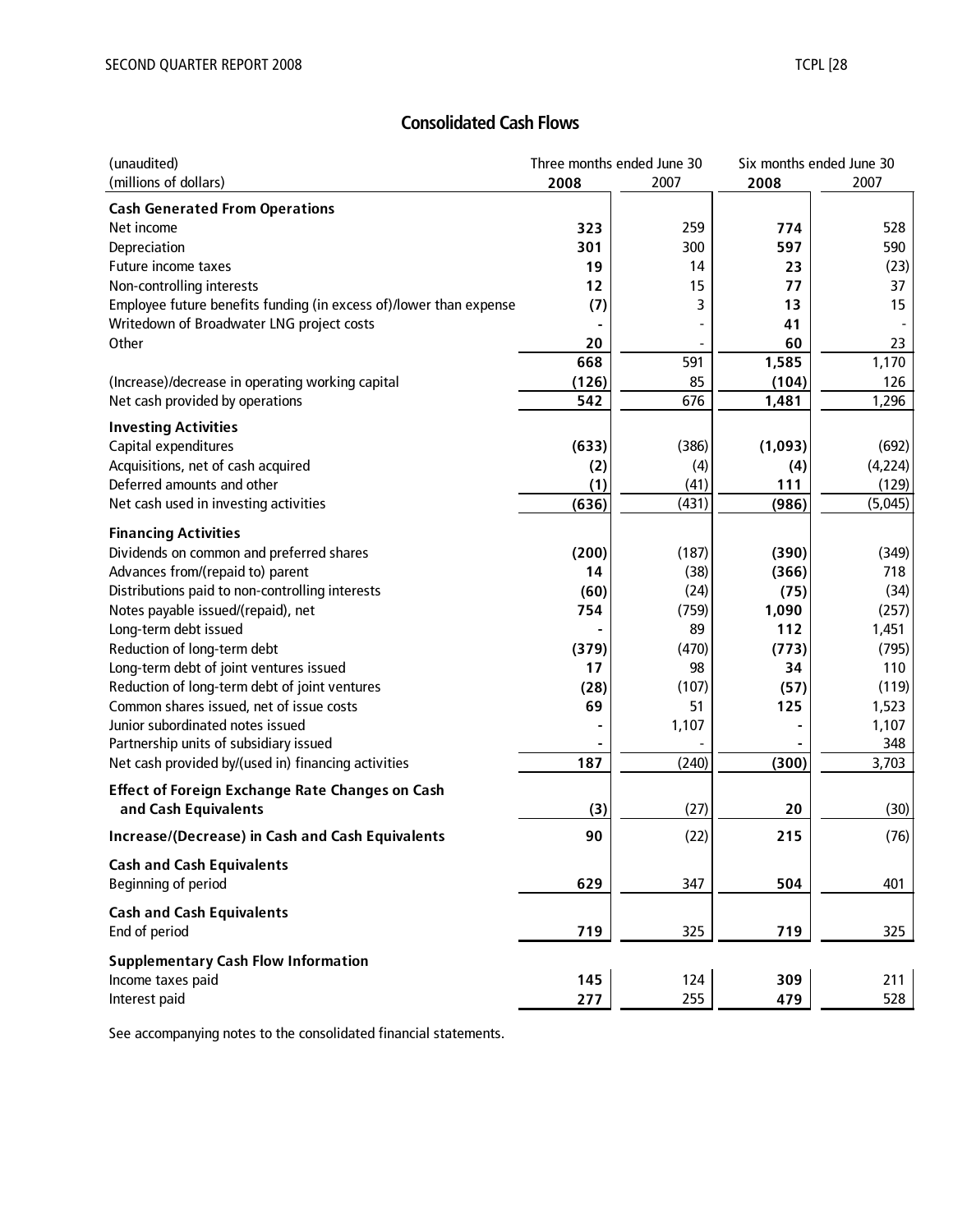# **Consolidated Balance Sheet**

| (millions of dollars)<br>2007<br>2008<br><b>ASSETS</b><br><b>Current Assets</b><br>Cash and cash equivalents<br>719<br>504<br>Accounts receivable<br>1,116<br>1,145<br>549<br>Inventories<br>497<br>1,421<br>835<br>Due from TransCanada Corporation<br>Other<br>401<br>188<br>4,235<br>3,140<br>24,149<br>23,452<br><b>Plant, Property and Equipment</b><br>Goodwill<br>2,813<br>2,633<br><b>Other Assets</b><br>1,839<br>1,940<br>33,036<br>31,165<br>LIABILITIES AND SHAREHOLDERS' EQUITY<br><b>Current Liabilities</b><br>1,133<br>55<br>Notes payable<br>1,985<br>1,769<br>Accounts payable and accrued liabilities<br><b>Accrued interest</b><br>252<br>260<br>Current portion of long-term debt<br>556<br>537<br>Current portion of long-term debt of joint ventures<br>30<br>30<br>2,670<br>3,937<br>1,307<br>1,527<br><b>Due to TransCanada Corporation</b><br><b>Deferred Amounts</b><br>1,107<br>1,283<br>1,193<br><b>Future Income Taxes</b><br>1,218<br>12,377<br>11,945<br><b>Long-Term Debt</b><br>873<br><b>Long-Term Debt of Joint Ventures</b><br>875<br><b>Junior Subordinated Notes</b><br>975<br>1,006<br>20,502<br>21,791<br><b>Non-Controlling Interests</b><br>Non-controlling interest in PipeLines LP<br>603<br>539<br>Other<br>73<br>71<br>676<br>610<br>10,053<br>10,569<br><b>Shareholders' Equity</b><br>31,165<br>33,036 | (unaudited) | <b>June 30,</b> | December 31, |  |  |
|---------------------------------------------------------------------------------------------------------------------------------------------------------------------------------------------------------------------------------------------------------------------------------------------------------------------------------------------------------------------------------------------------------------------------------------------------------------------------------------------------------------------------------------------------------------------------------------------------------------------------------------------------------------------------------------------------------------------------------------------------------------------------------------------------------------------------------------------------------------------------------------------------------------------------------------------------------------------------------------------------------------------------------------------------------------------------------------------------------------------------------------------------------------------------------------------------------------------------------------------------------------------------------------------------------------------------------------------------------|-------------|-----------------|--------------|--|--|
|                                                                                                                                                                                                                                                                                                                                                                                                                                                                                                                                                                                                                                                                                                                                                                                                                                                                                                                                                                                                                                                                                                                                                                                                                                                                                                                                                         |             |                 |              |  |  |
|                                                                                                                                                                                                                                                                                                                                                                                                                                                                                                                                                                                                                                                                                                                                                                                                                                                                                                                                                                                                                                                                                                                                                                                                                                                                                                                                                         |             |                 |              |  |  |
|                                                                                                                                                                                                                                                                                                                                                                                                                                                                                                                                                                                                                                                                                                                                                                                                                                                                                                                                                                                                                                                                                                                                                                                                                                                                                                                                                         |             |                 |              |  |  |
|                                                                                                                                                                                                                                                                                                                                                                                                                                                                                                                                                                                                                                                                                                                                                                                                                                                                                                                                                                                                                                                                                                                                                                                                                                                                                                                                                         |             |                 |              |  |  |
|                                                                                                                                                                                                                                                                                                                                                                                                                                                                                                                                                                                                                                                                                                                                                                                                                                                                                                                                                                                                                                                                                                                                                                                                                                                                                                                                                         |             |                 |              |  |  |
|                                                                                                                                                                                                                                                                                                                                                                                                                                                                                                                                                                                                                                                                                                                                                                                                                                                                                                                                                                                                                                                                                                                                                                                                                                                                                                                                                         |             |                 |              |  |  |
|                                                                                                                                                                                                                                                                                                                                                                                                                                                                                                                                                                                                                                                                                                                                                                                                                                                                                                                                                                                                                                                                                                                                                                                                                                                                                                                                                         |             |                 |              |  |  |
|                                                                                                                                                                                                                                                                                                                                                                                                                                                                                                                                                                                                                                                                                                                                                                                                                                                                                                                                                                                                                                                                                                                                                                                                                                                                                                                                                         |             |                 |              |  |  |
|                                                                                                                                                                                                                                                                                                                                                                                                                                                                                                                                                                                                                                                                                                                                                                                                                                                                                                                                                                                                                                                                                                                                                                                                                                                                                                                                                         |             |                 |              |  |  |
|                                                                                                                                                                                                                                                                                                                                                                                                                                                                                                                                                                                                                                                                                                                                                                                                                                                                                                                                                                                                                                                                                                                                                                                                                                                                                                                                                         |             |                 |              |  |  |
|                                                                                                                                                                                                                                                                                                                                                                                                                                                                                                                                                                                                                                                                                                                                                                                                                                                                                                                                                                                                                                                                                                                                                                                                                                                                                                                                                         |             |                 |              |  |  |
|                                                                                                                                                                                                                                                                                                                                                                                                                                                                                                                                                                                                                                                                                                                                                                                                                                                                                                                                                                                                                                                                                                                                                                                                                                                                                                                                                         |             |                 |              |  |  |
|                                                                                                                                                                                                                                                                                                                                                                                                                                                                                                                                                                                                                                                                                                                                                                                                                                                                                                                                                                                                                                                                                                                                                                                                                                                                                                                                                         |             |                 |              |  |  |
|                                                                                                                                                                                                                                                                                                                                                                                                                                                                                                                                                                                                                                                                                                                                                                                                                                                                                                                                                                                                                                                                                                                                                                                                                                                                                                                                                         |             |                 |              |  |  |
|                                                                                                                                                                                                                                                                                                                                                                                                                                                                                                                                                                                                                                                                                                                                                                                                                                                                                                                                                                                                                                                                                                                                                                                                                                                                                                                                                         |             |                 |              |  |  |
|                                                                                                                                                                                                                                                                                                                                                                                                                                                                                                                                                                                                                                                                                                                                                                                                                                                                                                                                                                                                                                                                                                                                                                                                                                                                                                                                                         |             |                 |              |  |  |
|                                                                                                                                                                                                                                                                                                                                                                                                                                                                                                                                                                                                                                                                                                                                                                                                                                                                                                                                                                                                                                                                                                                                                                                                                                                                                                                                                         |             |                 |              |  |  |
|                                                                                                                                                                                                                                                                                                                                                                                                                                                                                                                                                                                                                                                                                                                                                                                                                                                                                                                                                                                                                                                                                                                                                                                                                                                                                                                                                         |             |                 |              |  |  |
|                                                                                                                                                                                                                                                                                                                                                                                                                                                                                                                                                                                                                                                                                                                                                                                                                                                                                                                                                                                                                                                                                                                                                                                                                                                                                                                                                         |             |                 |              |  |  |
|                                                                                                                                                                                                                                                                                                                                                                                                                                                                                                                                                                                                                                                                                                                                                                                                                                                                                                                                                                                                                                                                                                                                                                                                                                                                                                                                                         |             |                 |              |  |  |
|                                                                                                                                                                                                                                                                                                                                                                                                                                                                                                                                                                                                                                                                                                                                                                                                                                                                                                                                                                                                                                                                                                                                                                                                                                                                                                                                                         |             |                 |              |  |  |
|                                                                                                                                                                                                                                                                                                                                                                                                                                                                                                                                                                                                                                                                                                                                                                                                                                                                                                                                                                                                                                                                                                                                                                                                                                                                                                                                                         |             |                 |              |  |  |
|                                                                                                                                                                                                                                                                                                                                                                                                                                                                                                                                                                                                                                                                                                                                                                                                                                                                                                                                                                                                                                                                                                                                                                                                                                                                                                                                                         |             |                 |              |  |  |
|                                                                                                                                                                                                                                                                                                                                                                                                                                                                                                                                                                                                                                                                                                                                                                                                                                                                                                                                                                                                                                                                                                                                                                                                                                                                                                                                                         |             |                 |              |  |  |
|                                                                                                                                                                                                                                                                                                                                                                                                                                                                                                                                                                                                                                                                                                                                                                                                                                                                                                                                                                                                                                                                                                                                                                                                                                                                                                                                                         |             |                 |              |  |  |
|                                                                                                                                                                                                                                                                                                                                                                                                                                                                                                                                                                                                                                                                                                                                                                                                                                                                                                                                                                                                                                                                                                                                                                                                                                                                                                                                                         |             |                 |              |  |  |
|                                                                                                                                                                                                                                                                                                                                                                                                                                                                                                                                                                                                                                                                                                                                                                                                                                                                                                                                                                                                                                                                                                                                                                                                                                                                                                                                                         |             |                 |              |  |  |
|                                                                                                                                                                                                                                                                                                                                                                                                                                                                                                                                                                                                                                                                                                                                                                                                                                                                                                                                                                                                                                                                                                                                                                                                                                                                                                                                                         |             |                 |              |  |  |
|                                                                                                                                                                                                                                                                                                                                                                                                                                                                                                                                                                                                                                                                                                                                                                                                                                                                                                                                                                                                                                                                                                                                                                                                                                                                                                                                                         |             |                 |              |  |  |
|                                                                                                                                                                                                                                                                                                                                                                                                                                                                                                                                                                                                                                                                                                                                                                                                                                                                                                                                                                                                                                                                                                                                                                                                                                                                                                                                                         |             |                 |              |  |  |
|                                                                                                                                                                                                                                                                                                                                                                                                                                                                                                                                                                                                                                                                                                                                                                                                                                                                                                                                                                                                                                                                                                                                                                                                                                                                                                                                                         |             |                 |              |  |  |
|                                                                                                                                                                                                                                                                                                                                                                                                                                                                                                                                                                                                                                                                                                                                                                                                                                                                                                                                                                                                                                                                                                                                                                                                                                                                                                                                                         |             |                 |              |  |  |
|                                                                                                                                                                                                                                                                                                                                                                                                                                                                                                                                                                                                                                                                                                                                                                                                                                                                                                                                                                                                                                                                                                                                                                                                                                                                                                                                                         |             |                 |              |  |  |
|                                                                                                                                                                                                                                                                                                                                                                                                                                                                                                                                                                                                                                                                                                                                                                                                                                                                                                                                                                                                                                                                                                                                                                                                                                                                                                                                                         |             |                 |              |  |  |
|                                                                                                                                                                                                                                                                                                                                                                                                                                                                                                                                                                                                                                                                                                                                                                                                                                                                                                                                                                                                                                                                                                                                                                                                                                                                                                                                                         |             |                 |              |  |  |
|                                                                                                                                                                                                                                                                                                                                                                                                                                                                                                                                                                                                                                                                                                                                                                                                                                                                                                                                                                                                                                                                                                                                                                                                                                                                                                                                                         |             |                 |              |  |  |
|                                                                                                                                                                                                                                                                                                                                                                                                                                                                                                                                                                                                                                                                                                                                                                                                                                                                                                                                                                                                                                                                                                                                                                                                                                                                                                                                                         |             |                 |              |  |  |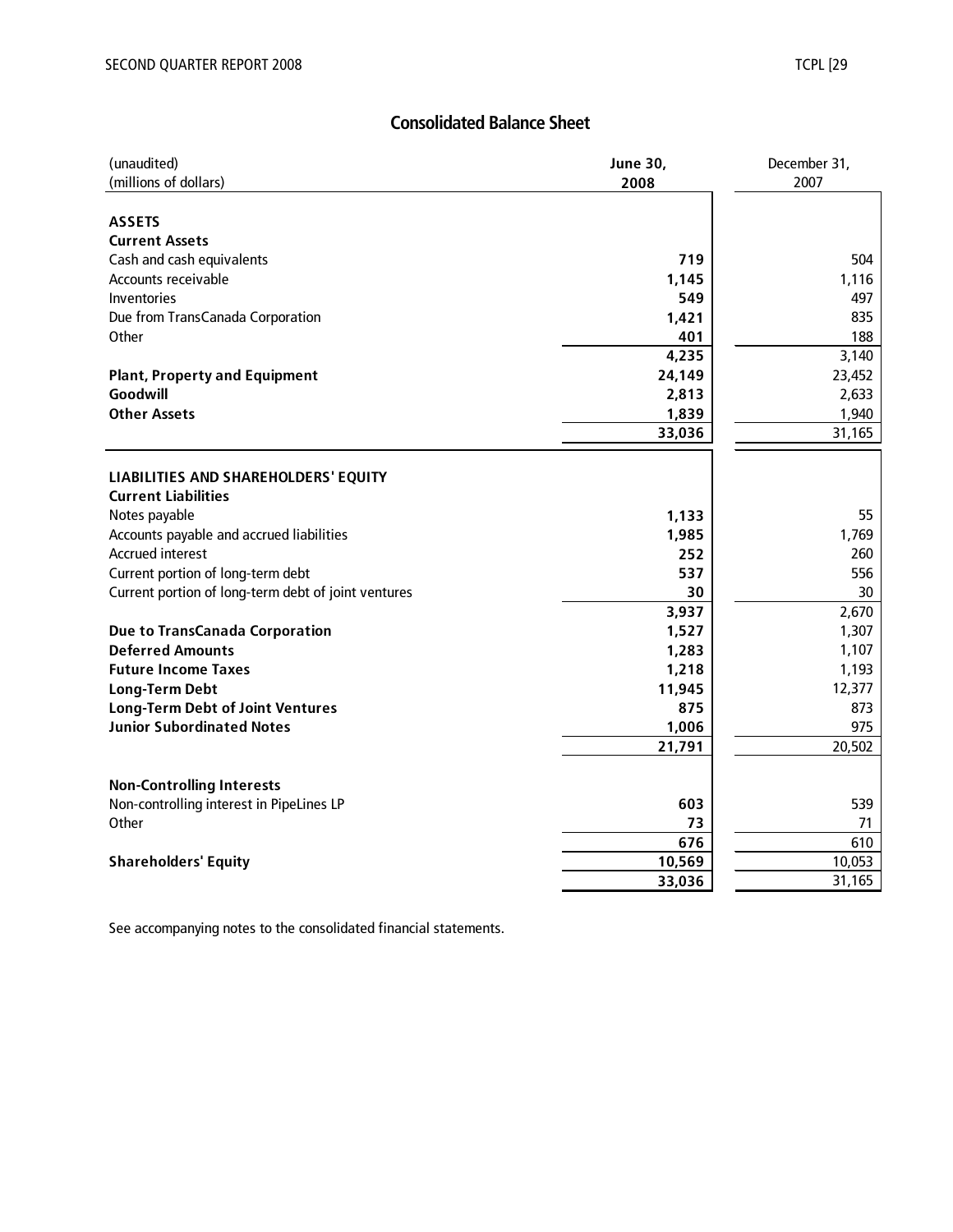| (unaudited)                                                      |      | Three months ended June 30 | Six months ended June 30 |       |  |
|------------------------------------------------------------------|------|----------------------------|--------------------------|-------|--|
| (millions of dollars)                                            | 2008 | 2007                       | 2008                     | 2007  |  |
| Net Income                                                       | 323  | 259                        | 774                      | 528   |  |
| Other Comprehensive Income/(Loss), Net of Income Taxes           |      |                            |                          |       |  |
| Change in foreign currency translation gains and losses on       |      |                            |                          |       |  |
| investments in foreign operations <sup>(1)</sup>                 | (14) | (184)                      | 39                       | (221) |  |
| Change in gains and losses on hedges of investments              |      |                            |                          |       |  |
| in foreign operations <sup><math>(2)</math></sup>                | 17   | 46                         | (24)                     | 55    |  |
| Change in gains and losses on derivative instruments             |      |                            |                          |       |  |
| designated as cash flow hedges <sup>(3)</sup>                    | 29   | (36)                       | 33                       | (37)  |  |
| Reclassification to net income of gains and losses on derivative |      |                            |                          |       |  |
| instruments designated as cash flow hedges pertaining to         |      |                            |                          |       |  |
| prior periods <sup>(4)</sup>                                     |      | 23                         | (18)                     | 20    |  |
| Other Comprehensive Income/(Loss)                                | 33   | (151)                      | 30                       | (183) |  |
| <b>Comprehensive Income</b>                                      | 356  | 108                        | 804                      | 345   |  |

(1) Net of income tax expense of \$5 million and recovery of \$20 million for the three months and six months ended June 30, 2008, respectively (2007 - \$51 and \$56 million expense, respectively).

 $^{(2)}$  Net of income tax expense of \$8 million and recovery of \$14 million for the three months and six months ended June 30, 2008, respectively (2007 - \$23 and \$28 million expense, respectively).

 $^{(3)}$  Net of income tax expense of \$37 million and \$49 million for the three months and six months ended June 30, 2008, respectively (2007 - \$15 million and \$10 million recovery, respectively).

<sup>(4)</sup> Net of income tax recovery of \$2 million and \$11 million for the three months and six months ended June 30, 2008, respectively (2007 - \$7 million and \$5 million expense, respectively).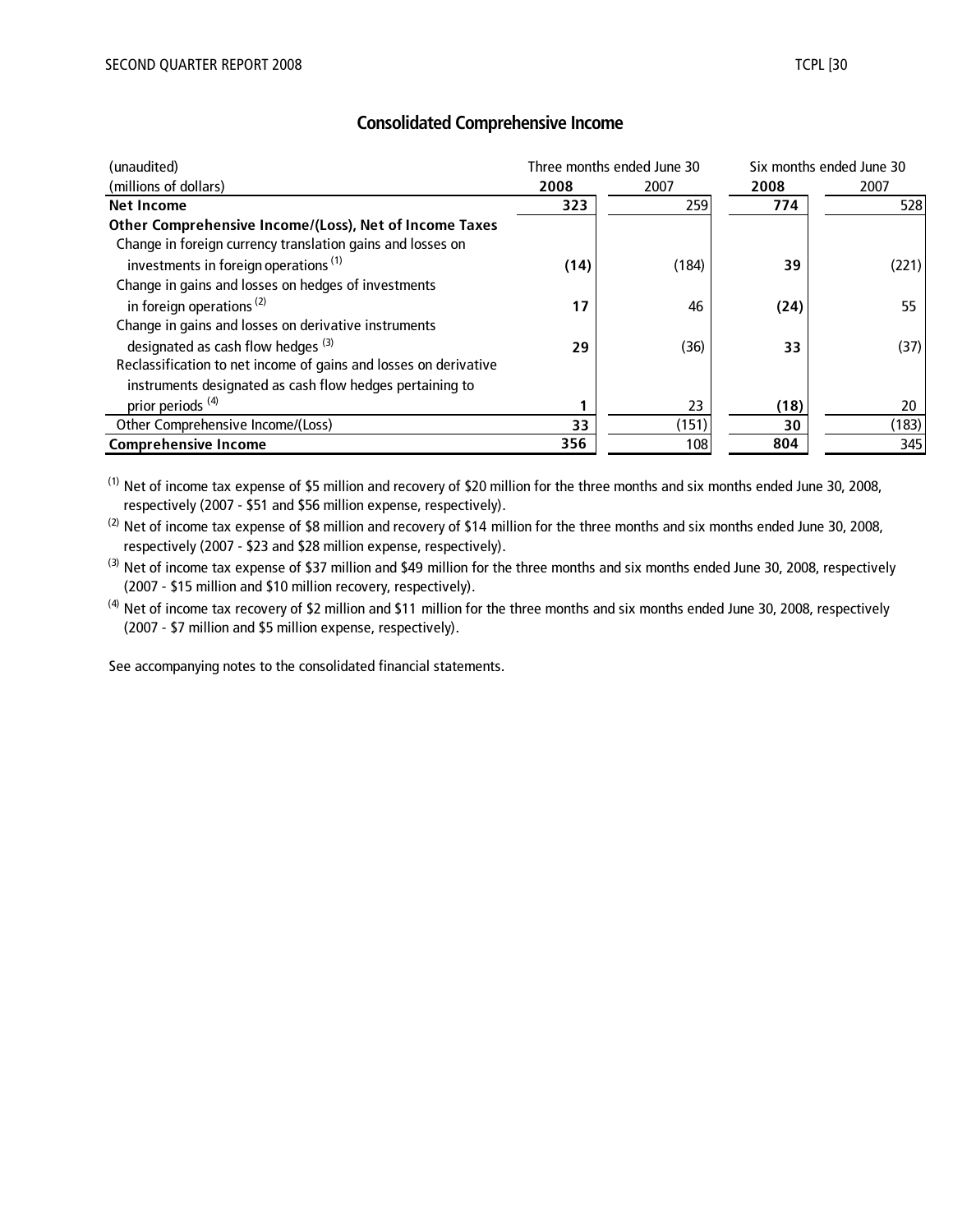|                                                                                          | <b>Currency</b>    |                  |       |
|------------------------------------------------------------------------------------------|--------------------|------------------|-------|
| (unaudited)                                                                              | <b>Translation</b> | <b>Cash Flow</b> |       |
| (millions of dollars)                                                                    | <b>Adjustment</b>  | <b>Hedges</b>    | Total |
| Balance at December 31, 2007                                                             | (361)              | (12)             | (373) |
| Change in foreign currency translation gains and losses on investments in                |                    |                  |       |
| foreign operations <sup>(1)</sup>                                                        | 39                 |                  | 39    |
| Change in gains and losses on hedges of investments in foreign operations <sup>(2)</sup> | (24)               |                  | (24)  |
| Change in gains and losses on derivative instruments designated as cash flow             |                    |                  |       |
| hedges $(3)$                                                                             |                    | 33               | 33    |
| Reclassification to net income of gains and losses on derivative instruments             |                    |                  |       |
| designated as cash flow hedges pertaining to prior periods $(4)(5)$                      |                    | (18)             | (18)  |
| Balance at June 30, 2008                                                                 | (346)              | 3                | (343) |
|                                                                                          |                    |                  |       |
| Balance at December 31, 2006                                                             | (90)               |                  | (90)  |
| Transition adjustment resulting from adopting new financial instruments standards (6)    |                    | (96)             | (96)  |
| Change in foreign currency translation gains and losses on investments in                |                    |                  |       |
| foreign operations <sup>(1)</sup>                                                        | (221)              |                  | (221) |
| Change in gains and losses on hedges of investments in foreign operations <sup>(2)</sup> | 55                 |                  | 55    |
| Change in gains and losses on derivative instruments designated as cash flow             |                    |                  |       |
| hedges $(3)$                                                                             |                    | (37)             | (37)  |
| Reclassification to net income of gains and losses on derivative instruments             |                    |                  |       |
| designated as cash flow hedges pertaining to prior periods <sup>(4)</sup>                |                    | 20               | 20    |
| Balance at June 30, 2007                                                                 | (256)              | (113)            | (369) |

(1) Net of income tax recovery of \$20 million for the six months ended June 30, 2008 (2007 - \$56 million expense).

<sup>(2)</sup> Net of income tax recovery of \$14 million for the six months ended June 30, 2008 (2007 - \$28 million expense).

 $^{(3)}$  Net of income tax expense of \$49 million for the six months ended June 30, 2008 (2007 - \$10 million recovery).

 $(4)$  Net of income tax recovery of \$11 million for the six months ended June 30, 2008 (2007 - \$5 million expense).

<sup>(5)</sup> The amount of gains and losses related to cash flow hedges reported in accumulated other comprehensive income that will be reclassified to net income in the next 12 months is estimated to be net gains of \$10 million (\$7 million net losses, net of tax). These estimates assume constant gas and power prices, interest rates and foreign exchange rates over time, however, the actual amounts that will be reclassified will vary based on changes in these factors.

 $(6)$  Net of income tax expense of \$44 million.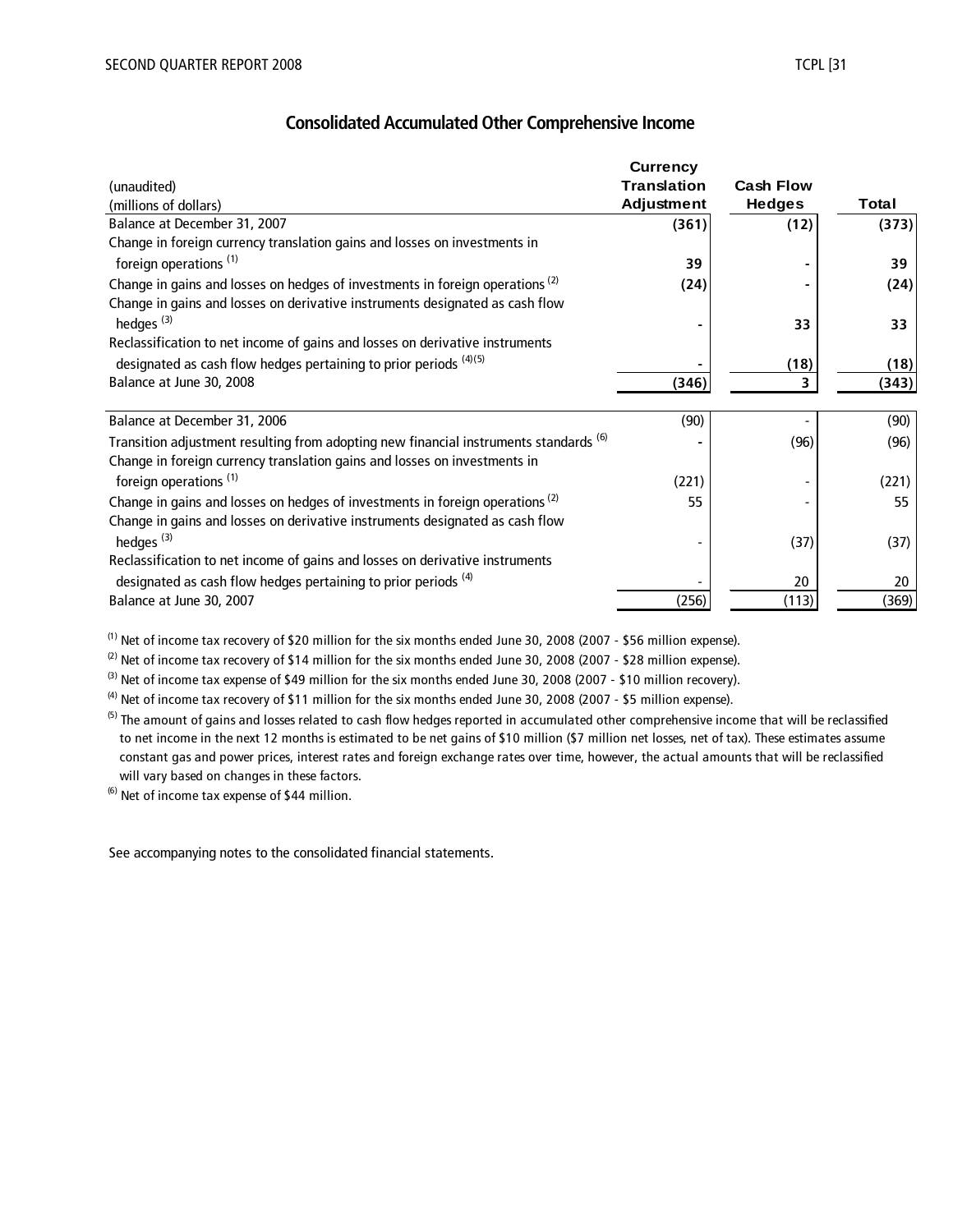# **Consolidated Shareholders' Equity**

| (unaudited)                                                                          | Six months ended June 30 |       |  |  |
|--------------------------------------------------------------------------------------|--------------------------|-------|--|--|
| (millions of dollars)                                                                | 2008                     | 2007  |  |  |
| <b>Preferred Shares</b>                                                              | 389                      | 389   |  |  |
| <b>Common Shares</b>                                                                 |                          |       |  |  |
| Balance at beginning of period                                                       | 6,554                    | 4,712 |  |  |
| Proceeds from common shares issued                                                   | 125                      | 1,523 |  |  |
| Balance at end of period                                                             | 6,679                    | 6,235 |  |  |
| <b>Contributed Surplus</b>                                                           |                          |       |  |  |
| Balance at beginning of period                                                       | 281                      | 277   |  |  |
| Other                                                                                | 1                        | 2     |  |  |
| Balance at end of period                                                             | 282                      | 279   |  |  |
| <b>Retained Earnings</b>                                                             |                          |       |  |  |
| Balance at beginning of period                                                       | 3,202                    | 2,719 |  |  |
| Transition adjustment resulting from adopting new financial                          |                          |       |  |  |
| instruments accounting standards                                                     |                          | 4     |  |  |
| Net income                                                                           | 774                      | 528   |  |  |
| Preferred share dividends                                                            | (11)                     | (11)  |  |  |
| Common share dividends                                                               | (403)                    | (358) |  |  |
| Balance at end of period                                                             | 3,562                    | 2,882 |  |  |
| <b>Accumulated Other Comprehensive Income</b>                                        |                          |       |  |  |
| Balance at beginning of period                                                       | (373)                    | (90)  |  |  |
| Transition adjustment resulting from adopting new financial instruments<br>standards |                          |       |  |  |
| Other comprehensive income                                                           |                          | (96)  |  |  |
|                                                                                      | 30                       | (183) |  |  |
| Balance at end of period                                                             | (343)                    | (369) |  |  |
| <b>Total Shareholders' Equity</b>                                                    | 10,569                   | 9,416 |  |  |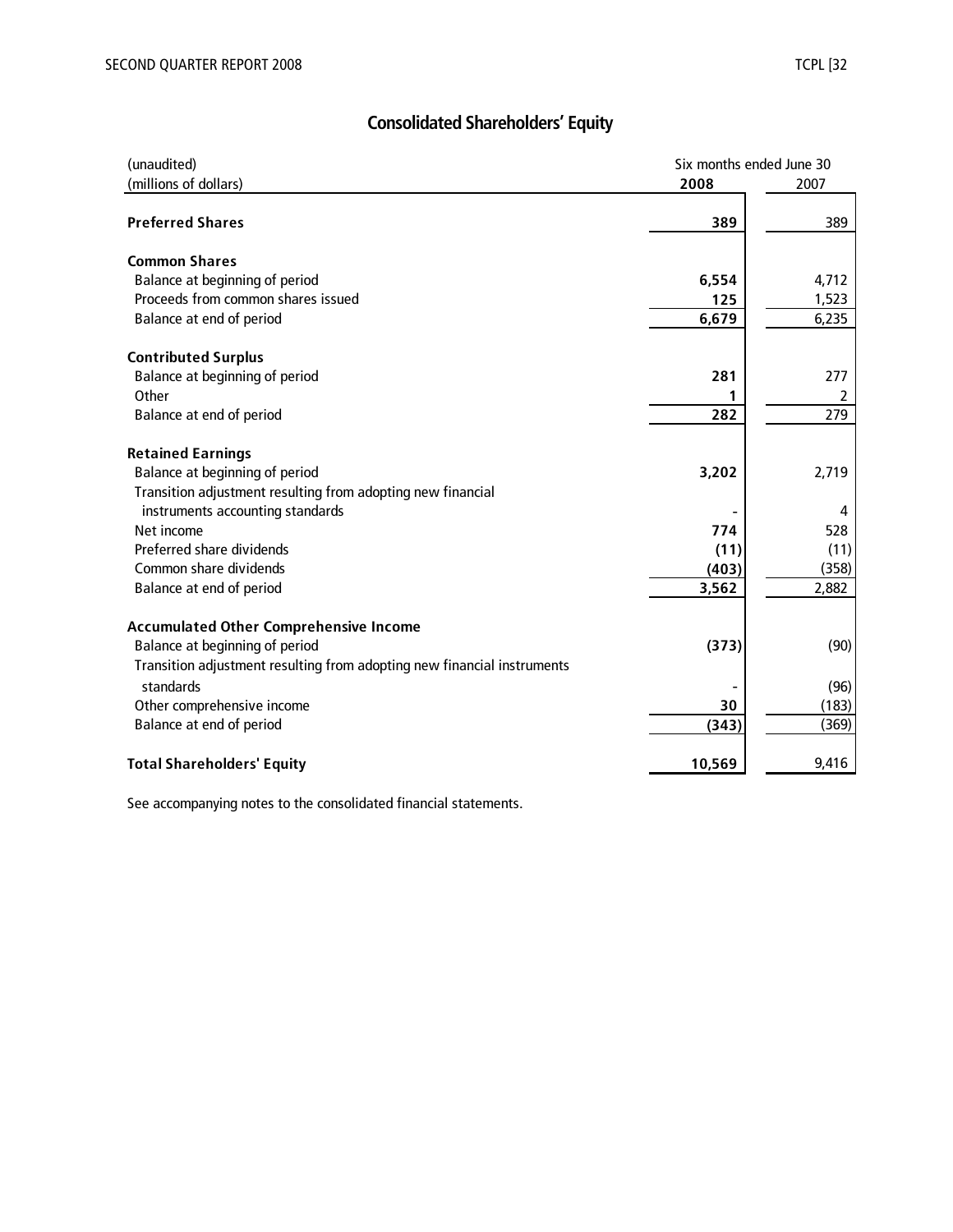# **Notes to Consolidated Financial Statements (Unaudited)**

# **1. Significant Accounting Policies**

The consolidated financial statements of TransCanada PipeLines Limited (TCPL or the Company) have been prepared in accordance with Canadian generally accepted accounting principles (GAAP). The accounting policies applied are consistent with those outlined in TCPL's annual audited Consolidated Financial Statements for the year ended December 31, 2007. These Consolidated Financial Statements reflect all normal recurring adjustments that are, in the opinion of management, necessary to present fairly the financial position and results of operations for the respective periods. These Consolidated Financial Statements do not include all disclosures required in the annual financial statements and should be read in conjunction with the 2007 audited Consolidated Financial Statements included in TCPL's 2007 Annual Report. Amounts are stated in Canadian dollars unless otherwise indicated.

In Pipelines, which consists primarily of the Company's investments in regulated pipelines and regulated natural gas storage facilities, annual revenues and net income fluctuate over the long term based on regulators' decisions and negotiated settlements with shippers. Generally, quarter-over-quarter revenues and net income during any particular fiscal year remain relatively stable with fluctuations resulting from adjustments being recorded due to regulatory decisions and negotiated settlements with shippers, seasonal fluctuations in short-term throughput on U.S. pipelines, acquisitions and divestitures, and developments outside of the normal course of operations.

In Energy, which consists primarily of the Company's investments in electrical power generation plants and non-regulated natural gas storage facilities, quarter-over-quarter revenues and net income are affected by seasonal weather conditions, customer demand, market prices, planned and unplanned plant outages, acquisitions and divestitures, and developments outside of the normal course of operations.

In preparing these financial statements, TCPL is required to make estimates and assumptions that affect both the amount and timing of recording assets, liabilities, revenues and expenses since the determination of these items may be dependent on future events. The Company uses the most current information available and exercises careful judgement in making these estimates. In the opinion of management, these consolidated financial statements have been properly prepared within reasonable limits of materiality and within the framework of the significant accounting policies.

# **2. Changes in Accounting Policies**

#### Future Accounting Changes

#### **International Financial Reporting Standards**

The Canadian Institute of Chartered Accountants' Accounting Standards Board (AcSB) announced that Canadian publicly accountable enterprises are required to adopt International Financial Reporting Standards (IFRS), as issued by the International Accounting Standards Board (IASB), effective January 1, 2011. In June 2008, the Canadian Securities Administrators (CSA) proposed that Canadian public companies which are also SEC registrants, such as TCPL, could retain the option to prepare their financial statements under U.S. GAAP instead of IFRS. TCPL is currently assessing its option to adopt IFRS as of January 1, 2011 and the impact that such a conversion would have on its accounting systems and financial statements. TCPL's conversion planning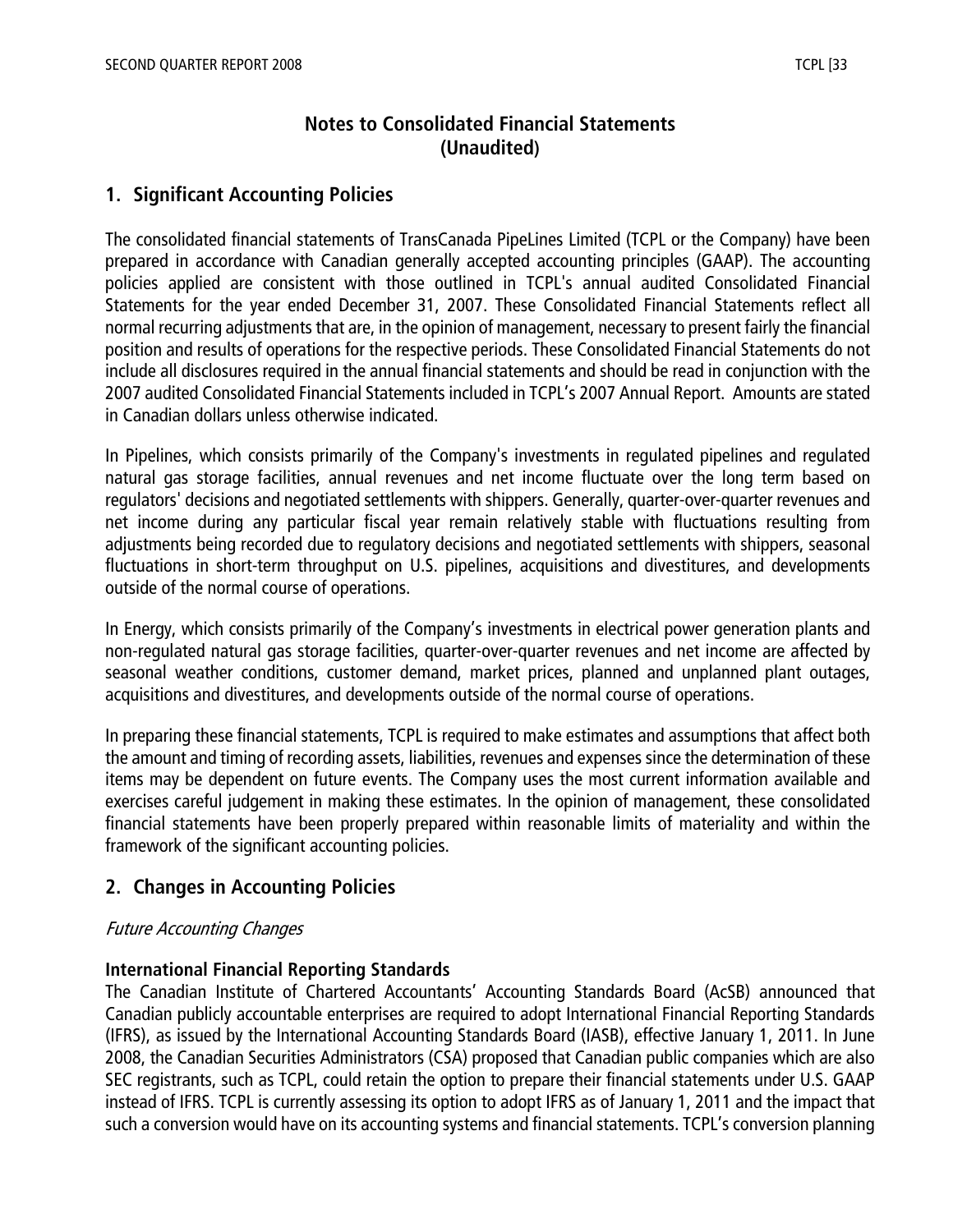includes an analysis of project structure and governance, resourcing and training, analysis of key GAAP differences and a phased approach to assess accounting policies under IFRS.

Under existing Canadian GAAP, TCPL follows specific accounting policies unique to a rate-regulated business. TCPL is actively monitoring ongoing discussions and developments of the IASB and its International Financial Reporting Interpretations Committee regarding potential future guidance to clarify the applicability of certain aspects of rate-regulated accounting under IFRS.

# **3. Segmented Information**

| Three months ended June 30                      | <b>Pipelines</b> |       | Energy |       |      |      | Corporate |       | Total |  |
|-------------------------------------------------|------------------|-------|--------|-------|------|------|-----------|-------|-------|--|
| (unaudited - millions of dollars)               | 2008             | 2007  | 2008   | 2007  | 2008 | 2007 | 2008      | 2007  |       |  |
| Revenues                                        | 1.100            | 1,228 | 917    | 980   |      |      | 2.017     | 2,208 |       |  |
| Plant operating costs and other                 | (415)            | (417) | (316)  | (343) | (2)  | (1)  | (733)     | (761) |       |  |
| Commodity purchases resold                      |                  | (65)  | (347)  | (458) |      |      | (347)     | (523) |       |  |
| Depreciation                                    | (257)            | (260) | (44)   | (40)  |      |      | (301)     | (300) |       |  |
|                                                 | 428              | 486   | 210    | 139   | (2)  | (1)  | 636       | 624   |       |  |
| Financial charges and non-controlling interests | (169)            | (206) |        |       | (39) | (83) | (208)     | (289) |       |  |
| Financial charges of joint ventures             | (11)             | (13)  | (6)    | (6)   |      |      | (17)      | (19)  |       |  |
| Interest income and other                       | 15               | 16    | 3      |       | 11   | 29   | 29        | 48    |       |  |
| Income taxes                                    | (105)            | (117) | (56)   | (42)  | 39   | 49   | (122)     | (110) |       |  |
| <b>Net Income Applicable to Common Shares</b>   | 158              | 166   | 151    | 94    | 9    | (6)  | 318       | 254   |       |  |

| Six months ended June 30                        | <b>Pipelines</b> |       | Energy |         | Corporate |                          | Total    |          |
|-------------------------------------------------|------------------|-------|--------|---------|-----------|--------------------------|----------|----------|
| (unaudited - millions of dollars)               | 2008             | 2007  | 2008   | 2007    | 2008      | 2007                     | 2008     | 2007     |
| Revenues                                        | 2,276            | 2,352 | 1,874  | 2,100   |           |                          | 4,150    | 4,452    |
| Plant operating costs and other                 | (814)            | (800) | (614)  | (690)   | (3)       | (3)                      | (1, 431) | (1, 493) |
| Commodity purchases resold                      |                  | (65)  | (757)  | (1,029) |           |                          | (757)    | (1,094)  |
| Depreciation                                    | (511)            | (511) | (86)   | (79)    |           |                          | (597)    | (590)    |
|                                                 | 951              | 976   | 417    | 302     | (3)       | (3)                      | 1.365    | 1,275    |
| Financial charges and non-controlling interests | (404)            | (423) |        |         | (99)      | (134)                    | (503)    | (556)    |
| Financial charges of joint ventures             | (22)             | (29)  | (11)   | (11)    |           |                          | (33)     | (40)     |
| Interest income and other                       | 47               | 29    | 4      | 6       | 17        | 43                       | 68       | 78       |
| Calpine bankruptcy settlements                  | 279              |       |        |         |           | $\overline{\phantom{a}}$ | 279      |          |
| Writedown of Broadwater LNG project costs       |                  |       | (41)   |         |           |                          | (41)     |          |
| Income taxes                                    | (332)            | (232) | (108)  | (98)    | 68        | 90                       | (372)    | (240)    |
| <b>Net Income Applicable to Common Shares</b>   | 519              | 321   | 261    | 200     | (17)      | (4)                      | 763      | 517      |

#### **Total Assets**

| (unaudited - millions of dollars) | June 30, 2008 | December 31, 2007 |
|-----------------------------------|---------------|-------------------|
| <b>Pipelines</b>                  | 22,510        | 22,024            |
| Energy                            | 7,698         | 7,037             |
| Corporate                         | 2,828         | 2.104             |
|                                   | 33,036        | 31,165            |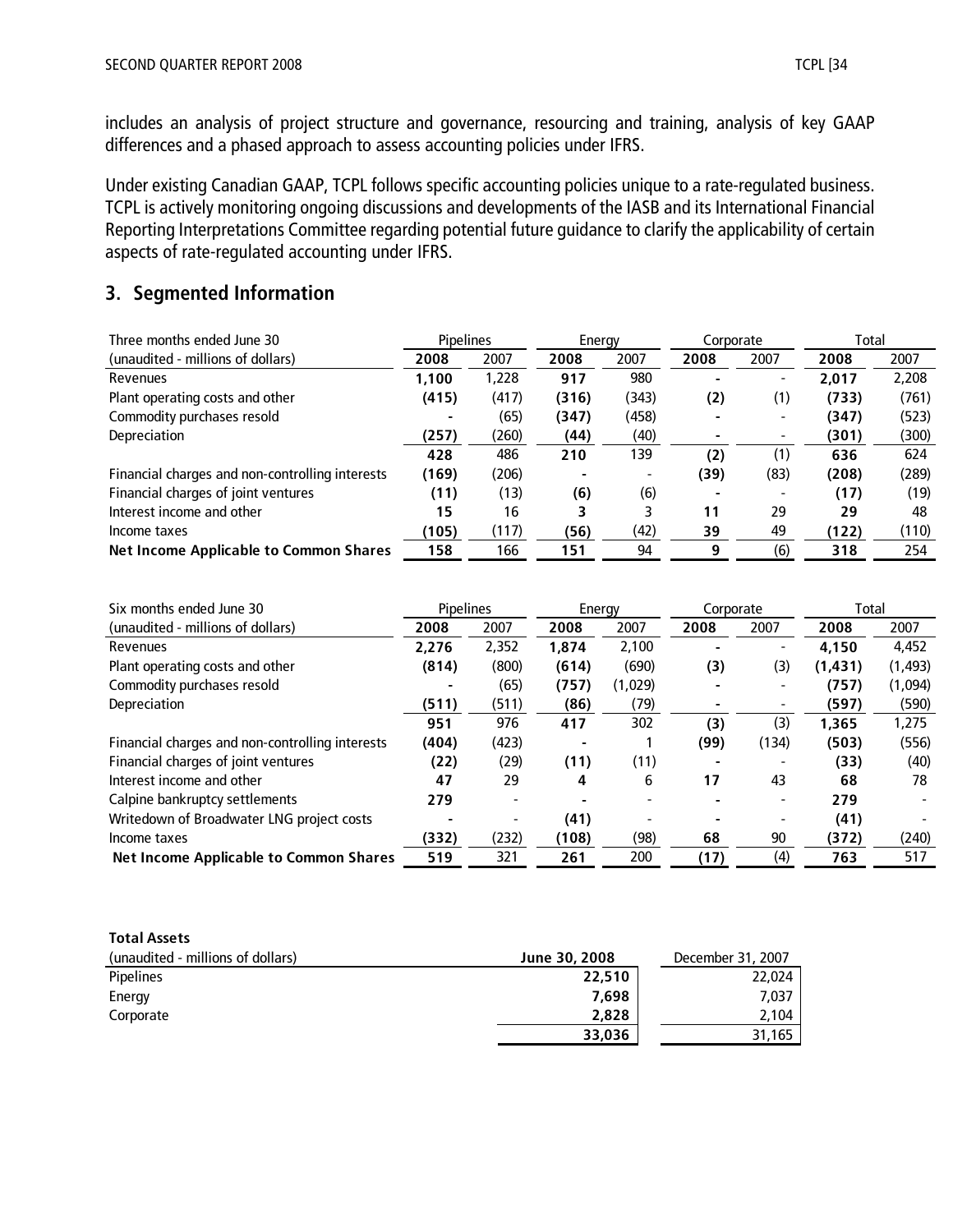# **4. Share Capital**

In second quarter 2008, TCPL issued 1.9 million common shares to TransCanada resulting in proceeds of approximately \$69 million.

In first quarter 2008, TCPL issued 1.5 million common shares to TransCanada Corporation (TransCanada) resulting in proceeds of approximately \$56 million.

TransCanada's Board of Directors authorized the issuance of common shares from treasury at a discount of two per cent to participants in TransCanada's Dividend Reinvestment and Share Purchase Plan for the dividends payable on October 31, 2008. Under this plan, eligible TCPL preferred shareholders may reinvest their dividends and make optional cash payments to obtain additional TransCanada common shares. TransCanada reserves the right to alter the discount or return to purchasing shares on the open market at any time.

# **5. Long-Term Debt**

On June 27, 2008, TCPL executed an agreement with a syndicate of banks for a US\$1.5 billion, committed, unsecured, one-year bridge loan facility, which will be at a floating interest rate based on the London Interbank Offered Rate. The facility is extendible at the option of the Company for an additional six-month term and is available to fund a portion of the pending Ravenswood acquisition. No funds have been drawn on this facility at this time.

In the three and six months ended June 30, 2008, the Company capitalized interest related to capital projects of \$33 million and \$59 million, respectively.

# **6. Financial Instruments and Risk Management**

## Natural Gas Inventory

At June 30, 2008, \$240 million of proprietary natural gas inventory held in storage was included in Inventories (December 31, 2007 - \$190 million). Effective April 1, 2007, TCPL began valuing its proprietary natural gas inventory at fair value, as measured by the one-month forward price for natural gas less selling costs. The Company did not have any proprietary natural gas inventory prior to April 1, 2007. The change in fair value of proprietary natural gas inventory in the three and six months ended June 30, 2008 resulted in net unrealized gains of \$42 million and \$102 million, respectively, which were recorded as an increase to Revenues and Inventory (three and six months ended June 30, 2007 – net unrealized losses of \$23 million). The net change in fair value of natural gas forward purchase and sales contracts in the three and six months ended June 30, 2008 resulted in net unrealized losses of \$30 million and \$107 million, respectively (three and six months ended June 30, 2007 - net unrealized gains of \$19 million and \$16 million, respectively), which were included in Revenues.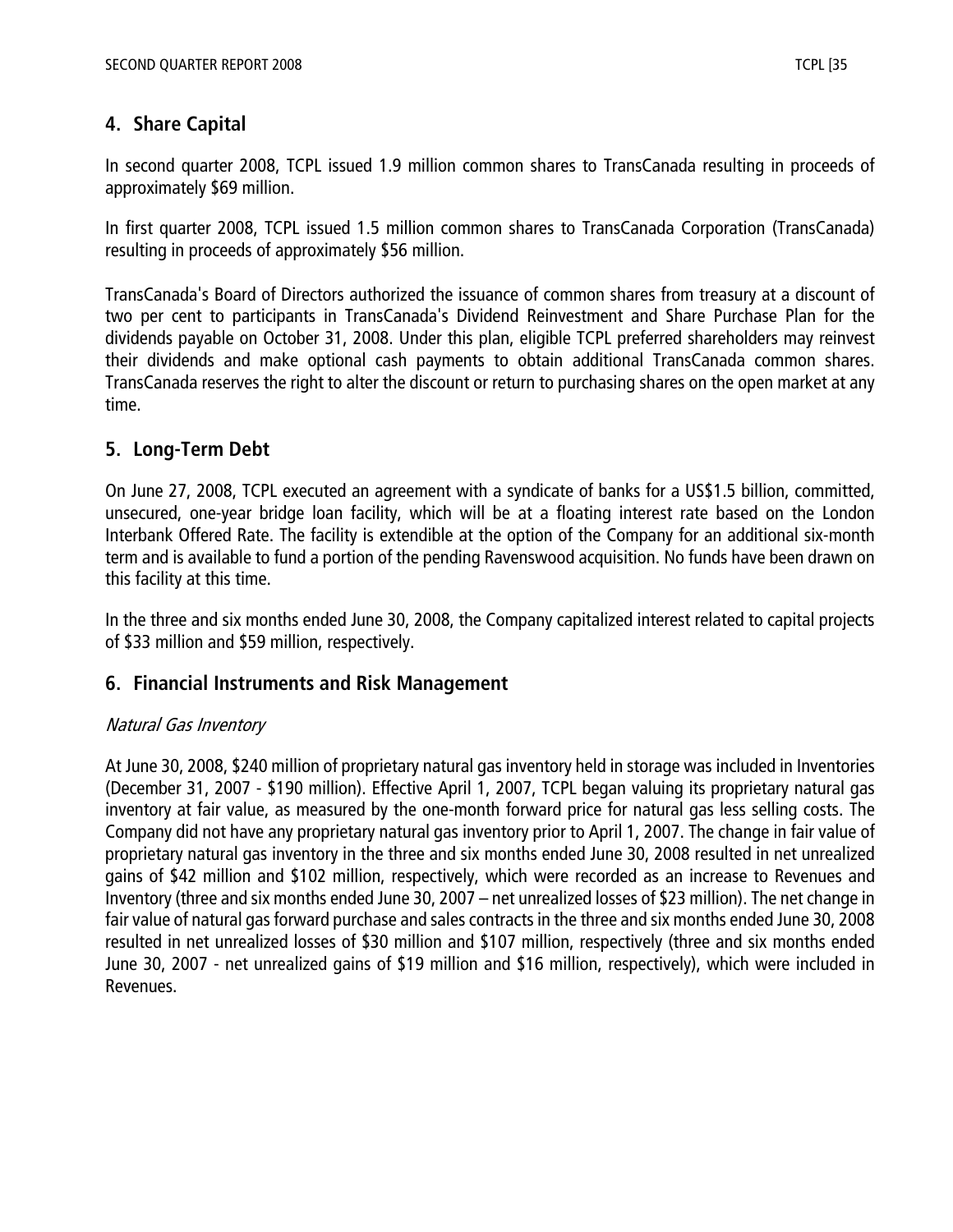# Net Investment in Self-Sustaining Foreign Operations

Information for the derivatives used to hedge the Company's net investment in its foreign operations is as follows:

#### **Derivatives Hedging Net Investment in Foreign Operations**

Asset/(Liability) (unaudited)

| (millions of dollars)                                     | June 30, 2008        |                   |                      | December 31, 2007 |
|-----------------------------------------------------------|----------------------|-------------------|----------------------|-------------------|
|                                                           | <b>Notional or</b>   |                   |                      | Notional or       |
|                                                           | Fair                 | Principal         | Fair                 | Principal         |
|                                                           | Value <sup>(1)</sup> | <b>Amount</b>     | Value <sup>(1)</sup> | Amount            |
| Derivative financial instruments in hedging relationships |                      |                   |                      |                   |
| U.S. dollar cross-currency swaps                          |                      |                   |                      |                   |
| (maturing 2009 to 2014)                                   | 75                   | U.S. 1,050        | 77                   | <b>U.S. 350</b>   |
| U.S. dollar forward foreign exchange contracts            |                      |                   |                      |                   |
| (maturing 2008)                                           | (5)                  | <b>U.S. 730</b>   | (4)                  | U.S. 150          |
| U.S. dollar options                                       |                      |                   |                      |                   |
| (maturing 2008)                                           | -                    | U.S. 100          | 3                    | U.S. 600          |
|                                                           |                      |                   |                      |                   |
|                                                           | 70                   | <b>U.S. 1,880</b> | 76                   | U.S. 1,100        |

(1) Fair values are equal to carrying values.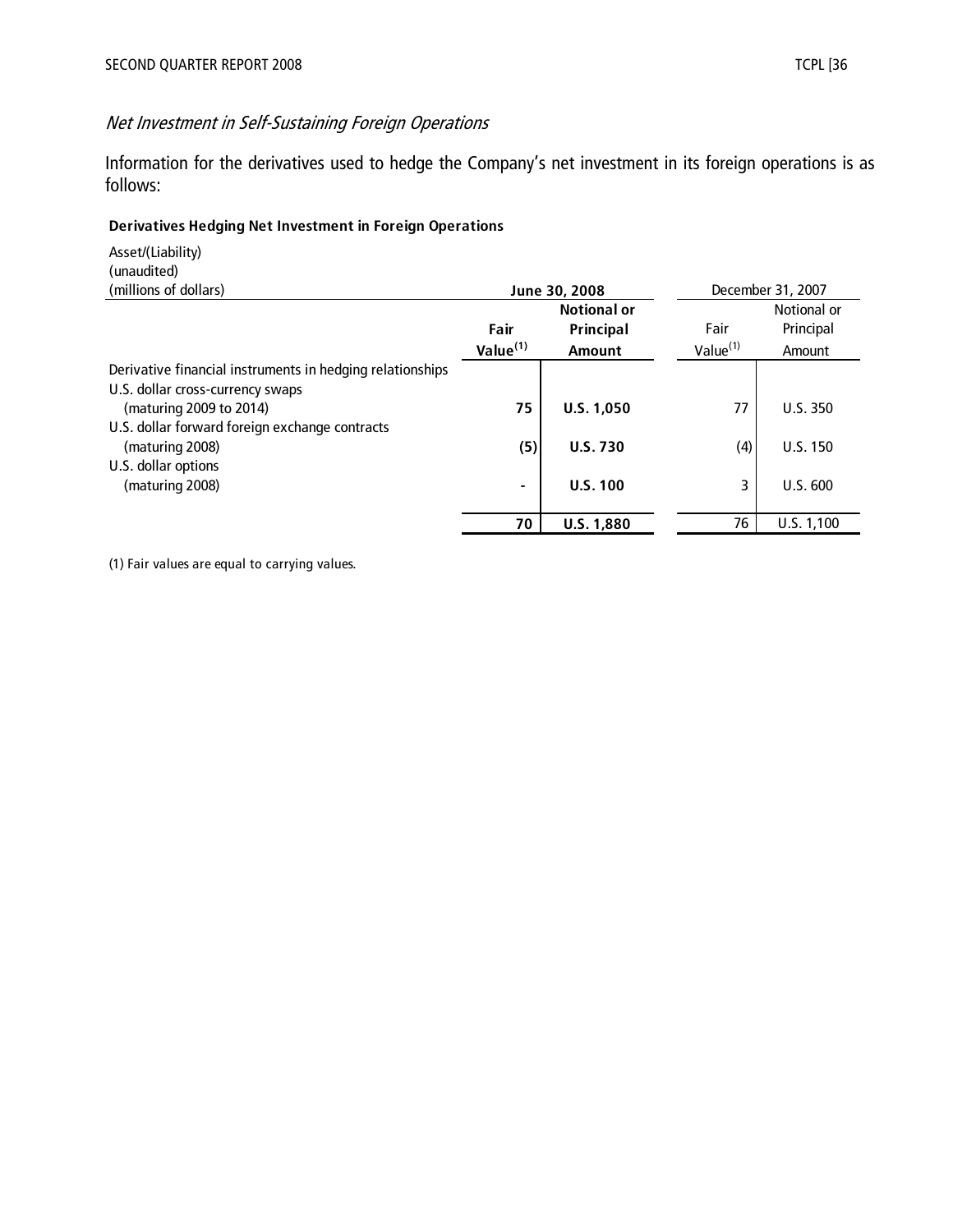#### Information for the Company's derivative financial instruments is as follows:

| June 30, 2008                                                               |           |                          |           |                |           |            |
|-----------------------------------------------------------------------------|-----------|--------------------------|-----------|----------------|-----------|------------|
| (all amounts in millions unless otherwise                                   |           |                          |           | <b>Natural</b> |           |            |
| indicated)                                                                  |           | Power                    | Gas       |                | Interest  |            |
|                                                                             |           |                          |           |                |           |            |
| <b>Derivative Financial Instruments Held for Trading</b>                    |           |                          |           |                |           |            |
| Fair Values <sup>(1)</sup>                                                  |           |                          |           |                |           |            |
| <b>Assets</b>                                                               | \$        | 104                      | \$        | 169            | \$        | 26         |
| <b>Liabilities</b>                                                          | \$        | (103)                    | \$        | (258)          | \$        | (26)       |
| <b>Notional Values</b>                                                      |           |                          |           |                |           |            |
| Volumes <sup>(2)</sup>                                                      |           |                          |           |                |           |            |
| Purchases                                                                   |           | 2,955                    |           | 48             |           |            |
| Sales                                                                       |           | 3,301                    |           | 65             |           |            |
| <b>Canadian dollars</b>                                                     |           |                          |           |                |           | 857        |
| U.S. dollars                                                                |           |                          |           |                |           | U.S. 1,150 |
| Unrealized (losses)/gains in the period <sup>(3)</sup>                      |           |                          |           |                |           |            |
| Three months ended June 30, 2008                                            | \$        | (3)                      | \$        | 7              | \$        | 2          |
| Six months ended June 30, 2008                                              | \$        | (5)                      | \$        | (11)           | \$        | (2)        |
| Realized gains/(losses) in the period <sup>(3)</sup>                        |           |                          |           |                |           |            |
| Three months ended June 30, 2008                                            | \$        | $\overline{\phantom{a}}$ | \$        | (20)           | \$        | 7          |
| Six months ended June 30, 2008                                              | \$        | 9                        | \$        | 5              | \$        | 10         |
| <b>Maturity dates</b>                                                       | 2008-2014 |                          | 2008-2010 |                |           | 2008-2018  |
|                                                                             |           |                          |           |                |           |            |
| Derivative Financial Instruments in Hedging Relationships <sup>(4)(5)</sup> |           |                          |           |                |           |            |
| Fair Values <sup>(1)</sup>                                                  |           |                          |           |                |           |            |
| Assets                                                                      | \$        | 250                      | \$        | 80             | \$        | 3          |
| <b>Liabilities</b>                                                          | \$        | (236)                    | \$        |                | \$        | (17)       |
| <b>Notional Values</b>                                                      |           |                          |           |                |           |            |
| Volumes $(2)$                                                               |           |                          |           |                |           |            |
| Purchases                                                                   |           | 6,126                    |           | 23             |           |            |
| <b>Sales</b>                                                                |           | 17,727                   |           |                |           |            |
| <b>Canadian dollars</b>                                                     |           |                          |           |                |           | 50         |
| U.S. dollars                                                                |           |                          |           |                |           | U.S. 925   |
| Realized (losses)/gains in the period <sup>(3)</sup>                        |           |                          |           |                |           |            |
| Three months ended June 30, 2008                                            | \$        | (37)                     | \$        | 11             | \$        | (3)        |
| Six months ended June 30, 2008                                              | \$        | (38)                     | \$        | 19             | \$        | (2)        |
| <b>Maturity dates</b>                                                       | 2008-2014 |                          | 2008-2011 |                | 2009-2013 |            |

 $(1)$  Fair value is equal to the carrying value of these derivatives.

 $(2)$  Volumes for power and natural gas derivatives are in gigawatt hours (Gwh) and billion cubic feet (Bcf), respectively.

 the financial instrument has been settled. <sup>(3)</sup> All realized and unrealized gains and losses are included in Net Income. Realized gains and losses are included in Net Income after

 derivative financial instruments designated as fair value hedges. <sup>(4)</sup> All hedging relationships are designated as cash flow hedges except for \$2 million (December 31, 2007 - \$2 million) of interest-rate

 months ended June 30, 2007 - nil and \$3 million gain, respectively) for the changes in fair value of power and natural gas cash flow hedges that were ineffective in offsetting the change in fair value of their related underlying positions. Net Income for the three and six months ended June 30, 2007 included nil and a \$4 million loss, respectively, for the changes in fair value of an interest-rate cash flow hedge that was reclassified as a result of discontinuance of cash flow hedge accounting. Cash flow hedge accounting was discontinued when the anticipated transaction was not probable of occurring by the end of the originally specified time period. There were no gains or losses included in Net Income for the three and six months ended June 30, 2008 for discontinued cash flow hedges.  $^{(5)}$  Net Income for the three and six months ended June 30, 2008 included losses of \$3 million and \$4 million, respectively (three and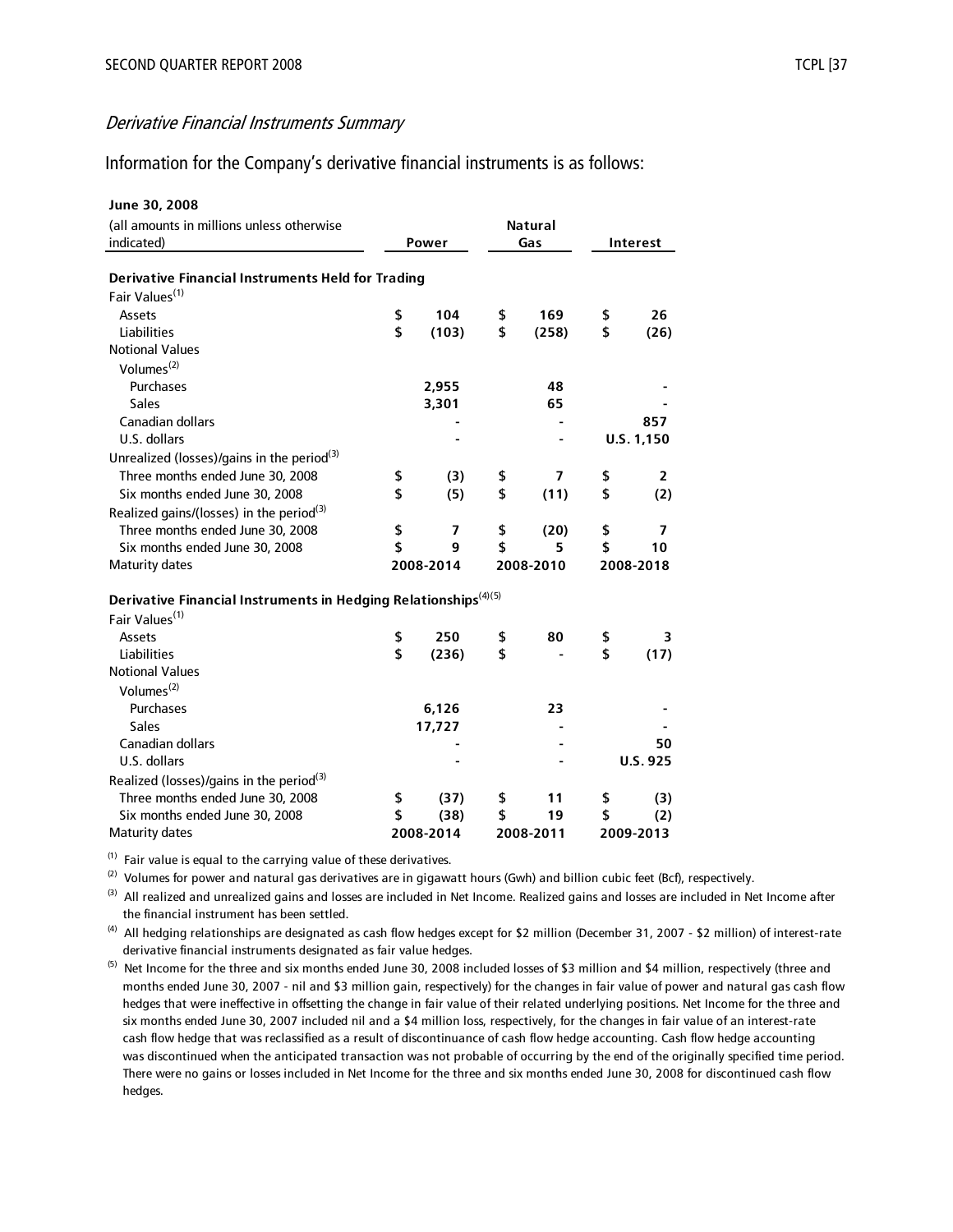#### **2007**

(all amounts in millions unless otherwise

| indicated)                                                                  | Power |             | Natural Gas |             | Interest |                |
|-----------------------------------------------------------------------------|-------|-------------|-------------|-------------|----------|----------------|
| <b>Derivative Financial Instruments Held for Trading</b>                    |       |             |             |             |          |                |
| Fair Values <sup>(1)(4)</sup>                                               |       |             |             |             |          |                |
| Assets                                                                      | \$    | 55          | \$          | 43          | \$       | 23             |
| <b>Liabilities</b>                                                          | \$    | (44)        | \$          | (19)        | \$       | (18)           |
| Notional Values <sup>(4)</sup>                                              |       |             |             |             |          |                |
| Volumes <sup>(2)</sup>                                                      |       |             |             |             |          |                |
| Purchases                                                                   |       | 3,774       |             | 47          |          |                |
| <b>Sales</b>                                                                |       | 4,469       |             | 64          |          |                |
| Canadian dollars                                                            |       |             |             |             |          | 615            |
| U.S. dollars                                                                |       |             |             |             |          | U.S. 550       |
| Unrealized gains/(losses) in the period <sup>(3)</sup>                      |       |             |             |             |          |                |
| Three months ended June 30, 2007                                            | \$    | 5           | \$          | 1           | \$       | (2)            |
| Six months ended June 30, 2007                                              | \$    | 9           | \$          | (16)        | \$       | 1              |
| Realized (losses)/gains in the period <sup>(3)</sup>                        |       |             |             |             |          |                |
| Three months ended June 30, 2007                                            | \$    | (3)         | \$          | 6           | \$       | 1              |
| Six months ended June 30, 2007                                              | \$    | (8)         | \$          | 18          | \$       | 1              |
| Maturity dates <sup>(4)</sup>                                               |       | 2008 - 2012 |             | 2008 - 2010 |          | 2008 - 2016    |
|                                                                             |       |             |             |             |          |                |
| Derivative Financial Instruments in Hedging Relationships <sup>(5)(6)</sup> |       |             |             |             |          |                |
| Fair Values <sup>(1)(4)</sup>                                               |       |             |             |             |          |                |
| Assets                                                                      | \$    | 135         | \$          | 19          | \$       | $\overline{2}$ |
| <b>Liabilities</b>                                                          | \$    | (104)       | \$          | (7)         | \$       | (16)           |
| Notional Values <sup>(4)</sup>                                              |       |             |             |             |          |                |
| Volumes <sup>(2)</sup>                                                      |       |             |             |             |          |                |
| Purchases                                                                   |       | 7,362       |             | 28          |          |                |
| <b>Sales</b>                                                                |       | 16,367      |             | 4           |          |                |
| <b>Canadian dollars</b>                                                     |       |             |             |             |          | 150            |
| U.S. dollars                                                                |       |             |             |             |          | U.S. 875       |
| Realized gains/(losses) in the period <sup>(3)</sup>                        |       |             |             |             |          |                |
| Three months ended June 30, 2007                                            | \$    | 16          | \$          | (1)         | \$       | 1              |
| Six months ended June 30, 2007                                              | \$    | 13          | \$          | (3)         | \$       | 1              |
| Maturity dates <sup>(4)</sup>                                               |       | 2008 - 2013 |             | 2008 - 2010 |          | 2008 - 2013    |

 $(1)$  Fair value is equal to the carrying value of these derivatives.

 $(2)$  Volumes for power and natural gas derivatives are in Gwh and Bcf, respectively.

 the financial instrument has been settled. <sup>(3)</sup> All realized and unrealized gains and losses are included in Net Income. Realized gains and losses are included in Net Income after

 $(4)$  As at December 31, 2007.

 derivative financial instruments designated as fair value hedges. <sup>(5)</sup> All hedging relationships are designated as cash flow hedges except for \$2 million (December 31, 2007 - \$2 million) of interest-rate

 months ended June 30, 2007 - nil and \$3 million gain, respectively) for the changes in fair value of power and natural gas cash flow hedges that were ineffective in offsetting the change in fair value of their related underlying positions. Net Income for the three and six months ended June 30, 2007 included nil and a \$4 million loss, respectively, for the changes in fair value of an interest-rate cash flow hedge that was reclassified as a result of discontinuance of cash flow hedge accounting. Cash flow hedge accounting was discontinued when the anticipated transaction was not probable of occurring by the end of the originally specified time period. There were no gains or losses included in Net Income for the three and six months ended June 30, 2008 for discontinued cash flow hedges. <sup>(6)</sup> Net Income for the three and six months ended June 30, 2008 included losses of \$3 million and \$4 million, respectively (three and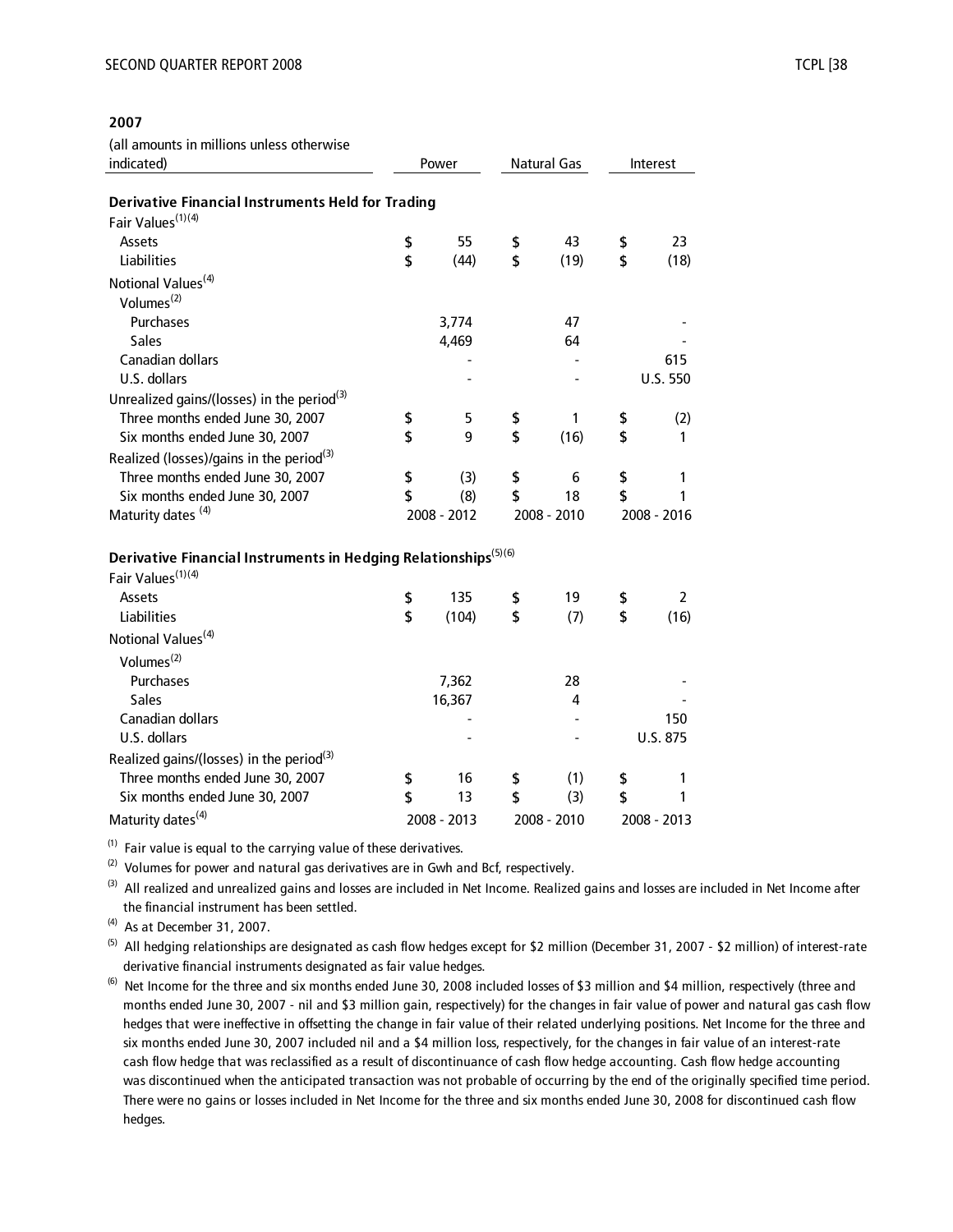# **7. Employee Future Benefits**

The net benefit plan expense for the Company's defined benefit pension plans and other post-employment benefit plans for the three and six months ended June 30, 2008 is as follows:

| Three months ended June 30                         | <b>Pension Benefit Plans</b> |      | <b>Other Benefit Plans</b> |      |  |
|----------------------------------------------------|------------------------------|------|----------------------------|------|--|
| (unaudited - millions of dollars)                  | 2008                         | 2007 |                            | 2007 |  |
| Current service cost                               | 12                           | 11   |                            |      |  |
| Interest cost                                      | 20                           | 18   |                            |      |  |
| Expected return on plan assets                     | (23)                         | (20) | (1)                        | (1)  |  |
| Amortization of transitional obligation related to |                              |      |                            |      |  |
| regulated business                                 |                              |      |                            |      |  |
| Amortization of net actuarial loss                 |                              | b    |                            |      |  |
| Amortization of past service costs                 |                              |      |                            |      |  |
| Net benefit cost recognized                        |                              | 16   |                            |      |  |

| Six months ended June 30                           | <b>Pension Benefit Plans</b> | <b>Other Benefit Plans</b> |    |      |
|----------------------------------------------------|------------------------------|----------------------------|----|------|
| (unaudited - millions of dollars)                  | 2008                         | 2007                       |    | 2007 |
| Current service cost                               | 25                           | 22                         |    |      |
| Interest cost                                      | 39                           | 35                         |    |      |
| Expected return on plan assets                     | (46)                         | (39)                       | 11 | (1)  |
| Amortization of transitional obligation related to |                              |                            |    |      |
| regulated business                                 |                              |                            |    |      |
| Amortization of net actuarial loss                 |                              |                            |    |      |
| Amortization of past service costs                 |                              |                            |    |      |
| Net benefit cost recognized                        | 29                           | 32                         |    |      |

# **8. Calpine Bankruptcy Settlements**

Certain subsidiaries of Calpine Corporation (Calpine) filed for bankruptcy protection in both Canada and the U.S. in 2005. Gas Transmission Northwest Corporation (GTNC) and Portland reached agreements with Calpine for allowed unsecured claims in the Calpine bankruptcy. In February 2008, GTNC and Portland received initial distributions of 9.4 million shares and 6.1 million shares, respectively, which represented approximately 85 per cent of their agreed-for claims. These shares were subsequently sold into the open market and resulted in total pre-tax income of \$279 million.

# **9. Writedown of Development Costs**

On March 24, 2008, the U.S. Federal Energy Regulatory Committee authorized the construction and operation of the Broadwater liquefied natural gas (LNG) project, subject to the conditions reflected in the authorization. On April 10, 2008, the New York State Department of State rejected a proposal to construct the Broadwater facility. As a result of this unfavourable decision, TCPL wrote down \$27 million after tax (\$41 million pre-tax) of costs that had been previously capitalized for the Broadwater LNG project to March 31, 2008.

# **10. Commitments and Contingencies**

## **Commitments**

On March 31, 2008, TCPL entered into an agreement with National Grid plc to acquire, for approximately US\$2.8 billion plus closing adjustments, 100 per cent of KeySpan–Ravenswood, LLC, which owns the Ravenswood Generating Facility in Queens, New York. The acquisition is expected to be financed in a manner